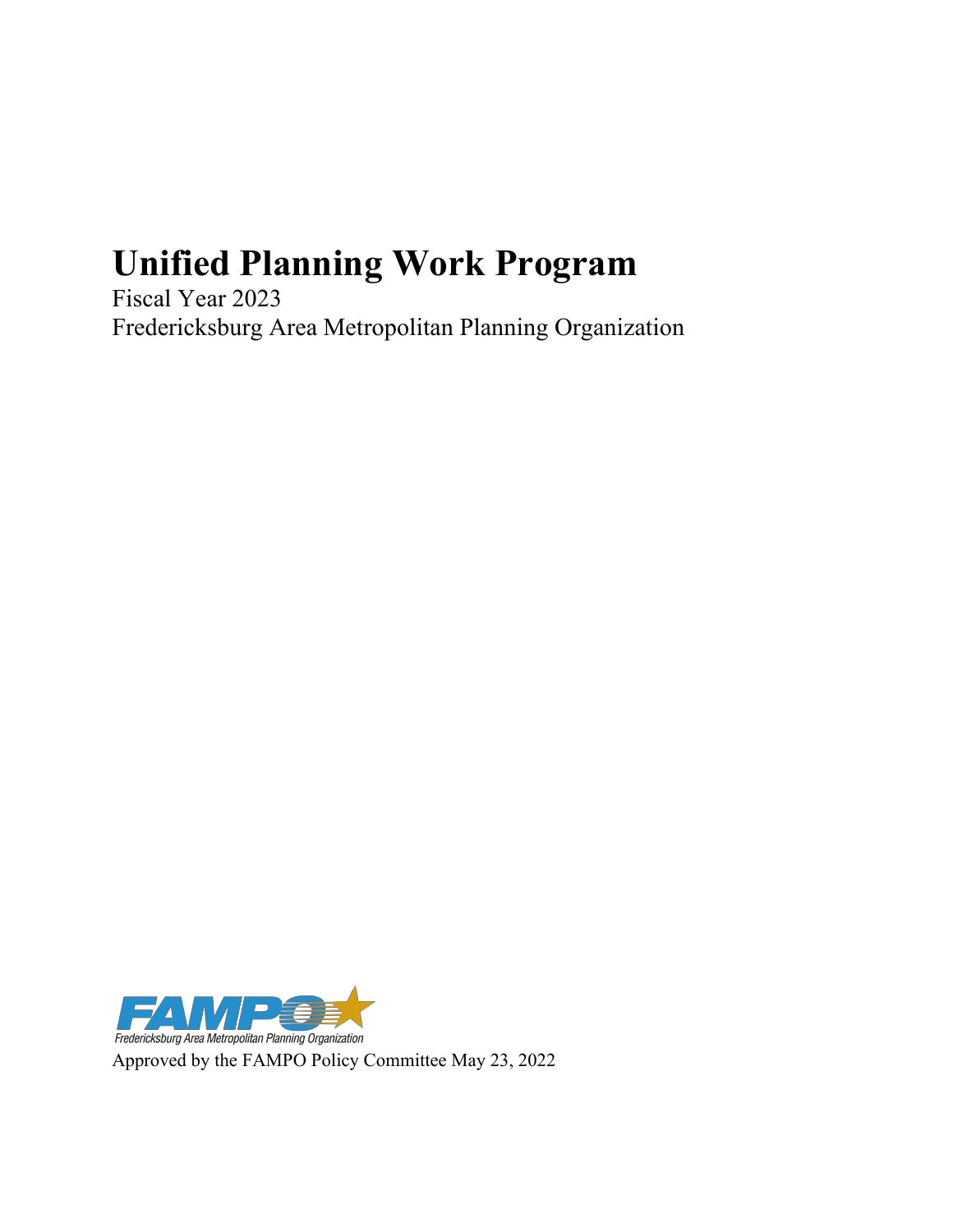#### <span id="page-1-0"></span>Mission Statement

The MPO's mission is to provide a cooperative, continuous and comprehensive ("3C") transportation planning process to build regional agreement on transportation investments, that balance roadway, public transit, bicycle, pedestrian, and other transportation needs and support regional land use, economic, and environmental goals for the safe and efficient movement of people and goods. Special emphasis is placed on providing equal access to a variety of transportation choices and effective public involvement in the transportation planning process.

#### <span id="page-1-1"></span>GWRC/FAMPO Title VI Nondiscrimination Statement

"The George Washington Regional Commission and the Fredericksburg Area Metropolitan Planning Organization fully comply with Title VI of the Civil Rights Act of 1964 and its related statutes and regulations in all programs and activities. For more information or to obtain a Discrimination Complaint Form, please visit www.gwregion.org or www.fampo.gwregion.org or call (540) 373-2890. Para información en español, llame al (540)-373-2890."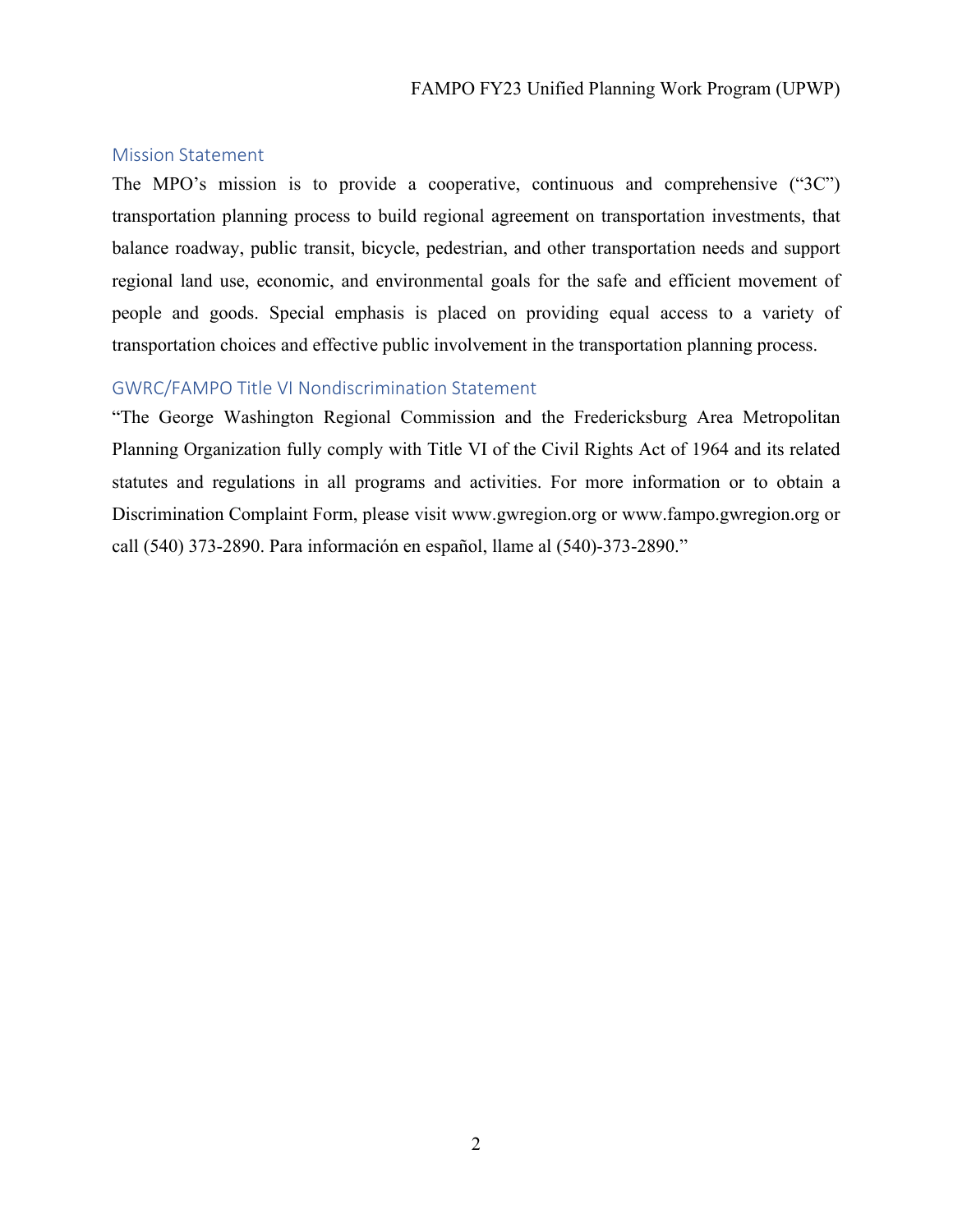#### <span id="page-2-1"></span>Preface to the Fiscal Year 2023 Unified Planning Work Program

FAMPO's FY23 Unified Planning Work Program (UPWP) supports ongoing work in the areas of short-range and long-range transportation planning, land use planning, congestion management, public participation, corridor planning, and other special projects.

According to the United States Census Bureau QuickFacts tool, the Fredericksburg Metropolitan Planning Organization (FAMPO) region grew by an average of 17.9% between the 2010 Census and April 2020, to a total of 324,941 residents. This is one of the highest regional growth rates in the Commonwealth. The FAMPO Region consists of the City of Fredericksburg, Stafford County, and Spotsylvania County.

| <b>Jurisdiction</b> | 2010 Census | $2020$ Actual <sup>1</sup> | <b>Numeric Change</b><br>since 2010 | <b>Percent Change</b><br>since 2010 |
|---------------------|-------------|----------------------------|-------------------------------------|-------------------------------------|
| Stafford            | 128,961     | 156,927                    | 27,966                              | 21.7%                               |
| Fredericksburg City | 24,286      | 27,982                     | 4,594                               | $15.2\%$                            |
| Spotsylvania        | 122,397     | 140,032                    | 17,635                              | 14.4%                               |
| <b>FAMPO Total</b>  | 275,644     | 324,941                    | 49,297                              | 17.9%                               |

Given its proximity to Northern Virginia and Washington, D.C., the FAMPO Region will continue to experience pressures for both suburban and "exurban" land uses and their attendant commuting patterns.

Development pressure, population growth, attenuate increases in traffic, and a lack of adequate transportation funds to address congestion and other associated issues will continue to challenge the FAMPO Region going forward. The FY23 UPWP puts strong emphasis on planning and consensus building to identify solutions that will adequately address the long-term problems caused by the FAMPO Region's past rapid growth as well as future projected growth. FAMPO staff looks forward to working with local, state and federal partners, and, most importantly, the community members whom we serve, to achieve the lasting results we all desire.

<span id="page-2-0"></span><sup>1</sup> <https://www.census.gov/quickfacts/fact/table/US/PST045221>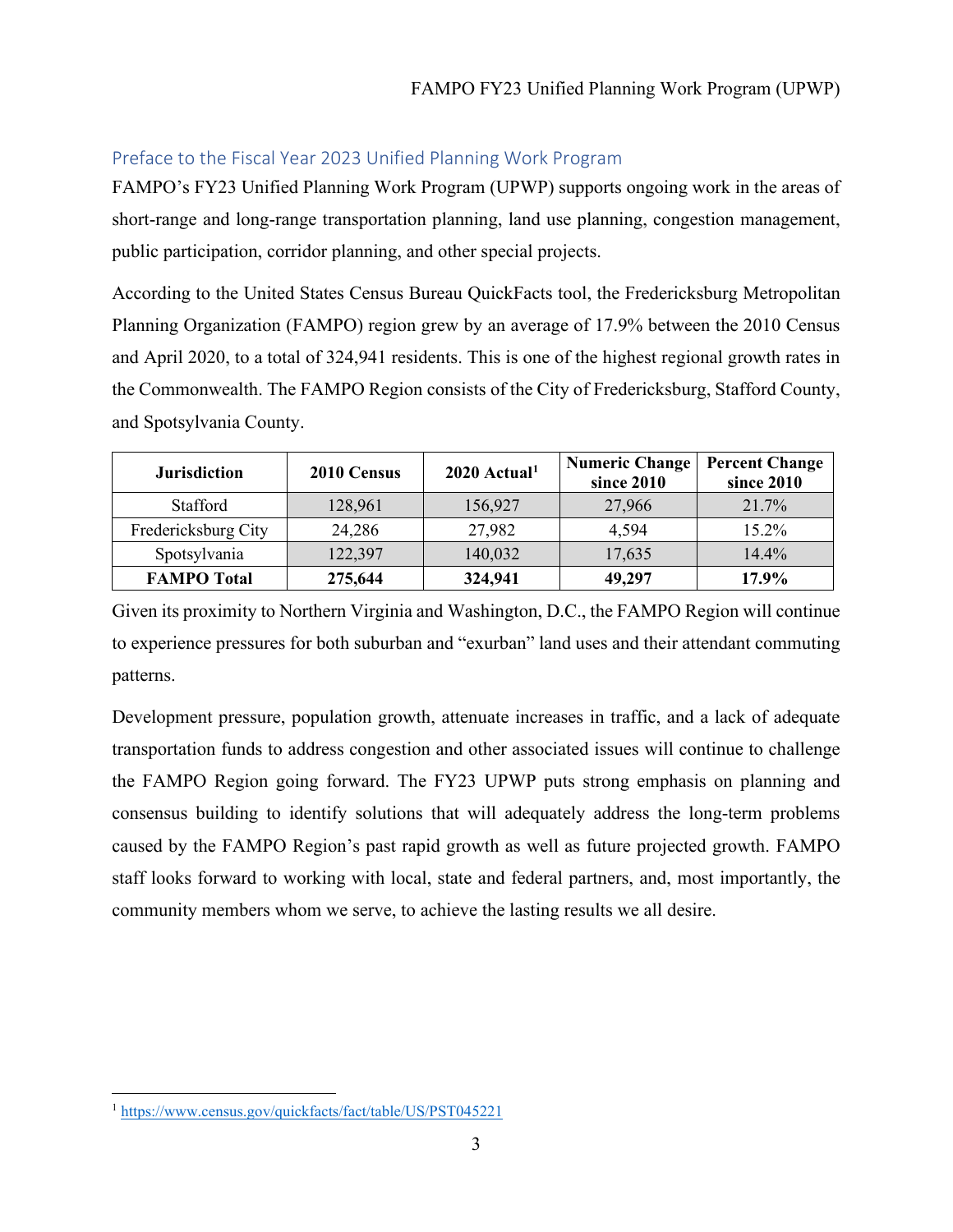# **Contents**

| 1.0  |                                                                       |  |
|------|-----------------------------------------------------------------------|--|
| 1.1  |                                                                       |  |
| 1.2  |                                                                       |  |
| 1.3  |                                                                       |  |
| 1.4  |                                                                       |  |
| 1.5  |                                                                       |  |
| 1.6  |                                                                       |  |
| 1.7  |                                                                       |  |
| 2.0  |                                                                       |  |
| 2.1  |                                                                       |  |
| 2.2  |                                                                       |  |
| 2.3  |                                                                       |  |
| 2.4  |                                                                       |  |
| 2.5  |                                                                       |  |
| 2.6  | Intelligent Transportation Systems (ITS) and Smart Travel Programs 19 |  |
| 2.7  |                                                                       |  |
| 2.8  |                                                                       |  |
| 2.9  |                                                                       |  |
| 2.10 |                                                                       |  |
| 3.0  |                                                                       |  |
| 3.1  |                                                                       |  |
| 3.2  |                                                                       |  |
| 4.0  | FY23 FAMPO Unified Planning Work Program Activities by Task 26        |  |
| 4.1  |                                                                       |  |
| 4.2  |                                                                       |  |
| 4.3  |                                                                       |  |
| 4.4  |                                                                       |  |
| 4.5  |                                                                       |  |
| 4.6  |                                                                       |  |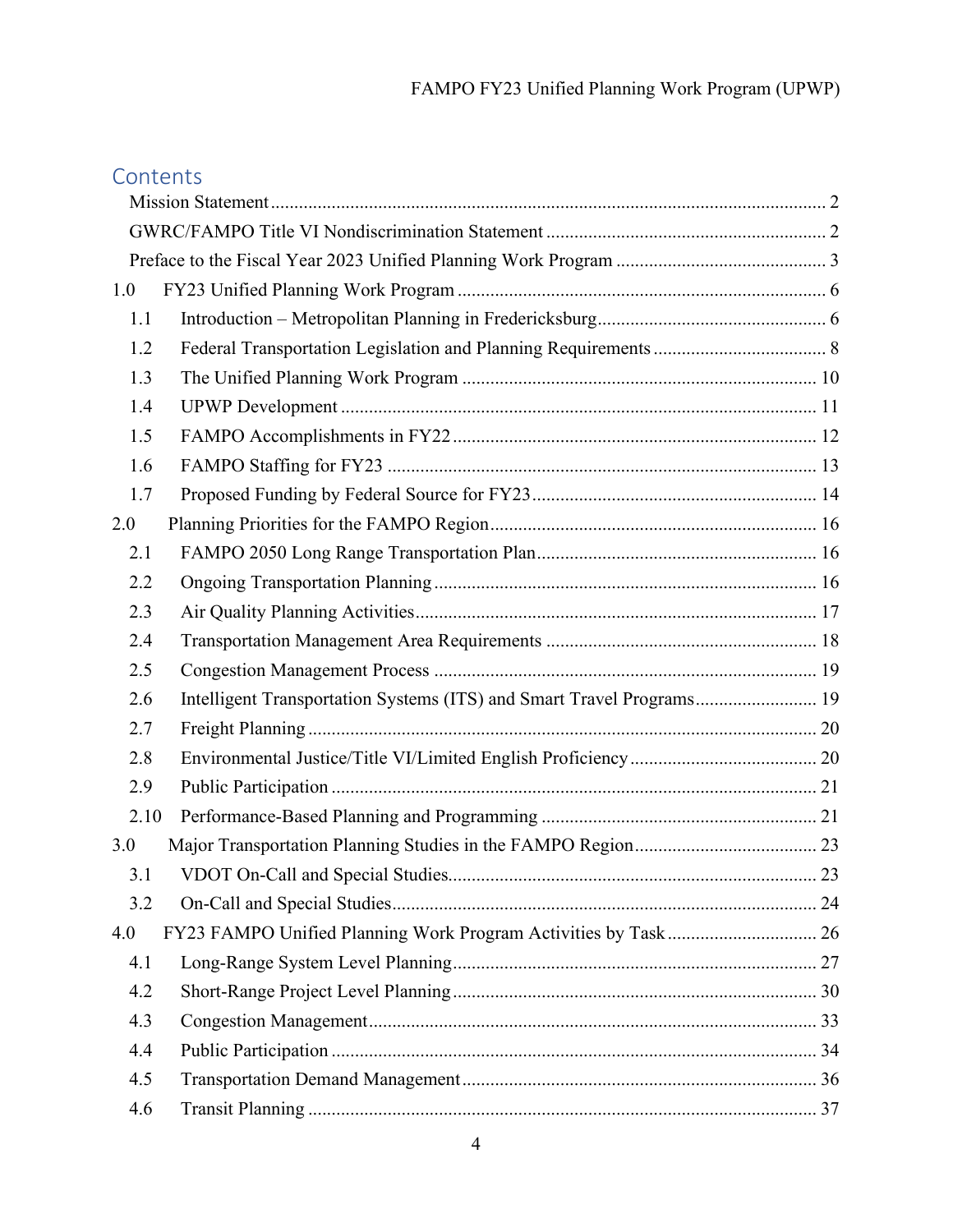# FAMPO FY23 Unified Planning Work Program (UPWP)

| 4.7 |  |
|-----|--|
| 4.8 |  |
| 4.9 |  |
| 5.0 |  |
|     |  |
|     |  |
|     |  |
| 5.4 |  |
|     |  |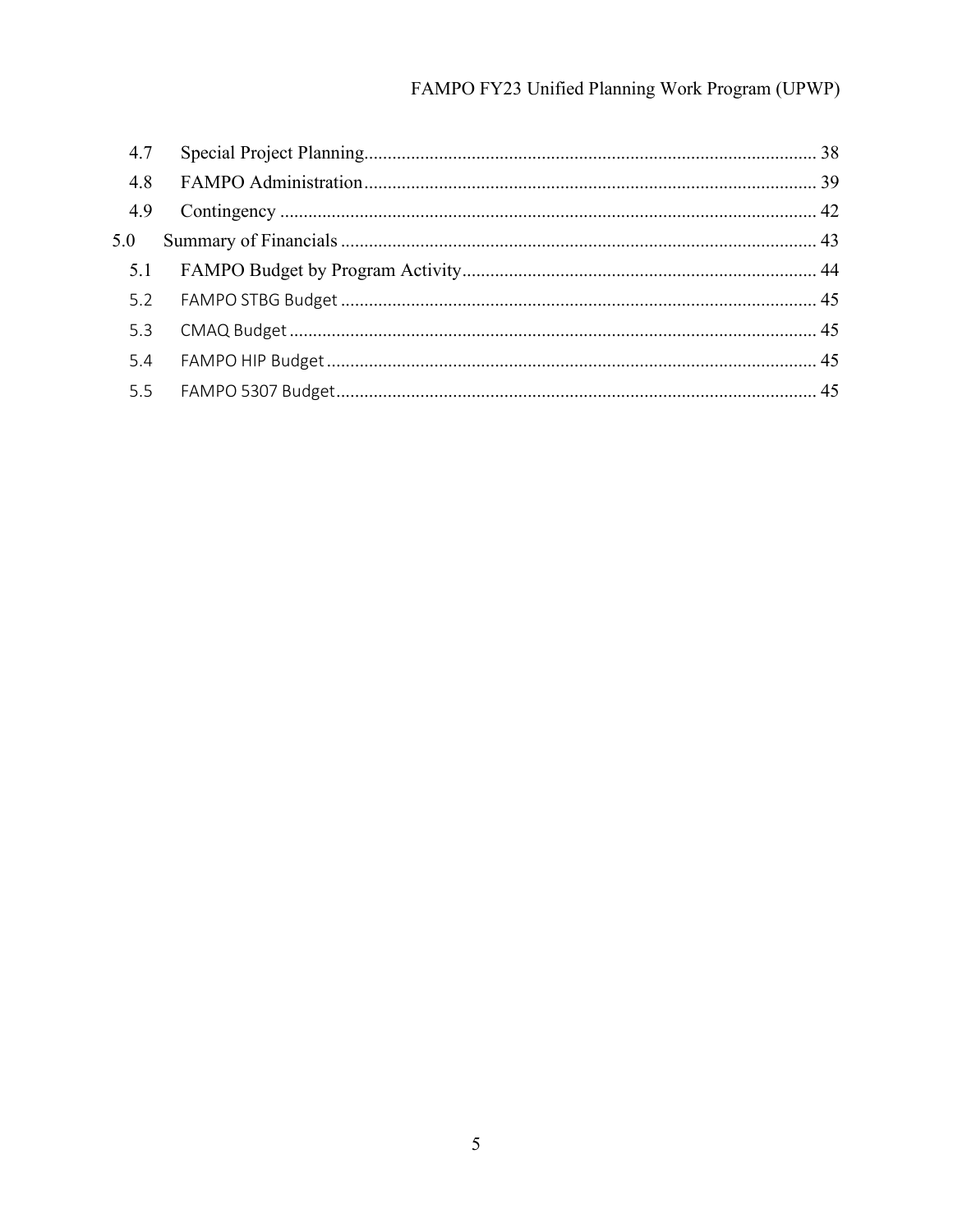# <span id="page-5-0"></span>1.0 FY23 Unified Planning Work Program

#### <span id="page-5-1"></span>1.1 Introduction – Metropolitan Planning in Fredericksburg

The Fredericksburg area was first identified as an urbanized area in 1992, following the 1990 U.S. Census. An urbanized area is defined as a place where more than 50,000 people reside, with an average population density of at least 1,000 persons per square mile. Under federal law, a metropolitan planning organization (MPO) must be designated for each urbanized area to carry out specified metropolitan planning activities. Federal transportation funds are available to each MPO to conduct these planning activities.

In its capacity as the region's MPO since 1992, it is the Fredericksburg Area Metropolitan Planning Organization's (FAMPO) responsibility to ensure a "continuing, comprehensive and cooperative" transportation planning process. FAMPO serves an area that includes the City of Fredericksburg, Spotsylvania County, and Stafford County. The MPO is responsible for transportation planning and funding allocations in this area and partners with the public, planning organizations, government agencies, elected officials, and community groups to develop regional transportation plans. Transportation policy decisions of the MPO are made by the FAMPO Policy Committee. Table 1 presents the membership of the Policy Committee. FAMPO's transportation planning services are currently provided by the FAMPO staff, including a FAMPO Administrator, public participation and Title VI coordinator, four full-time transportation planners, and one transportation planning manager.

Under a 2018 Memorandum of Understanding (MOU) agreement with the FAMPO Policy Committee, the George Washington Regional Commission (GWRC) is designated to provide support staff to FAMPO and serve as FAMPO's fiscal agent at the pleasure of the FAMPO Policy Committee. Figure 1 contains a map of the FAMPO and GWRC planning areas. GWRC includes five jurisdictions: Stafford, Spotsylvania, King George, and Caroline Counties and the City of Fredericksburg. FY23 UPWP activities only include work being done within the FAMPO Region. GWRC has a separate FY23 Rural Work Program (RWP) that covers rural transportation planning for King George and Caroline Counties.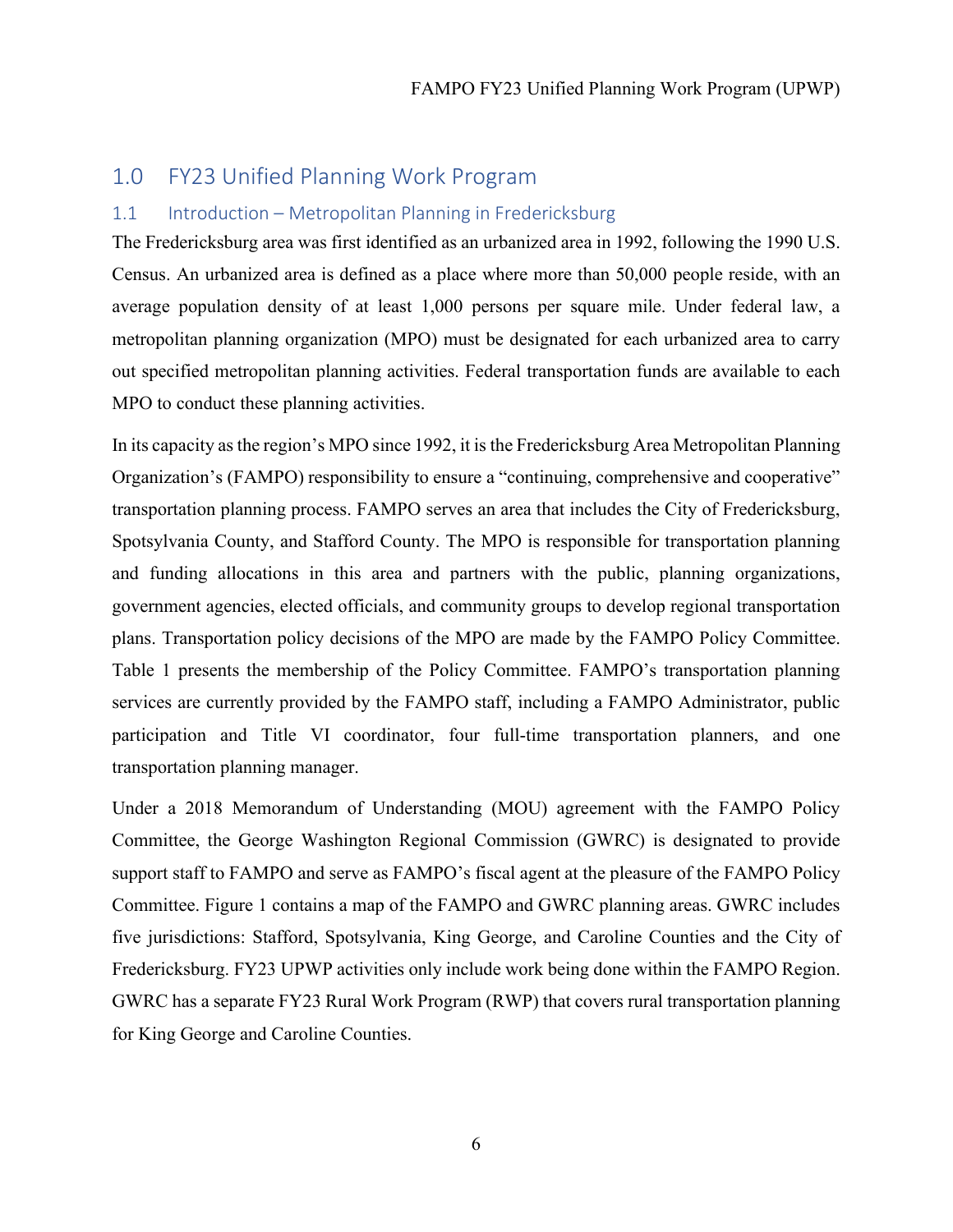| Table 1. PAINT O TURY CUMMITTE MUMBU SHIP                                                      |                                                   |
|------------------------------------------------------------------------------------------------|---------------------------------------------------|
| <b>Voting</b>                                                                                  | Non-voting                                        |
| City of Fredericksburg $-3$ positions                                                          | Caroline County                                   |
| Spotsylvania County $-3$ positions                                                             | King George County                                |
| Stafford County $-3$ positions                                                                 | Department of Rail and Public Transportation      |
| Potomac and Rappahannock Transp. Commission Commonwealth Transportation Board<br>$-1$ position |                                                   |
| Representative for the Virginia Secretary of<br>$\text{Transportion} - 1$ position             | <b>Citizens Transportation Advisory Committee</b> |
|                                                                                                | Federal Highway Administration                    |
|                                                                                                | <b>Federal Transit Administration</b>             |
|                                                                                                | <b>FREDericksburg Regional Transit</b>            |
|                                                                                                | Virginia Department of Transportation             |

**Table 1. FAMPO Policy Committee Membership**



Figure 1. FAMPO and GWRC Planning Areas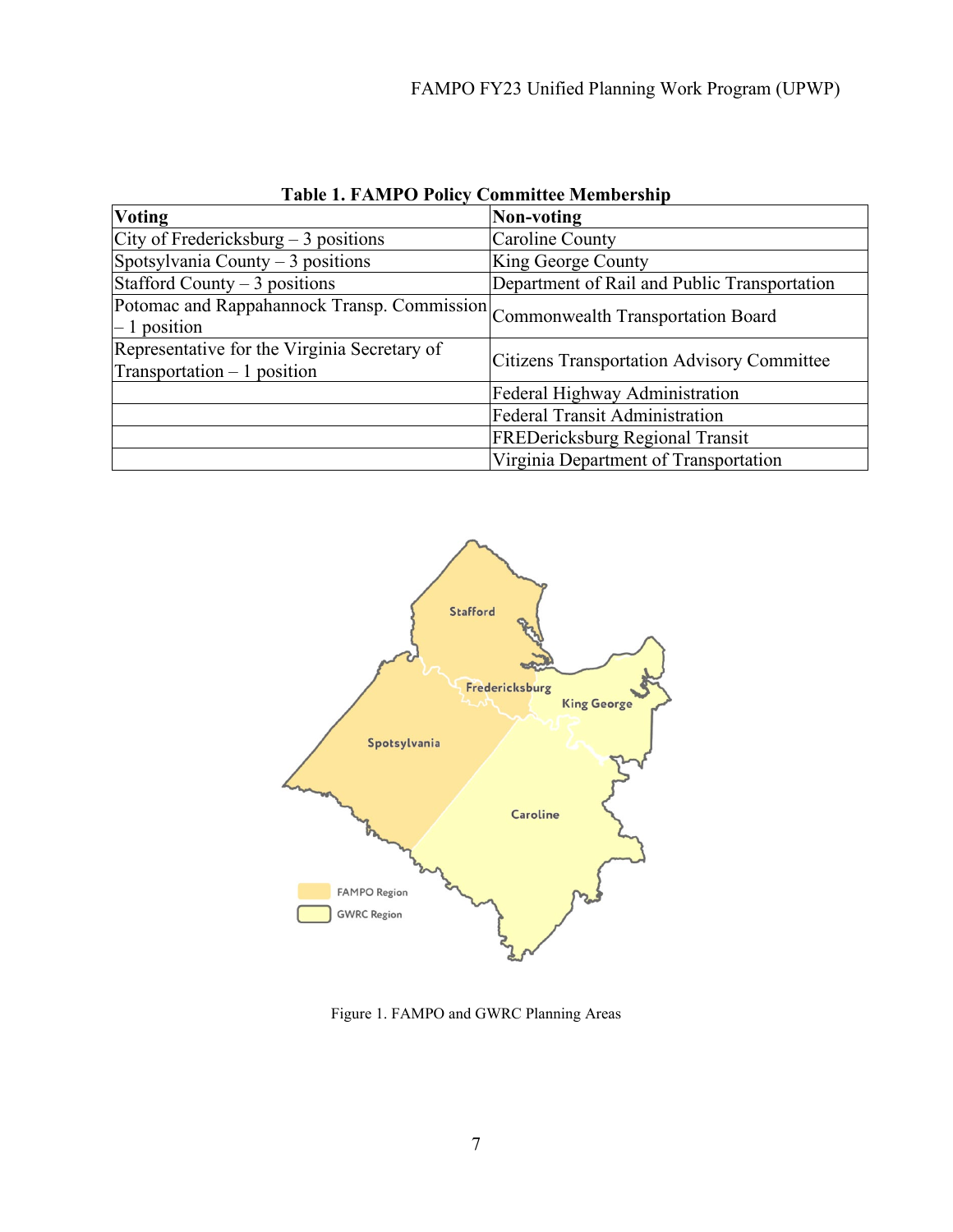#### <span id="page-7-0"></span>1.2 Federal Transportation Legislation and Planning Requirements

The Infrastructure Investment and Jobs  $Act^2(IIAA)$  $Act^2(IIAA)$  $Act^2(IIAA)$ , also called the Bipartisan Infrastructure Law, retains requirements of MAP-21<sup>[3](#page-7-2)</sup>. Under the IIJA, MPOs must continue to establish a transportation planning process that provides for consideration and implementation of projects, strategies, and services that will address the following 10 planning factors:

- 1. Support the economic vitality of the metropolitan area, especially by enabling global competitiveness, productivity, and efficiency;
- 2. Increase the safety of the transportation system for motorized and non-motorized users;
- 3. Increase the security of the transportation system for motorized and non-motorized users;
- 4. Increase accessibility and mobility of people and freight;
- 5. Protect and enhance the environment, promote energy conservation, improve the quality of life, and promote consistency between transportation improvements and State and local planned growth and economic development patterns;
- 6. Enhance the integration and connectivity of the transportation system, across and between modes, for people and freight;
- 7. Promote efficient system management and operation;
- 8. Emphasize the preservation of the existing transportation system;
- 9. Improve the resiliency and reliability of the transportation system and reduce or mitigate stormwater impacts of surface transportation; and
- 10. Enhance travel and tourism.

<span id="page-7-1"></span><sup>2</sup> Public Law 117-58 117th Congress, November 15, 2021 (https://www.congress.gov/117/plaws/publ58/PLAW-117publ58.pdf)

<span id="page-7-2"></span><sup>3</sup> MAP-21, the Moving Ahead for Progress in the 21st Century Act (https://www.fhwa.dot.gov/map21/)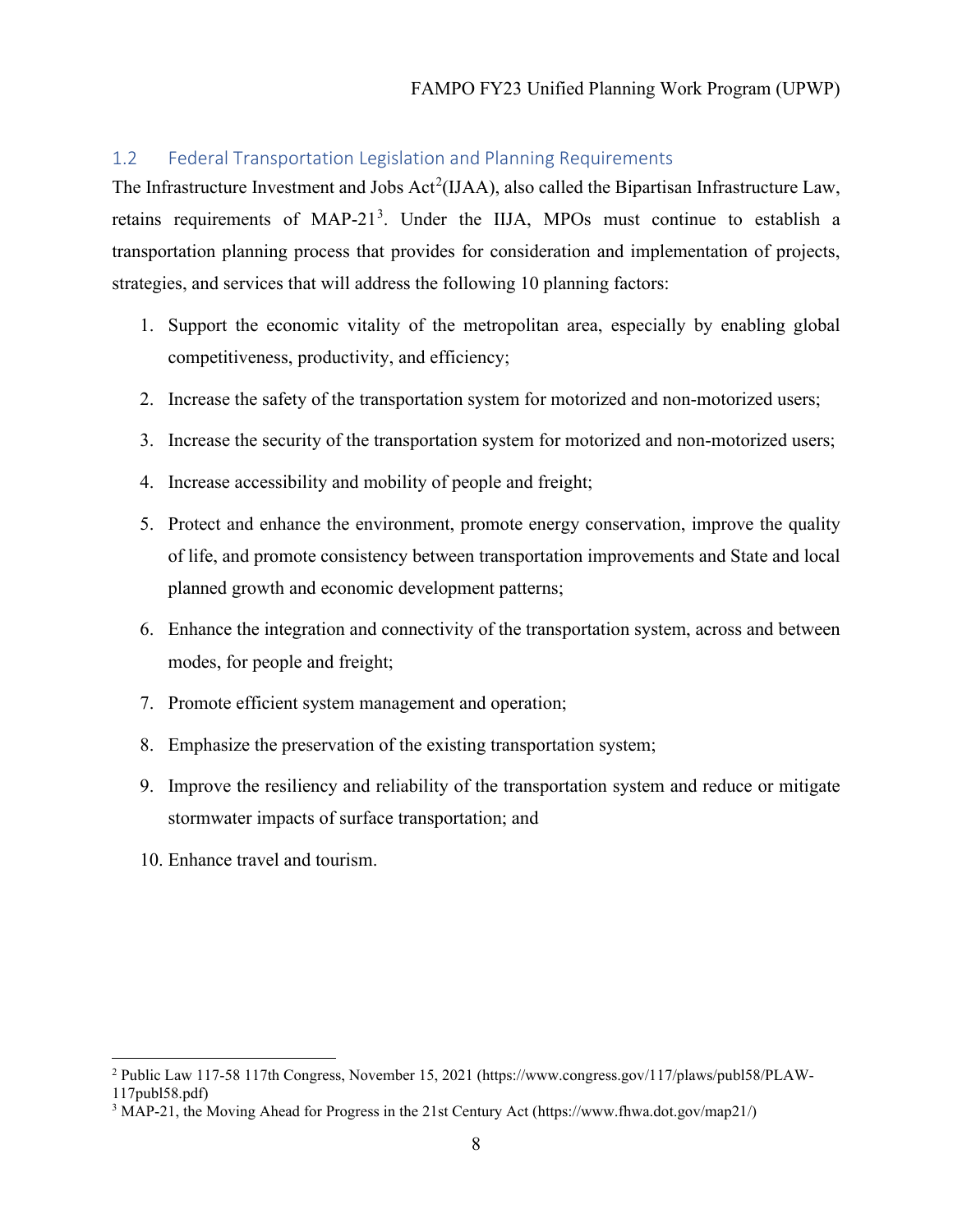The IIJA encourages transportation planning be done in concert with housing and economic development planning, rather than as a reaction to those things. The FTA and FHWA jointly issued new Planning Emphasis Areas in December 2021:

Tackling the Climate Crisis – Transition to a Clean Energy Resilient Future – help to ensure the national greenhouse gas reduction goals of 50-52% below 2005 levels by 2030, and net-zero emissions by 2050. Increase resilience to extreme weather events and other disasters resulting from climate change.

Equity and Justice40 in Transportation Planning – advance racial equity and support for underserved and disadvantaged communities to ensure public involvement in the planning process, and that plans reflect various perspectives, concerns and priorities from affected areas.

Complete Streets – review current policies, rules and procedures to determine their impact on safety for all road users, including providing provisions for safety in future transportation infrastructure, particularly those outside automobiles. To be considered complete, roads should include safe pedestrian facilities, safe transit stops, and safe crossing opportunities on an interval necessary for accessing destinations.

Public Involvement - conduct early, effective and continuous public involvement that brings diverse viewpoints into the decision-making process, by integrating virtual public involvement tools while also ensuring access to opportunities for individuals without access to computers and mobile devices.

Strategic Highway Network (STRAHNET) / US Department of Defense (DOD) Coordination – coordinate with US Department of Defense representatives in transportation planning and programming processes on infrastructure and connectivity needs for STRAHNET routes and other roads that connect to DOD facilities.

Federal Land Management Agency (FLMA) Coordination – coordinate with FLMAs in transportation planning and programming processes on infrastructure and connectivity needs related to access routes and other public roads that connect to Federal lands, including exploring opportunities to leverage transportation funding to support access and transportation needs of FLMAs before projects are programmed into the TIP.

Planning and Environment Linkages – implement Planning and Environment linkages as part of the overall transportation planning and environmental review process.

Data in Transportation Planning – incorporate data sharing and consideration into the transportation planning process through developing and advancing data sharing principles among the MPO, state, regional and local agencies.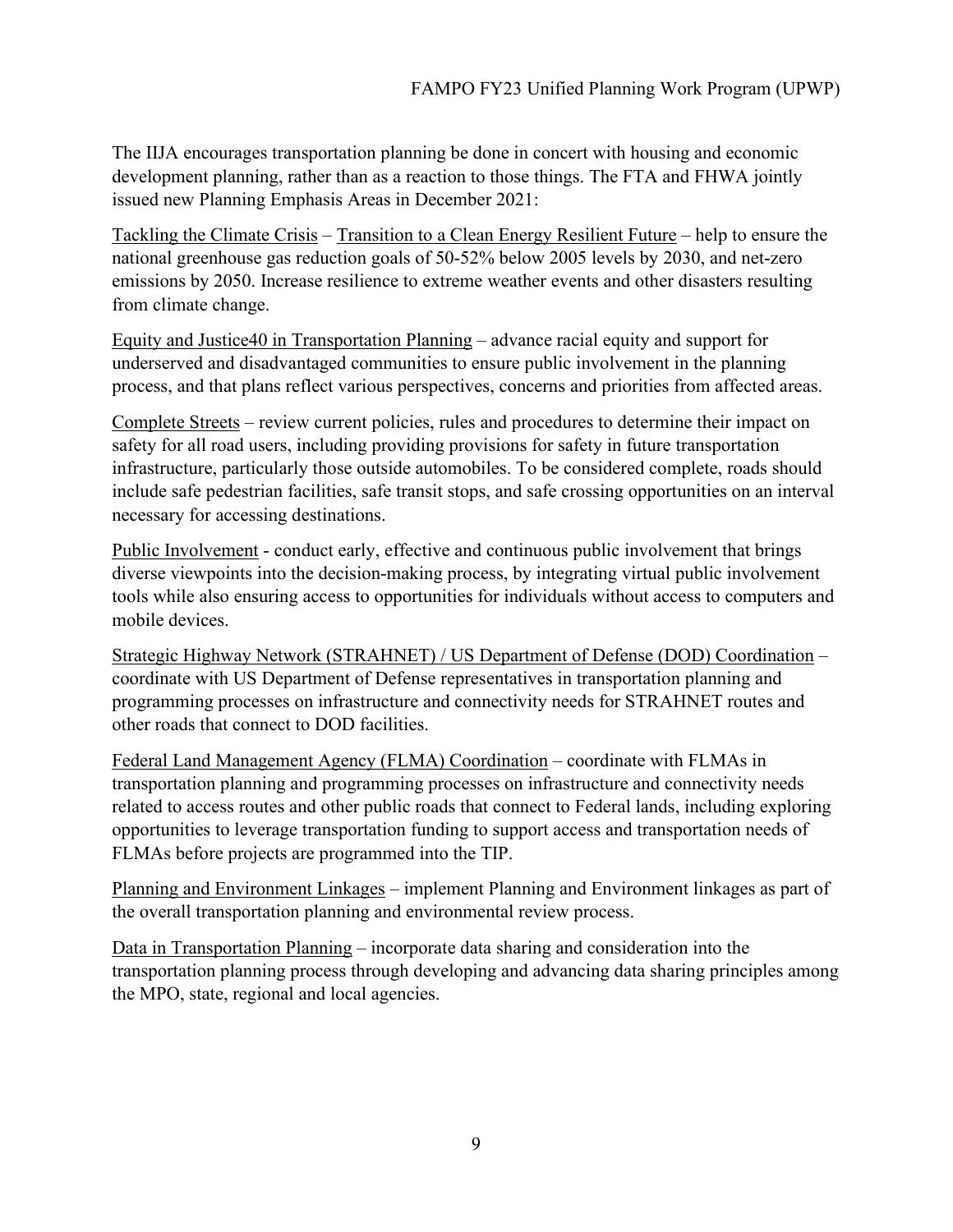Through implementation of this work program, staff will ensure the FAMPO Region's transportation planning process meets the federal requirements and addresses local transportation challenges. Figure 2 shows the relationship between each UPWP task and the federal planning factors. This will be updated as the Federal Highway Administration (FHWA) provides clear direction to MPOs.

| <b>Planning Task</b>                        | 1. Economic<br>Vitality | 2. Safety    | 3. Security  | 4. Access. &<br>Mobility | 5. Env. &<br>Quality of Life | 6. Multi-<br>Modal<br>Integrate &<br>Connect. | 7. System<br>Mgmt. &<br>Operations | 8. Preserve<br>Existing<br>System | 9. Resiliency,<br>Reliability, &<br>Storm-water | 10. Travel &<br>Tourism |
|---------------------------------------------|-------------------------|--------------|--------------|--------------------------|------------------------------|-----------------------------------------------|------------------------------------|-----------------------------------|-------------------------------------------------|-------------------------|
| 1. Long-Range<br>System Level<br>Planning   | $\checkmark$            | $\checkmark$ | $\checkmark$ | $\checkmark$             | $\checkmark$                 | $\checkmark$                                  | $\checkmark$                       | $\checkmark$                      | $\checkmark$                                    |                         |
| 2. Short-Range<br>Project Level<br>Planning | ✓                       | $\checkmark$ | $\checkmark$ | $\checkmark$             | $\checkmark$                 | $\checkmark$                                  | $\checkmark$                       | $\checkmark$                      | $\checkmark$                                    |                         |
| 3. Congestion<br>Management                 | $\checkmark$            |              |              | $\checkmark$             | $\checkmark$                 |                                               | $\checkmark$                       |                                   | $\checkmark$                                    |                         |
| 4. Public<br>Participation                  |                         | $\checkmark$ |              | $\checkmark$             | $\checkmark$                 | $\checkmark$                                  |                                    |                                   |                                                 |                         |
| 5. Transportation<br>Demand<br>Management   | $\checkmark$            | $\checkmark$ | $\checkmark$ | $\checkmark$             | $\checkmark$                 | $\checkmark$                                  | $\checkmark$                       | $\checkmark$                      | $\checkmark$                                    |                         |
| 6. Transit<br>Planning                      | $\checkmark$            | $\checkmark$ | $\checkmark$ | $\checkmark$             | $\checkmark$                 | $\checkmark$                                  | $\checkmark$                       | $\checkmark$                      | $\checkmark$                                    |                         |
| 7. Special Project<br>Funding               | $\checkmark$            | $\checkmark$ |              | $\checkmark$             |                              | $\checkmark$                                  | $\checkmark$                       |                                   |                                                 |                         |
| 8. FAMPO<br>Administration                  | ✓                       | $\checkmark$ | $\checkmark$ | $\checkmark$             | $\checkmark$                 | $\checkmark$                                  | $\checkmark$                       | $\checkmark$                      | $\checkmark$                                    |                         |
| 9. Contingency                              |                         |              |              |                          |                              |                                               |                                    |                                   |                                                 |                         |

Figure 2. FAMPO UPWP Tasks and the Federal Planning Factors

#### <span id="page-9-0"></span>1.3 The Unified Planning Work Program

To fund this federally-required transportation planning process, FAMPO receives two formula sources of federal funding that can only be used for metropolitan transportation planning. These monies are called Planning (PL) and Section 5303 funds. These funds are matched by the Commonwealth of Virginia as well as by the City of Fredericksburg, Spotsylvania County, and Stafford County through FAMPO. As in previous years, FAMPO intends to supplement the formula planning funds with other federal and state formula funds to provide a more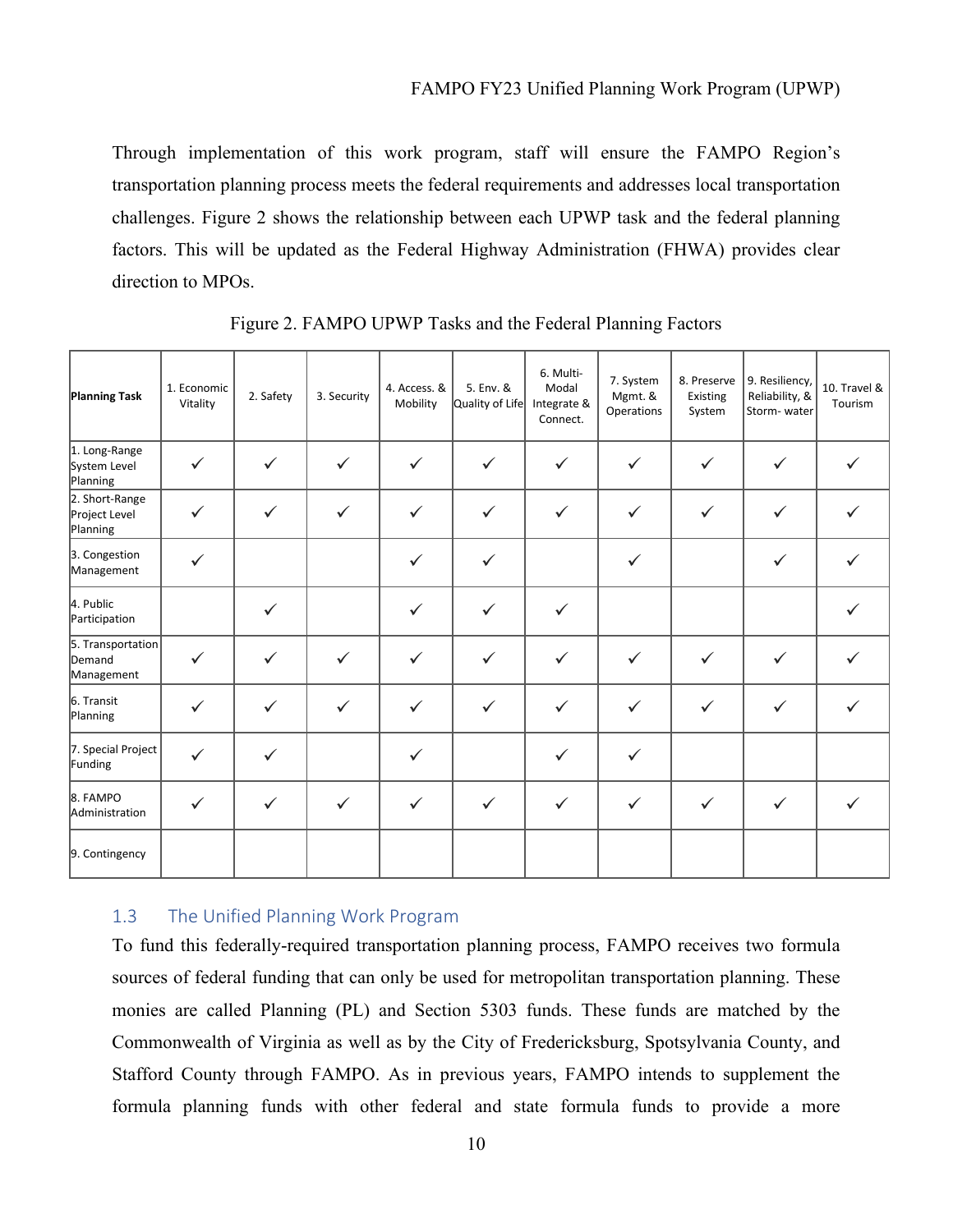comprehensive and representative transportation planning and project development work program for the rapidly-developing region.

Prior to spending funds on transportation planning activities, all MPOs are required to annually or bi- annually adopt a Unified Planning Work Program (UPWP). The purpose of the UPWP (per 23 CFR  $450.308(c)$ ) is to identify:

- a) The transportation planning work proposed for the next 1- or 2-year period by major activity and task;
- b) The agencies and/or organizations who will perform the work;
- c) The schedule for completing the work;
- d) The end products resulting from that work;
- e) The proposed funding sources for each activity; and
- f) The total amounts and sources of federal and matching funds.

#### <span id="page-10-0"></span>1.4 UPWP Development

Annual development of the UPWP originates in activity between FAMPO staff and the FAMPO Technical Advisory Committee (TAC), which includes representatives from each local government, transit and transportation demand management (TDM) providers, Virginia Department of Transportation (VDOT), Virginia Department of Rail and Public Transportation (DRPT), and Federal Highway Administration (FHWA). During development, TAC is first briefed on the draft budget for the new UPWP that covers July 1 to June 30. This briefing identifies proposed changes to the current year's work activities, products, schedules, and budgets. After staff incorporates changes suggested by TAC, a complete draft of the program is presented to TAC and the Policy Committee then released for public comment. Staff documents and considers comments as they prepare the final draft document. In May, the final draft of the UPWP and public comments are presented to the Policy Committee for approval. The UPWP is then submitted to the Federal Transit Administration (FTA) and FHWA for their review and approved by the beginning of the fiscal year on July 1.

From time to time, the UPWP may need to be amended to address changes in funding resulting from new grant awards, Policy Committee initiatives, or other unforeseen factors. In this event, FAMPO staff will develop a draft amended UPWP for review by TAC and the public (where appropriate) and approval by the Policy Committee.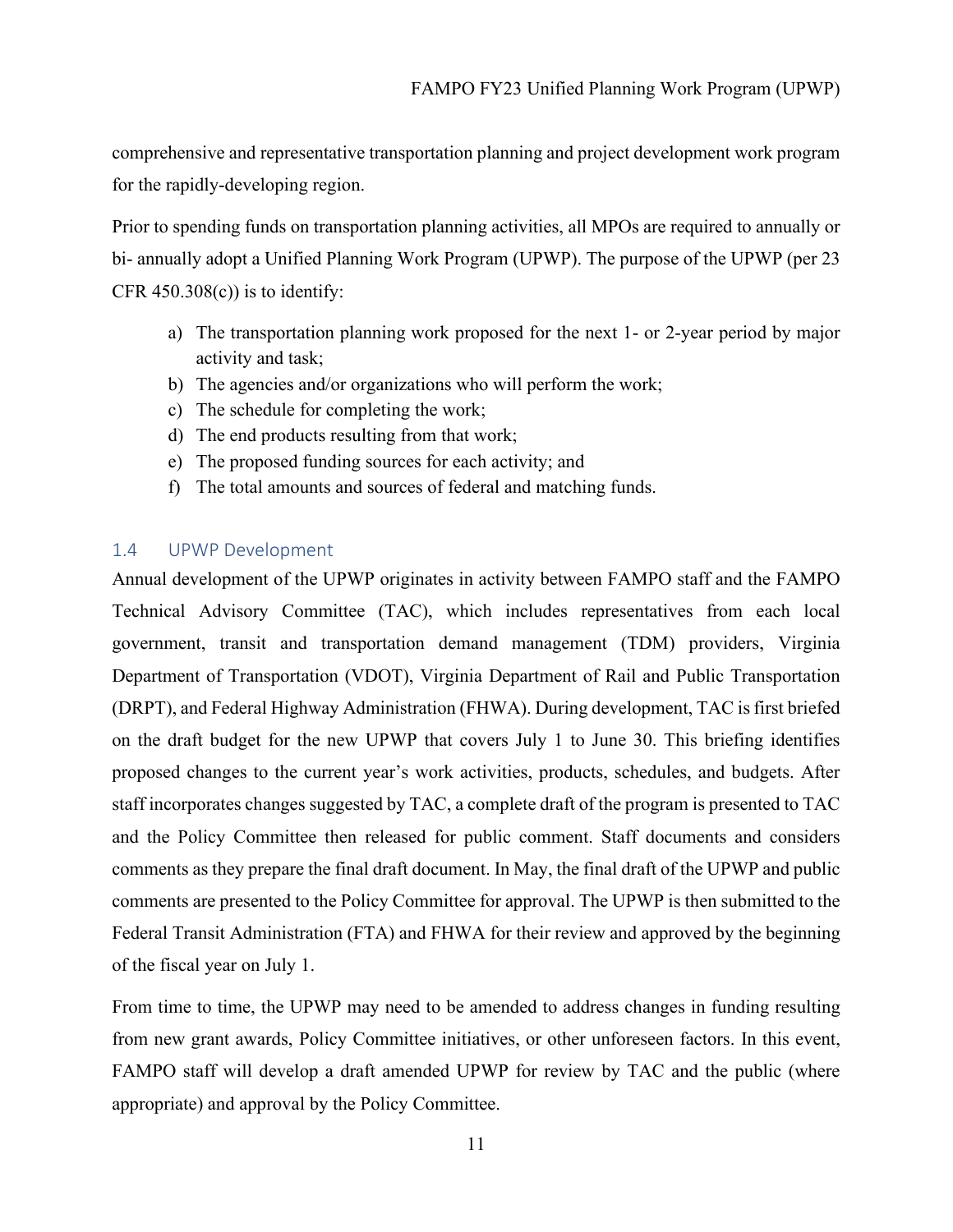#### <span id="page-11-0"></span>1.5 FAMPO Accomplishments in FY22

The COVID-19 pandemic continued to have a major impact on transportation planning throughout FY21 especially with regard to studies. In addition, FAMPO remained understaffed for a significant portion of the year, having begun the year with five full-time staff and one part-time staff. In FY22 there were three vacancies that included the Public Engagement Coordinator, Senior Transportation Planner, and Transportation Planner. Although these vacancies occurred each the positions were filled by the end of the fiscal year. Despite these challenges, FAMPO was able to complete the 2050 LRTP update and make significant progress on others. Projects that will carry into FY22 are listed below:

- 1. East West Mobility Study
- 2. VCR Trail Study

Broadly speaking, staff have responsibilities in the areas of administration, long-range transportation planning, project level planning, GIS, modeling, public involvement, communications, and congestion management. Staff are assisted with on-call transportation planning consultants for a variety of planning support needs, as well as consulting teams hired for specific projects. Within these broad categories, the following planning work was accomplished in the past year:

- 1. Developed the FY23 UPWP.
- 2. Sponsored several meetings and public hearings regarding multimodal transportation planning (bicycle, pedestrian, transit, and vehicular), air quality conformity, and related matters.
- 3. Continued coordination with officials from member jurisdictions and adjacent rural localities regarding alternative measures – transit facilities and services, vehicular system improvements, bicycle and pedestrian system improvements, and land use and growth policy considerations – to improve regional transportation.
- 4. Updated FAMPO CMAQ / STBG Roadway Project Prioritization Methodologies.
- 5. Completed ten (10) regional project pre-applications for SMART SCALE Round 5 consideration.
- 6. Further developed in-house GIS capability.
- 7. Assisted localities with a variety of transportation planning efforts including consideration of comprehensive corridor improvements to facilitate improved accommodation for high-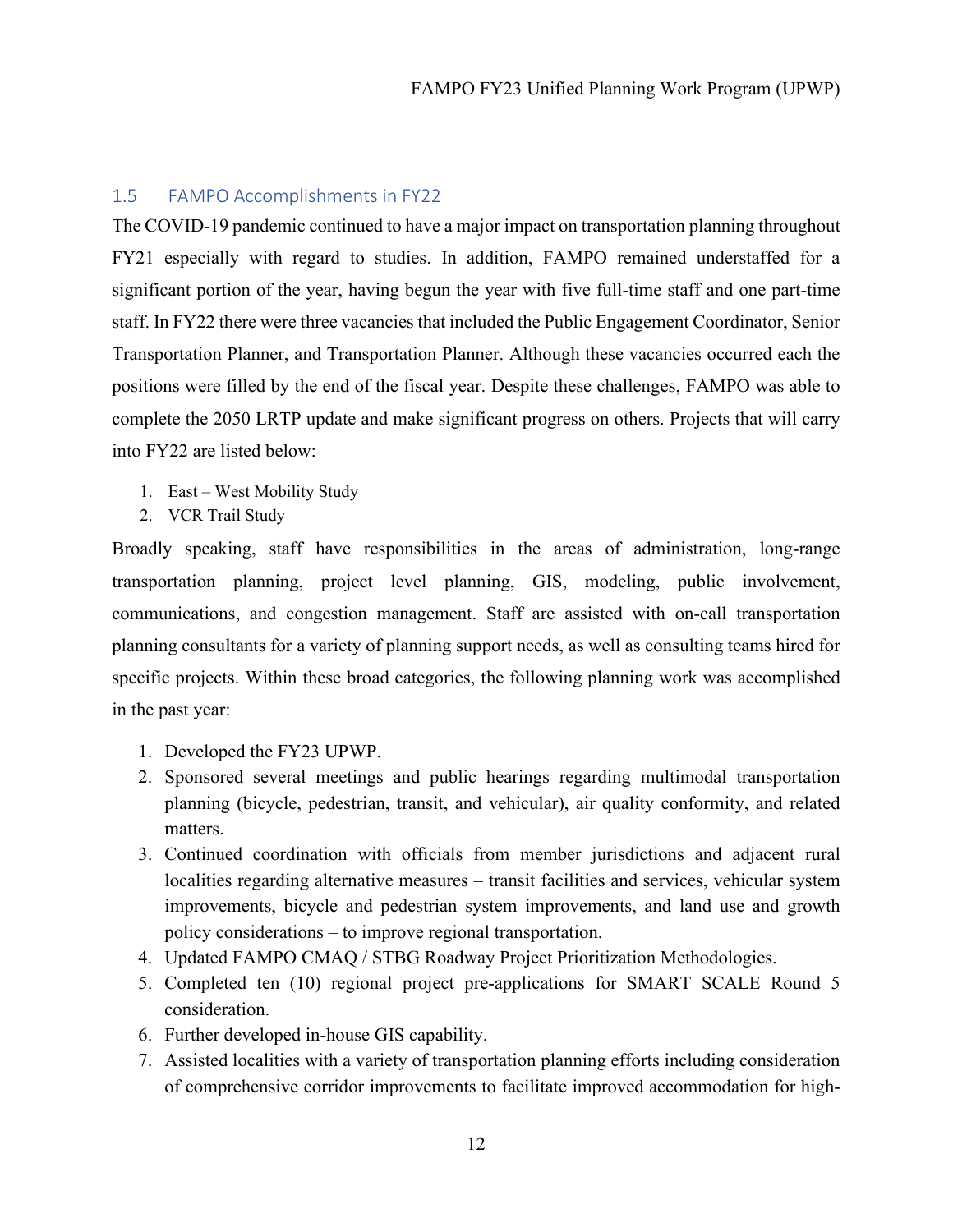occupancy vehicles and transit services; intersection analyses; expansion of park-and-ride facilities; feasibility of regional trail facilities; and improvements to interstate access.

- 8. Continued active involvement in the I-95/395 Express Lanes projects.
- 9. Worked with the Commonwealth Transportation Board (CTB), VDOT, and FAMPO committees to allocate Surface Transportation Block Grant (STBG) and Congestion Mitigation and Air Quality (CMAQ) funds for FY22-27.
- 10.Continued to provide transportation planning assistance to local governments.
- 11. Amended and maintained the FY2021-2024 Transportation Improvement Program (TIP).
- 12.Completed the 2050 LRTP update.
- 13.Continued to utilize RITIS Probe Data Analytics INRIX data in FAMPO's planning program to support the Congestion Management Process (CMP).
- 14.Continued to utilize StreetLight data in FAMPO's planning program for multiple transportation modes.
- 15. Expanded public involvement efforts and completed outreach for the 2050 Long Range Transportation Plan, FY21-24 TIP, FY23 UPWP, air quality conformity analyses, and an amendment to the 2045 LRTP.
- 16.Completed Phase I of the East West Mobility Study
- 17.Commenced Phase II of the East West Mobility Study
- 18.Commenced the VCR Trail Bridge and Tunnel Study
- 19.Improved FAMPO website and increased social media presence.
- 20.Increased the information sharing distribution database.
- 21.Completed Title VI audit with no corrective actions identified.
- 22. Provided administrative and operational support for all FAMPO committees.

#### <span id="page-12-0"></span>1.6 FAMPO Staffing for FY23

Like most MPOs in Virginia, FAMPO is staffed by a planning district commission. Proposed FY23

GWRC staffing for FAMPO transportation planning activities is as follows:

- 1. FAMPO Administrator
- 2. Public Involvement/Title VI Coordinator
- 3. Transportation Planning Manager
- 4. Transportation Planner II
- 5. Transportation Planner II
- 6. Transportation Planner I
- 7. Transportation Planner I / Data Analyst
- 8. FAMPO Intern / Part-time Administrative Assistant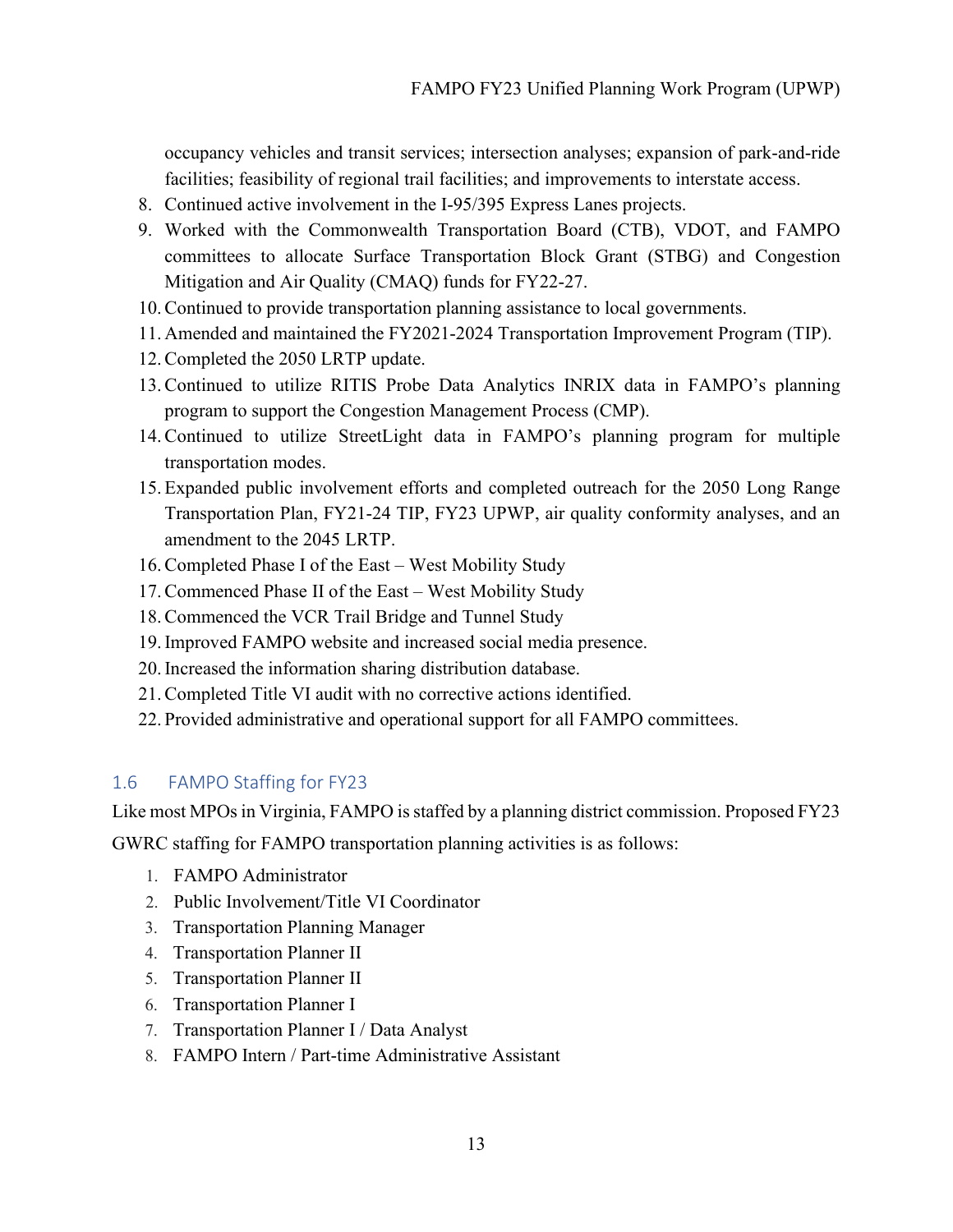#### <span id="page-13-0"></span>1.7 Proposed Funding by Federal Source for FY23

The primary funding sources for FAMPO's planning activities are provided by FHWA and the FTA under title 23 U.S.C. 134 and title 49 U.S.C. Chapter 53. MPOs are required to document the transportation planning activities performed with these funds in the UPWP. The FHWA and FTA funding categories included in this UPWP are:

- **FHWA Planning (PL) Funds.** FHWA Planning (PL) funds for urbanized areas are administered by VDOT and are used to support transportation planning activities in the MPO planning area. Planning (PL) funds require a minimum 20% non-federal match, which is comprised of a 10% State match and a local match of 10%. FAMPO's available PL balance for the beginning of the fiscal year includes new PL funds allocated to FAMPO by VDOT, plus carryover PL funds that have not been used or obligated in prior years.
- **FTA Section 5303 Funds**. FTA grant funds for urbanized areas are used to support metropolitan transportation planning and for technical studies related to urban public transportation. A non- federal match of 20% is required for these funds, which is comprised of 10% State match and 10% local match.
- **FTA 5307 Grant[4](#page-13-1)**. The Urbanized Area Formula Funding program (49 U.S.C. 5307) makes federal resources available to urbanized areas and to governors for transit capital and operating assistance in urbanized areas and for transit-related planning. An urbanized area is an incorporated area with a population of 50,000 or more that is designated as such by the U.S. Department of Commerce, Bureau of the Census. The federal share is not to exceed 80 percent of the net project cost for capital expenditures.
- **FHWA STBG Funds.** FHWA Surface Transportation Block Grant Program (STBG) funds (also known as Regional Surface Transportation Program, or RSTP) are available for a broad range of transportation purposes. STBG funds are made available to VDOT, which then may provide funds to the MPO. These funds are 80% federal and 20% state match. Any STBG funds provided to an MPO for planning purposes must be shown in the UPWP.
- **FHWA CMAQ Funds.** Federal funds are available for areas that do not meet the

<span id="page-13-1"></span><sup>4</sup> Federal Transit Administration<https://www.transit.dot.gov/funding/grants/urbanized-area-formula-grants-5307>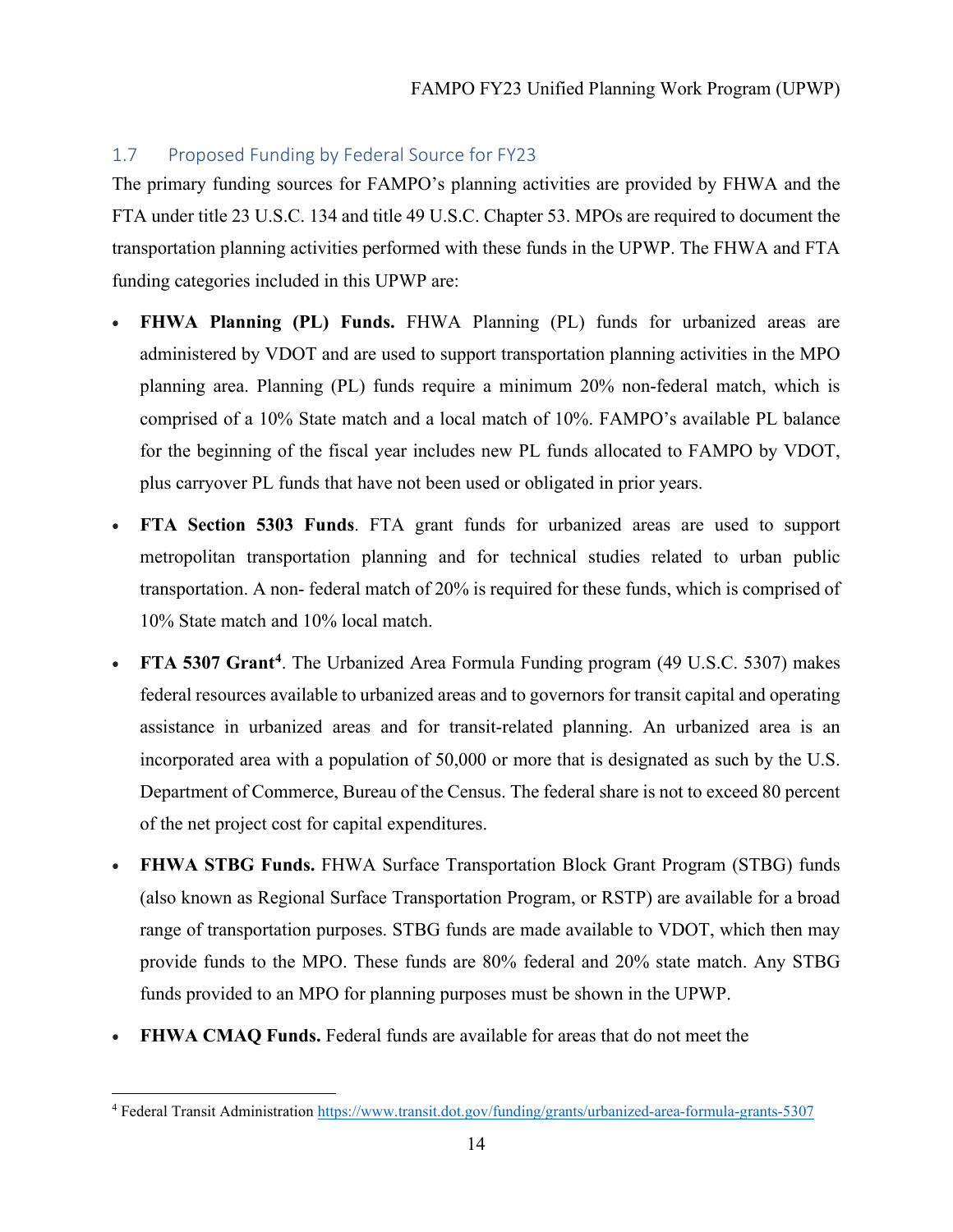National Ambient Air Quality Standards for ozone, carbon monoxide, or particulate matter (nonattainment areas) and for former nonattainment areas that are now in compliance (maintenance areas). These funds may be used for transportation projects or programs that reduce congestion and improve air quality. Section 5 provides a summary of FY23 funding by federal source and state and local match.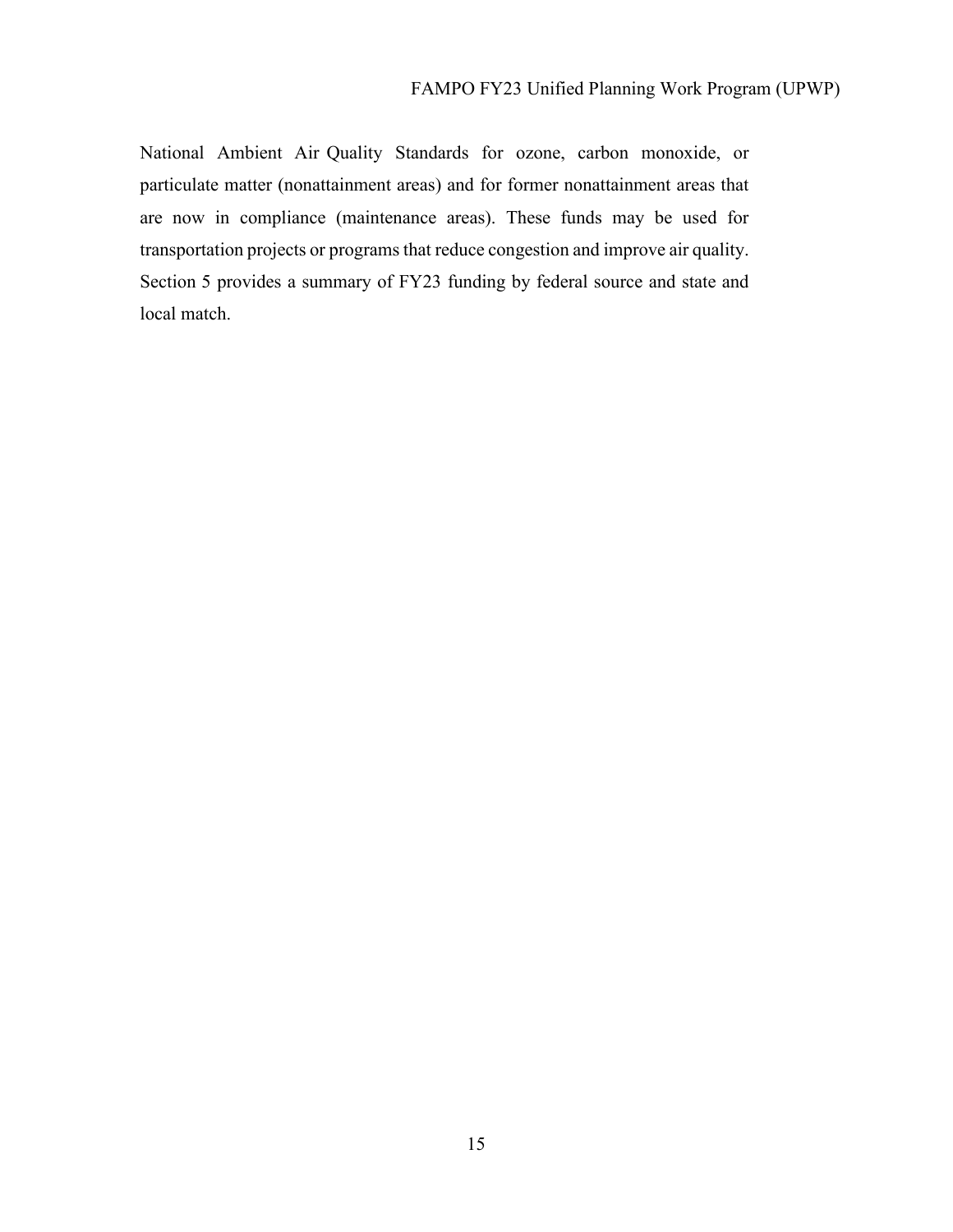## <span id="page-15-0"></span>2.0 Planning Priorities for the FAMPO Region

The FAMPO region is experiencing rapid population growth, development pressure, increases in traffic, and a shortage of transportation funds, all of which pose challenges to addressing congestion and related issues. FAMPO's work program is designed to support federal MPO planning requirements while responding to these issues. The work program is also shaped by the planning priorities established for the region, ongoing planning efforts, major projects under study or construction, Virginia's SMART SCALE process, and new or revised planning requirements. This section describes and lists the planning activities FAMPO will undertake to respond to these challenges and the region's planning priorities.

#### <span id="page-15-1"></span>2.1 FAMPO 2050 Long Range Transportation Plan

FAMPO completed the 2050 Long-Range Transportation Plan, including the Congestion Management Process (CMP), to meet Code of Federal Regulations (CFR) requirements for performance-based planning and programming.

#### <span id="page-15-2"></span>2.2 Ongoing Transportation Planning

FAMPO will continue to support the Virginia Association of Metropolitan Planning Organizations (VAMPO) through participation on committees and attendance at meetings.

The MPO will continue to enhance its public involvement activities by utilizing the FAMPO website and social media, implementing public notices and press releases, providing graphic visualizations when needed, conducting in-person and virtual outreach, and ensuring equitable access for all public meetings, events, and other public participation opportunities. All FAMPO committee meetings will continue to be open to the public.

Public comment periods for work products will be maintained and the FAMPO staff will continue to respond to inquiries from citizens, local governments, businesses and community groups, as well as other interested parties regarding FAMPO's draft transportation plans, actions, and activities. Title VI compliance will continue to be a priority for the MPO. The MPO will exercise the outreach strategies incorporated into the Community Engagement and Equity Plan (CEEP) (formerly the Public Participation Plan, or PPP) and maintain newly established virtual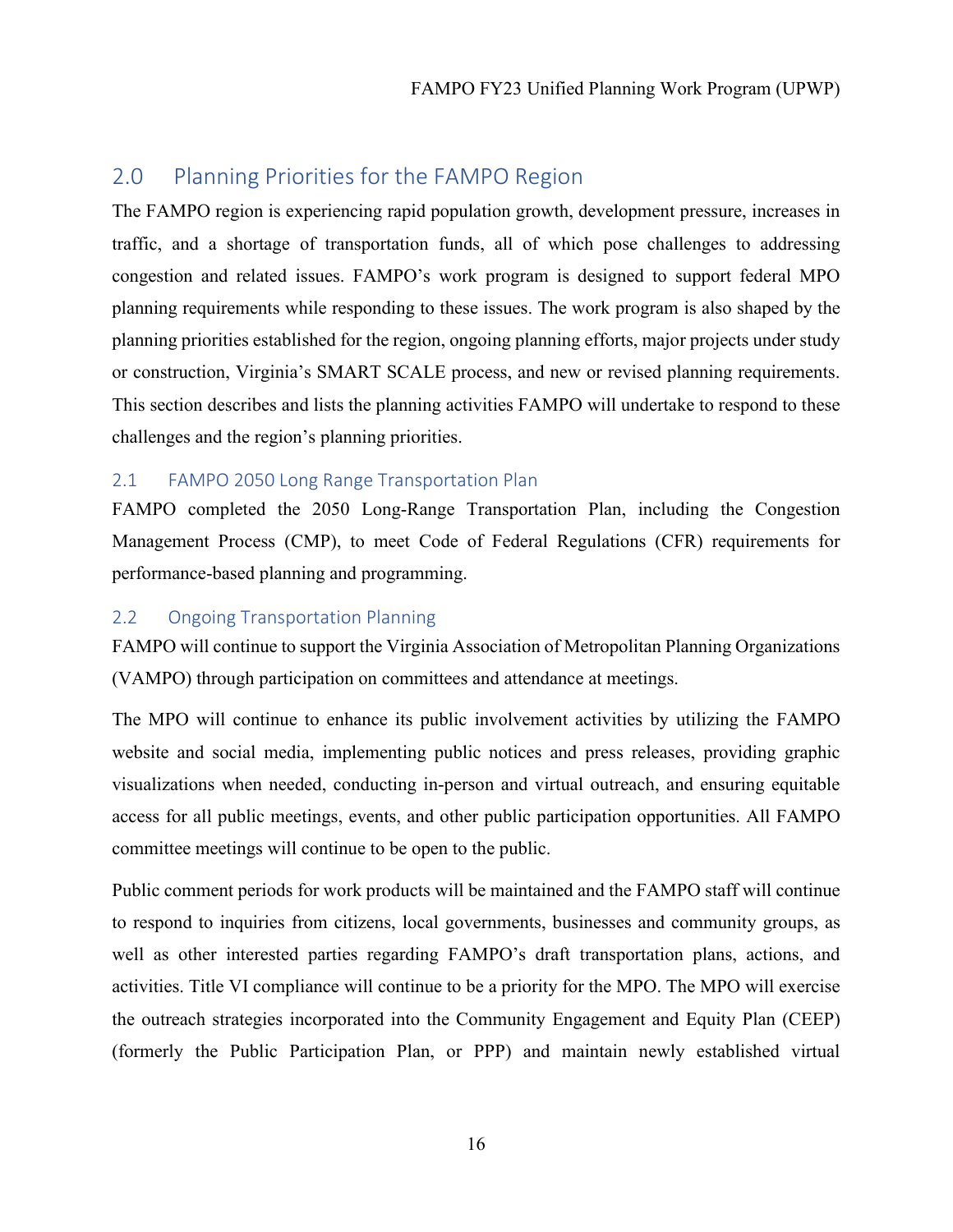participation options. An annual evaluation will be conducted to measure the effectiveness of the CEEP.

FAMPO will continue to work with member governments and VDOT to promote context sensitive design in transportation projects, seeking greater compatibility between the multimodal transportation infrastructure and its surrounding environment. In addition, multimodal corridor studies will be undertaken as funding becomes available including the Intraregional Multimodal East-West Mobility Study (if awarded). These studies will include examination of transit-oriented redevelopment, traffic calming, transit services and facilities, and bicycle and pedestrian access.

#### <span id="page-16-0"></span>2.3 Air Quality Planning Activities

In 2004, the Environmental Protection Agency (EPA) classified the City of Fredericksburg and the Counties of Spotsylvania and Stafford as an ozone nonattainment area under the 1997 8-hour ozone air quality standards. Due to this designation, FAMPO was subject to the federal transportation conformity rule, which requires that all transportation projects identified in an MPO's TIP and LRTP conform to the regional air quality plans developed by the state and MPO.

In 2012, EPA passed a new ozone standard and subsequently revoked transportation conformity requirements for areas that attained the new standard which include the FAMPO region. However, on February 16, 2018, a court decision regarding EPA's revocation (DC Circuit Court of Appeals decision No. 15-1115, South Coast Air Quality Management District, Petitioner v. Environmental Protection Agency, et al., Respondents) effectively reinstated conformity requirements in several areas, including the FAMPO region. As a result of this court decision, FAMPO is once again required to demonstrate transportation conformity of amended or updated TIPs and LRTPs.

In late 2018, EPA issued guidance to address conformity requirements in these areas using more streamlined procedures without the need to conduct a lengthier regional emissions analysis. However, each TIP and/or LRTP amendment or update must still undergo an analysis to demonstrate conformity before it can be approved and adopted. FAMPO will continue to work with VDOT, the Virginia Department of Environmental Quality, FHWA, and other interagency partners to meet the conformity requirements for amended or updated TIPs and LRTPs. FAMPO will also continue to monitor federal air quality court decisions, guidance and rulemakings that may affect the FAMPO region.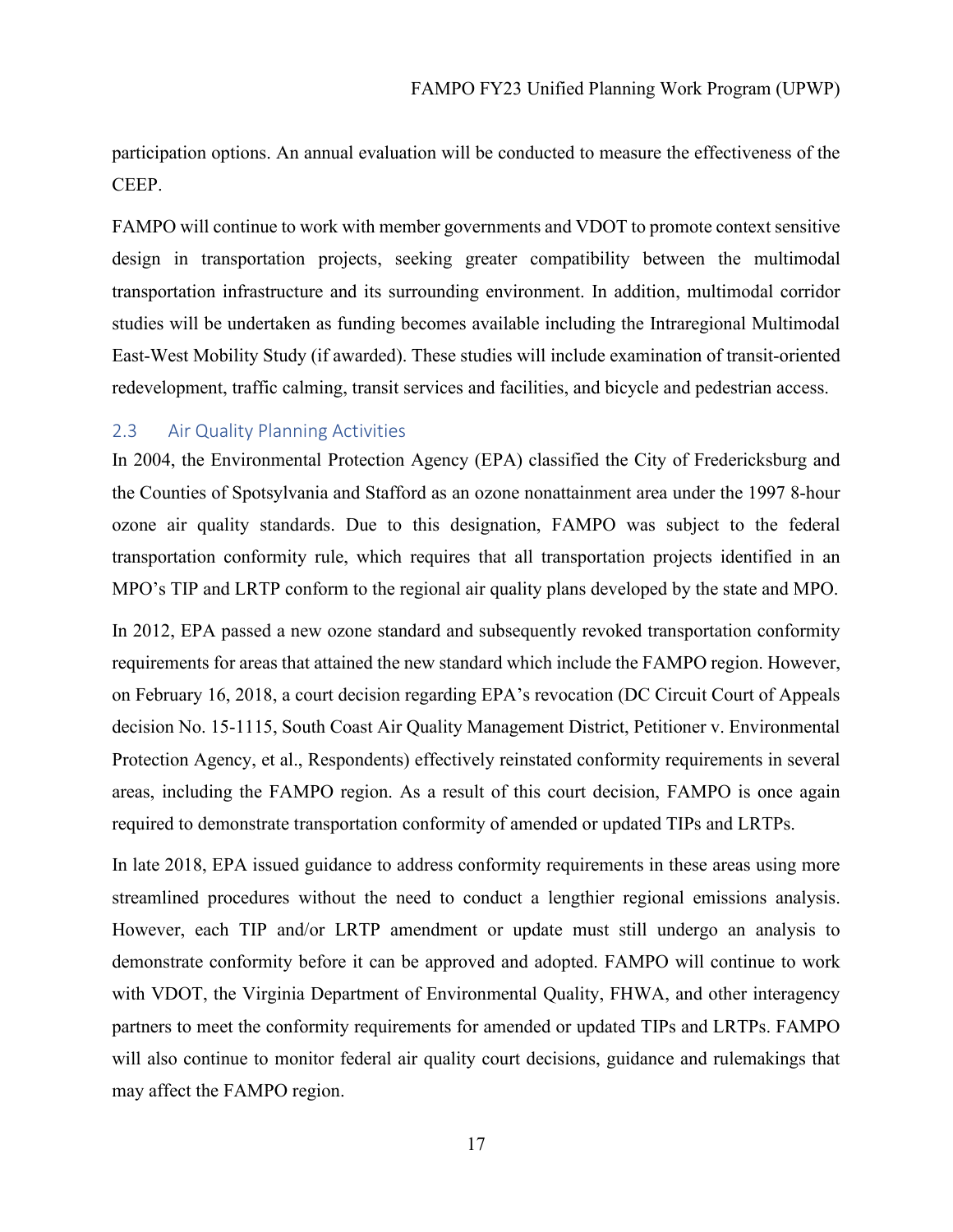#### <span id="page-17-0"></span>2.4 Transportation Management Area Requirements

Transportation management area (TMA) is a term in federal law used to denote an urbanized area with a population of more than 200,000 persons. TMAs have federally-imposed planning requirements, including planning for congestion management over and above the federal planning requirements for smaller urbanized areas. This information will be updated based on revised urbanized areas from the 2020 Census.

As a result of the 2000 Census, a portion of northern Stafford County became part of the Metropolitan Washington Urbanized Area (UZA) and was consequently included in the Washington, DC-MD-VA TMA. This meant that additional planning responsibilities would be required, and either National Capital Region Transportation Planning Board (NCRTPB) or FAMPO would have to perform them. In September of 2004, the FAMPO Policy Committee and the NCRTPB entered into an agreement that assures the performance of the TMA planning requirements for the affected portion of Stafford County. This agreement principally requires the coordination of planning activities between the NCRTPB and FAMPO and the development of a congestion management process for the affected part of Stafford County. The agreement remains in effect as long as Stafford County is designated a part of the Metropolitan Washington UZA. To facilitate the implementation of TMA planning requirements for northern Stafford County, a proportionate share of NCRTPB's federal PL funding, based on population, was transferred to FAMPO. Close coordination between FAMPO and NCRTPB will continue to assure the TMA requirements are being satisfied. In FY21, FAMPO worked with NCRTPB to review and update this agreement to be fully compliant with MAP-21/FAST Act requirements.

In the 2010 Census, the Fredericksburg UZA did not meet the population threshold to qualify as its own TMA. Therefore, northern Stafford County remains part of the Washington DC-MD-VA TMA and FAMPO will continue to satisfy and carry out the provisions set forth in the 2021 NCRTPB/FAMPO Memorandum of Understanding (MOU) Agreement. This may change in 2024. This agreement was updated in FY21 as a recommended improvement from the 2019 NCRTPB/FAMPO Certification Review process.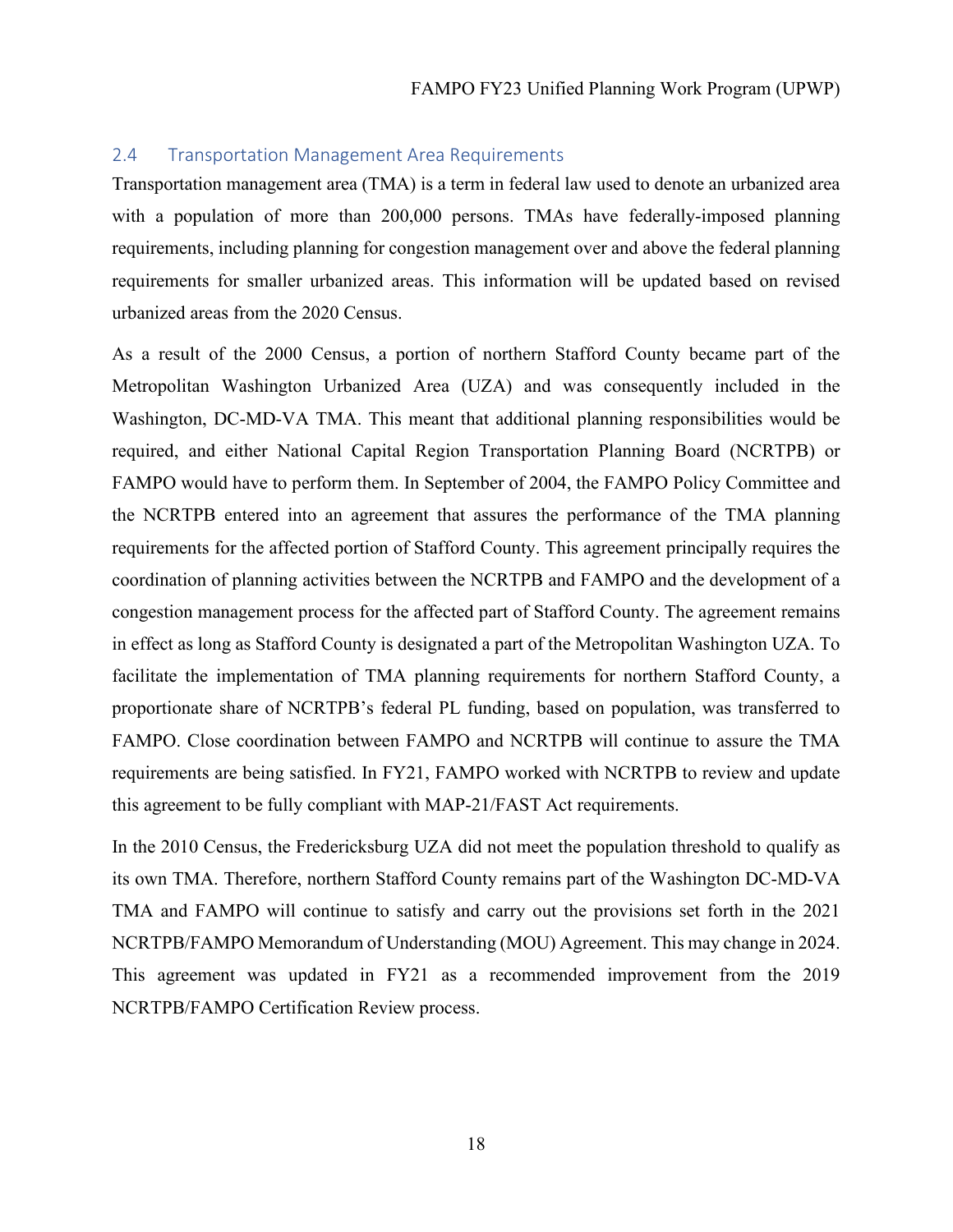#### <span id="page-18-0"></span>2.5 Congestion Management Process

The new CMP, adopted on March 28, 2022, added two (2) new corridors to those examined in earlier versions. The congestion management system, referred to as a congestion management process (CMP) in the Safe, Accountable, Flexible, Efficient Transportation Equity Act  $(SAFFTEA-LU)<sup>5</sup>$  $(SAFFTEA-LU)<sup>5</sup>$  $(SAFFTEA-LU)<sup>5</sup>$ , was adopted in November 2010. The 2010 CMP measured the level-of-service (LOS), vehicle crashes and peak period travel times on various regional arterials. These measurements will be used as a baseline for future CMP updates. In 2019, FAMPO updated the CMP, providing data analytics highlighting congestion along specified corridors within the FAMPO region. Planned congestion-relieving projects are inventoried and strategies are recommended for each of the principal arterial corridors in the FAMPO region. The CMP is an integral part of FAMPO's short- term and long-term planning and project prioritization processes. In FY21, FAMPO created a web dashboard to monitor metrics that are analyzed in the CMP. In FY22, FAMPO updated its CMP and integrated the CMP with the 2050 LRTP.

#### <span id="page-18-1"></span>2.6 Intelligent Transportation Systems (ITS) and Smart Travel Programs

Intelligent transportation systems (ITS) are a key component of the CMP described above. ITS components may include the coordination of high technology, variable message signs, and improvements in information systems, communications and sensors within the conventional surface transportation infrastructure. Vehicle sensors in pavement for traffic signal activation, intelligent vehicle initiatives (which include hands-free vehicle navigation), collision avoidance, and intelligent cruise control are just a few examples of ITS. VDOT has also extended a 511 information program for interstate conditions throughout the state, including the I-95 corridor through the FAMPO region.

Under what is known as Rule 940, federal regulations require planning for ITS projects to be incorporated into the traditional transportation planning process. VDOT has established an ITS protocol consistent with Rule 940 to implement ITS solutions statewide. ITS will continue to play a growing role in FAMPO's short- and long- term congestion management activities going forward.

<span id="page-18-2"></span><sup>5</sup> Safe, Accountable, Flexible, Efficient Transportation Equity Act: A Legacy for Users (SAFETEA-LU) https://www.fhwa.dot.gov/safetealu/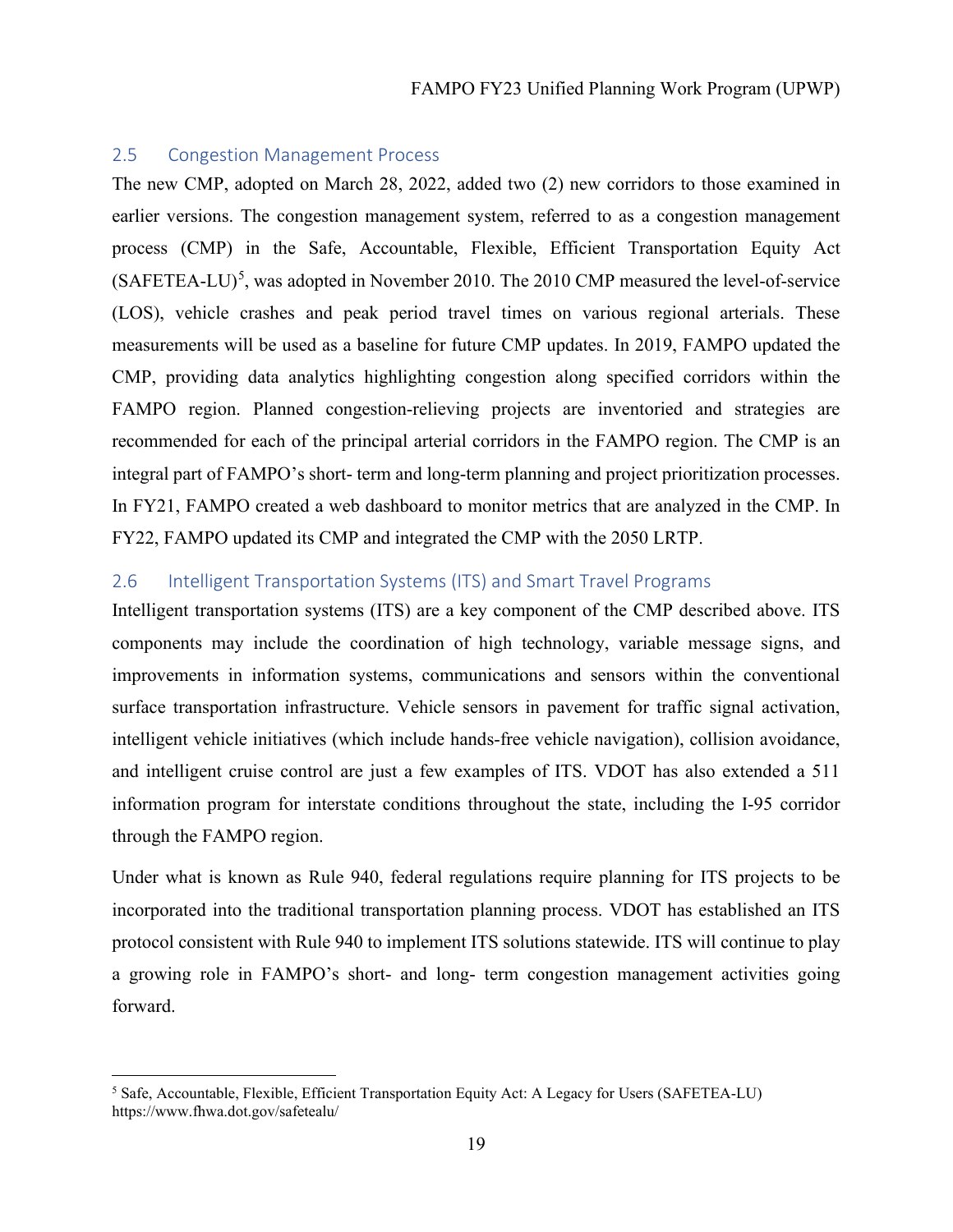#### <span id="page-19-0"></span>2.7 Freight Planning

One of the federal planning requirements emphasizes an improved understanding of freight patterns and future demands on state and regional multimodal networks. VDOT released a statewide study effort of freight in Virginia in 2010. FAMPO has complemented this statewide effort by developing information about freight origins and destinations and truck traffic volumes in the FAMPO region. VTrans2040, Virginia's multimodal long-range transportation plan, includes the Virginia Freight Element (VFE), which serves as the state's freight plan and is fully compliant with freight provisions in the FAST Act. The VFE identifies significant freight system trends, needs, and issues within Virginia, and describes the state's policies and strategies that will guide freight-related investment decisions and enable the state to meet national freight goals. Going forward, FAMPO will identify transportation system deficiencies that impact the movement of freight, develop short-term improvements that will improve the movement of freight, and develop a coordination structure to obtain input from and disseminate information to the region's major freight stakeholders. A freight section was included in the 2045 LRTP and was updated as part of the 2050 LRTP effort in FY22. Staff will continue to pursue funding for a regional freight study in the FAMPO region in coordination with VDOT. In the fall of FY 23, FAMPO will lead a Freight Summit to establish shortcomings in the regional freight transportation system for future planning work by FAMPO.

#### <span id="page-19-1"></span>2.8 Environmental Justice/Title VI/Limited English Proficiency

MPOs must adhere to several federal laws and regulations that serve to ensure equitable participation opportunities and outcomes. Executive Order (EO) 12898: Federal Actions to Address Environmental Justice in Minority Populations and Low-Income Populations (59 FR 7629;1994) directs each federal agency to develop a strategy for identifying and addressing disproportionately high and adverse human health or environmental effects on low-income and minority populations.

Title VI of the Civil Rights Act of 1964 prohibits federal agencies and sub-recipients of federal funds from discriminating on the basis of race, color, or national origin. Succeeding laws and presidential executive orders added sex, age, income status, limited English proficiency, and disability to the criteria for which discrimination is prohibited. FAMPO ensures equitable participation and outcomes through proactive public involvement efforts. FAMPO's public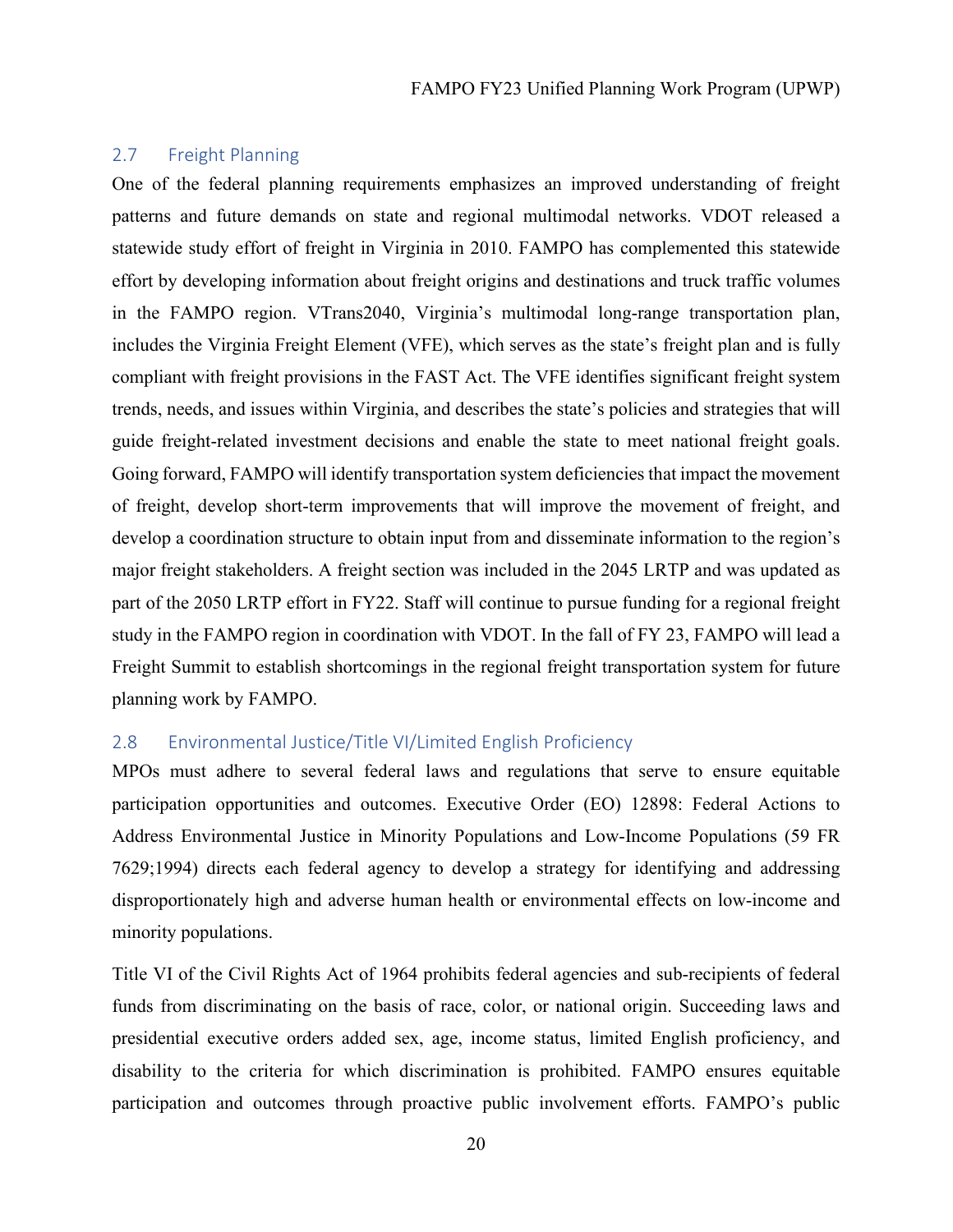involvement efforts are guided by its Community Engagement and Equity Plan, a 2021 effort that combined the former Title VI, Limited English Proficiency (LEP) and Public Participation Plans into one comprehensive document. FAMPO's proactive efforts include:

- a) Preparing and maintaining a demographic profile of the region using the most current statistical information available on race, income, and other relevant data.
- b) Utilizing socioeconomic maps to tailor outreach strategies to the Environmental Justice (EJ), Title VI, and LEP populations identified.
- c) Conducting outreach to include traditionally underserved and protected groups in the transportation planning process.

#### <span id="page-20-0"></span>2.9 Public Participation

Public participation is a major component of the continuing, cooperative and comprehensive (3C) metropolitan transportation planning process. Federal laws and regulations require MPOs to provide equitable opportunities for meaningful public participation in the transportation planning process. FAMPO's Public Participation Plan guides public involvement efforts.

#### <span id="page-20-1"></span>2.10 Performance-Based Planning and Programming

The CFR $<sup>6</sup>$  $<sup>6</sup>$  $<sup>6</sup>$  establishes a transportation performance management (TPM) framework that requires</sup> state departments of transportation (DOTs), MPOs, and public transportation providers to conduct performance-based planning and programming (PBPP) by tracking performance measures and establishing data-driven targets to improve performance. PBPP ensures the efficient investment of transportation funds by increasing accountability, providing transparency, and linking investment decisions to key outcomes related to national transportation goals.

Under this TPM framework, state DOTs, MPOs, and public transportation providers must share performance information, coordinate to set performance targets, and periodically report on performance. FAMPO will work closely with VDOT, DRPT, Fredericksburg Regional Transit (FRED), Potomac and Rappahannock Transportation Commission (PRTC), Virginia Railway Express (VRE), FHWA, and FTA to establish performance targets and monitor and report

<span id="page-20-2"></span><sup>6</sup> Code of Federal Regulations https://www.govinfo.gov/app/collection/cfr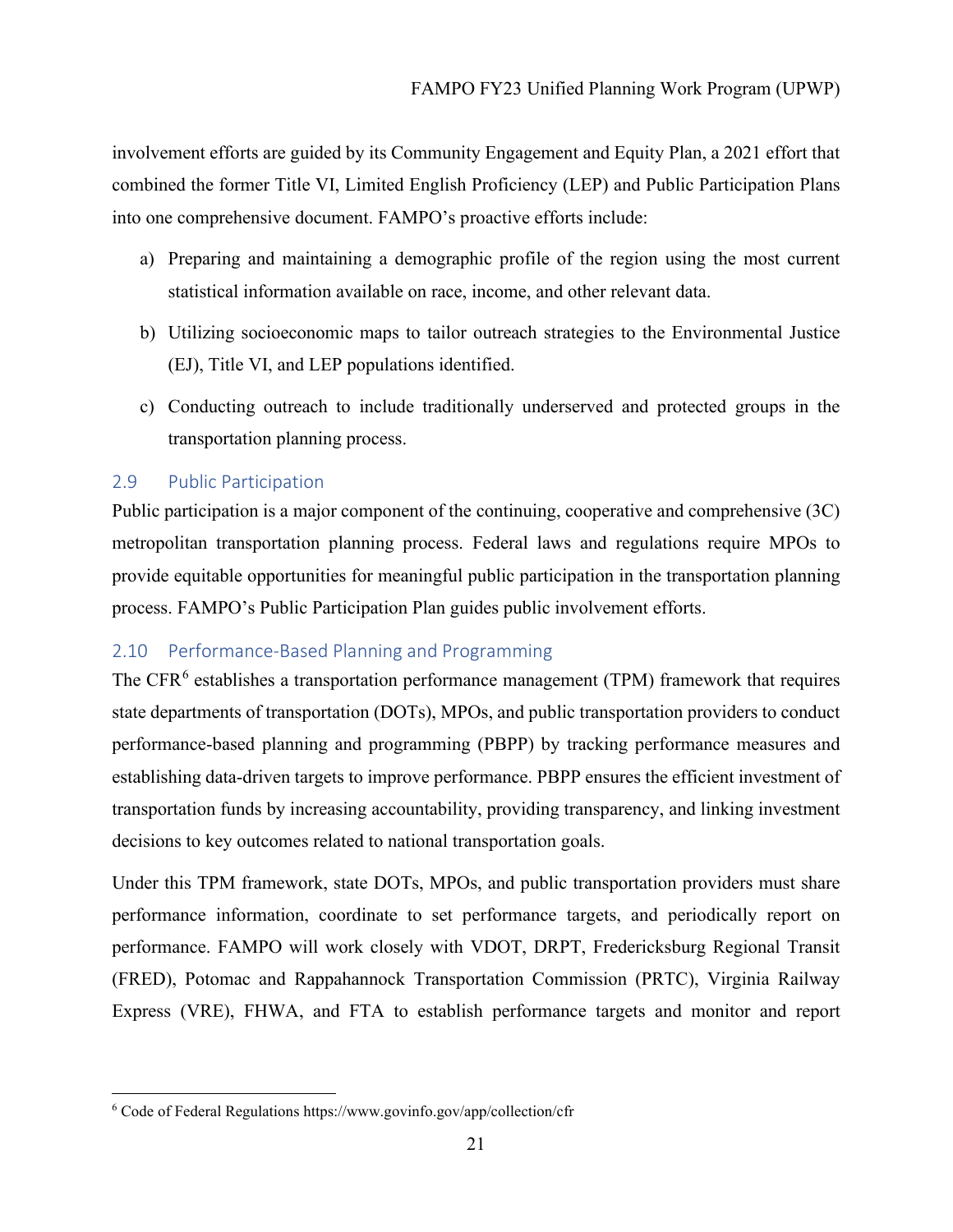performance in FAMPO's planning documents, including amendments or updates to the Long-Range Transportation Plan and Transportation Improvement Program.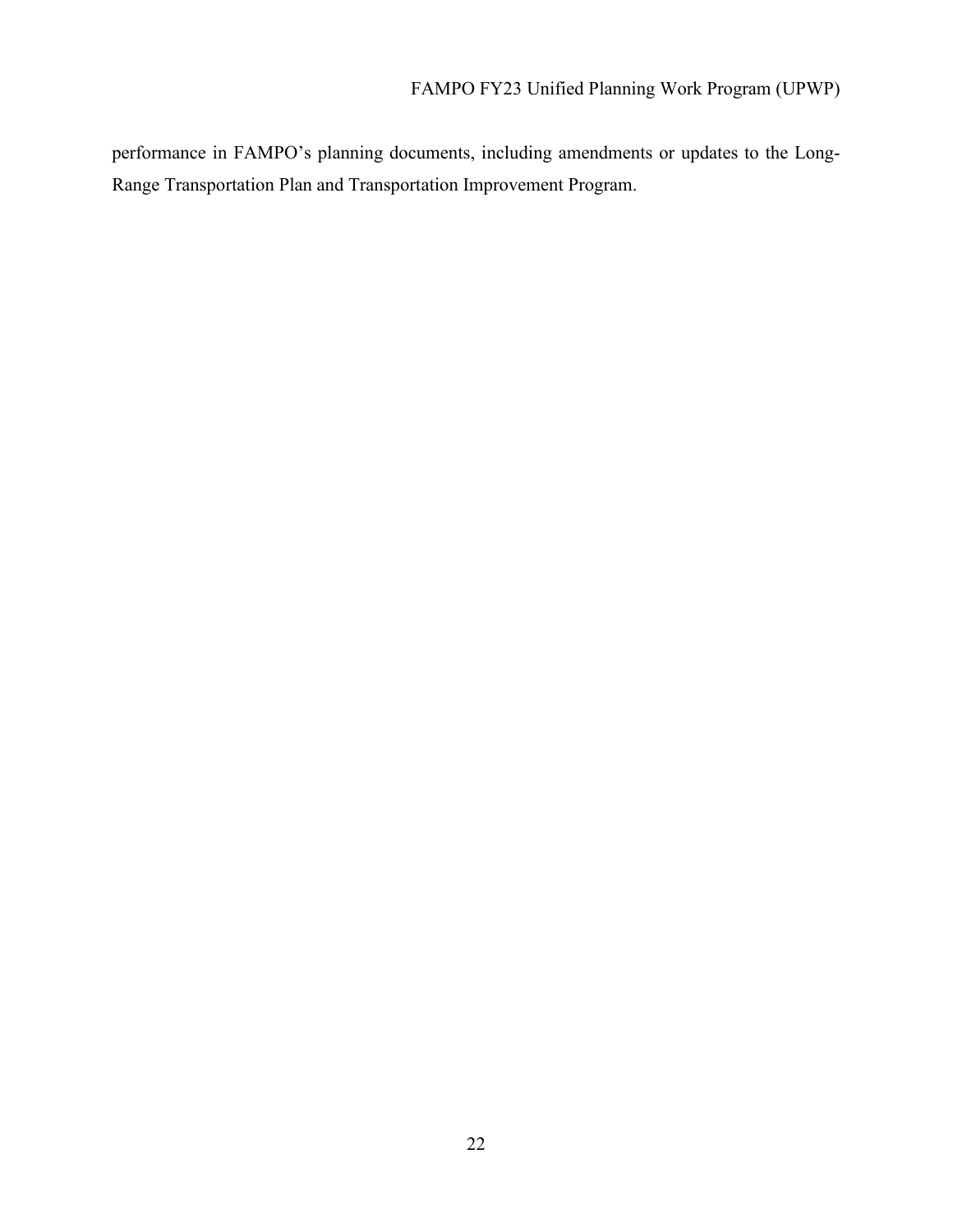# <span id="page-22-0"></span>3.0 Major Transportation Planning Studies in the FAMPO Region

Several transportation studies are underway or expected to soon commence in the FAMPO study area. FAMPO staff is actively engaged in the development of many of these studies and will provide any necessary assistance to other organizations and their consultants in those studies for which the staff is not directly responsible.

#### <span id="page-22-1"></span>3.1 VDOT On-Call and Special Studies

#### **Study Area:** Entire FAMPO Region

**Study Background and Objectives:** Funding may be made available to provide professional oncall transportation planning services by VDOT for focused special planning or design issues. Such work cannot include engineering activities, although it can lead to the selection of alternatives for detailed engineering work. Specific studies, and availability, are to be determined. FAMPO will provide support to these study efforts.

**Budget:** Various **Responsible Entity:** VDOT **Estimated Completion:** Ongoing

**Study Name:** Project Pipeline, Planning for Performance (VDOT Fredericksburg District)<sup>[7](#page-22-2)</sup> **Study Corridors / Localities:** Route 3 / City of Fredericksburg and Spotsylvania County; Route 17 / Gloucester County; Route 1 / Stafford County; Route 1 City of Fredericksburg and Spotsylvania County; Centreport Parkway / City of Fredericksburg / Stafford County **Background and Objectives:** Project Pipeline is a performance-based planning program to identify cost-effective solutions to multimodal transportation needs in Virginia. Through this planning process, projects and solutions may be considered for funding through programs, including SMART SCALE, revenue sharing, interstate funding and others. The objective of the program is to focus on the Commonwealth Transportation Board-adopted VTrans priority locations and corridors. The program, led by the Office of Intermodal Planning and Investment, is built around a performance-based planning process. The goal is to develop projects and investment strategies that can be considered for funding.

<span id="page-22-2"></span><sup>7</sup> Project Pipeline (VDOT Fredericksburg District) https://vaprojectpipeline.org/studies/fredericksburg/default.asp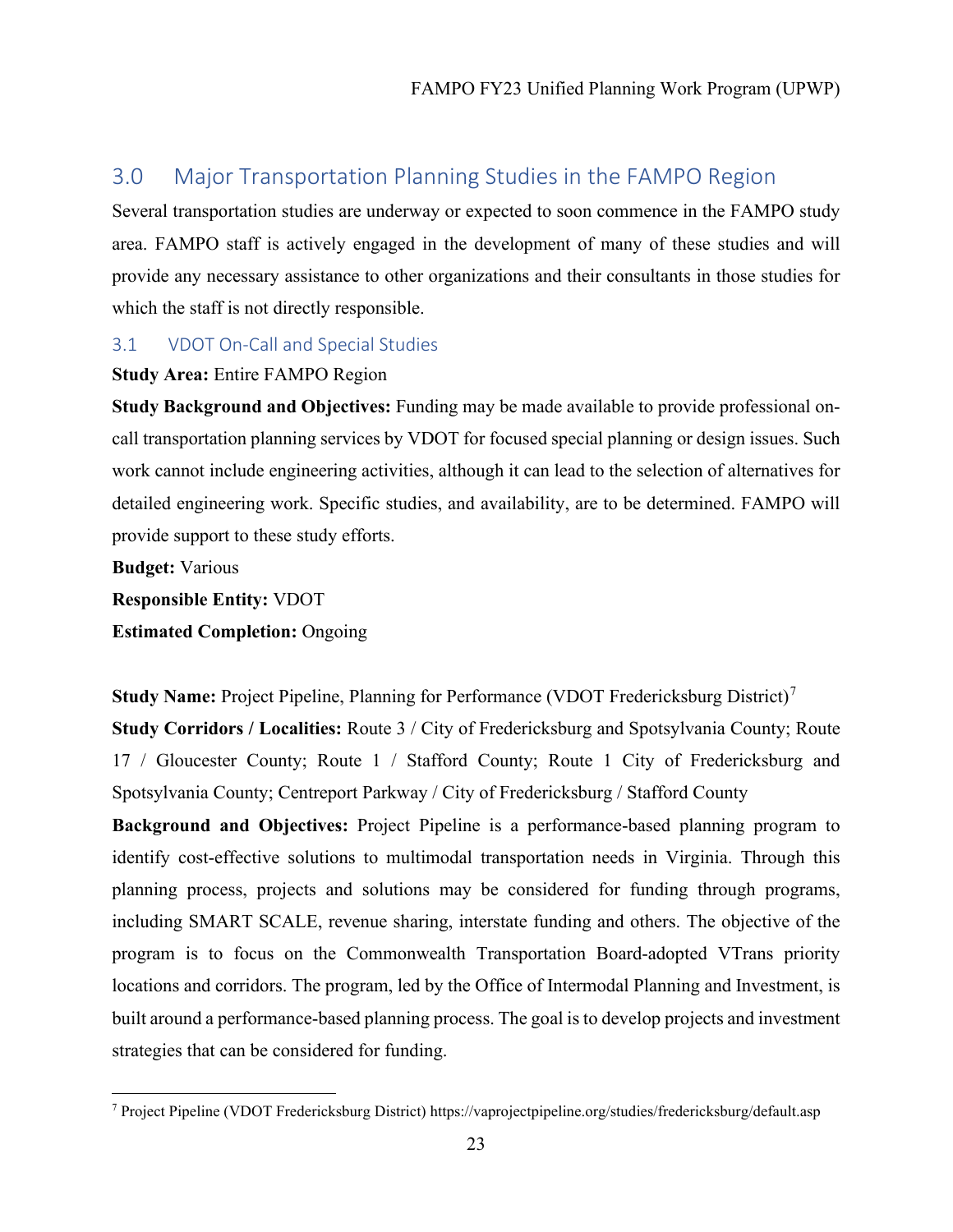**Budget:** Various **Responsible Entity***:* VDOT **Estimated Completion:** Ongoing

#### <span id="page-23-0"></span>3.2 On-Call and Special Studies

**Study:** Intraregional Multimodal East-West Mobility Study – Phase II

**UPC Number:** T-26254

**Study Background and Objectives:** This Phase II study aims to identify the limitations and bottlenecks of roadways and highways on East-West routes and intraregional mobility. Staff and consultants will identify and examine highly congested East-West roadways, as well as roadways that will be highly congested during the LRTP 2050 study period. It will develop a set of recommendations to improve mobility and interconnectivity on an interregional and particularly East-West movement including active transportation options.

**Budget:** Total \$301,250. \$40,000 in FTA Section 5307 funding and \$125,000 in FAMPO Highway Improvement Program (HIP) funding has been allocated to this effort as of May 2021. An additional \$136,250 in HIP was allocated by the Policy Committee on January 24<sup>th</sup>, 2022 to fully fund the study.

**Responsible Entity:** FAMPO **Estimated Completion:** February 2023

**Study:** Virginia Central Railway (VCR) Trail Crossing Study

**UPC:** 111628

**Study Background and Objectives:** Conduct an engineering study of potential grade-separated crossings for the trail at specific areas along US Route 1, State Route 3 (Blue-Gray Parkway), and I-95.

**Budget:** Total \$107,850.06. \$75,000 in FAMPO Surface Transportation Block Grant (STBG) funding. An additional \$32,850.06 in HIP funding was allocated by the Policy Committee on January 24<sup>th</sup>, 2022 to fully fund the study.

**Responsible Entity:** FAMPO

**Estimated Completion:** February 2023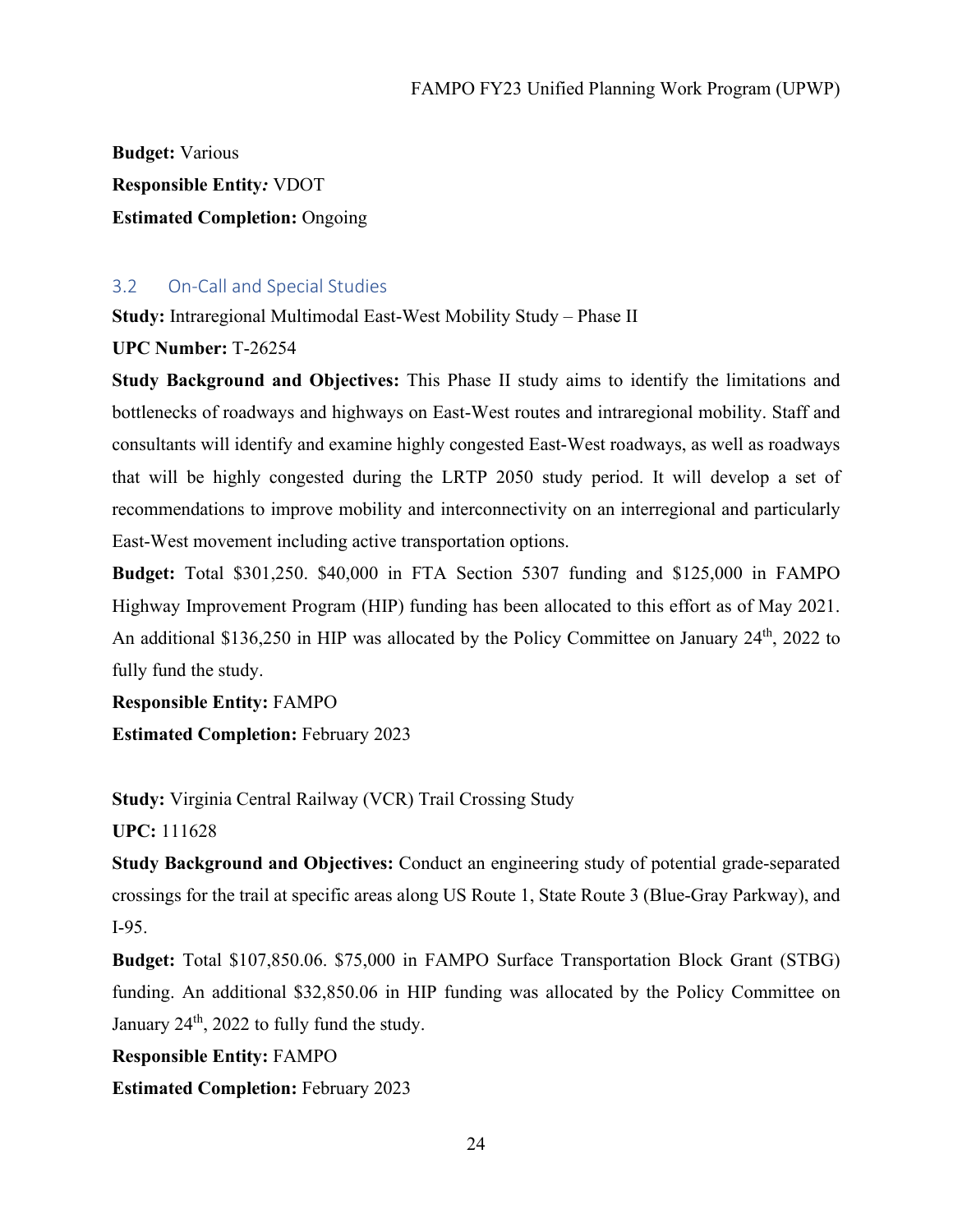**Study:** Freight Summit **UPC:** TBD **Study Background and Objectives: Budget:** \$40 000 HIP/PL/5303 **Responsible Entity:** FAMPO **Estimated Completion:** Fall 2022

Additional studies are possible, subject to Policy Committee direction. It is possible that a Freight Study could be an outcome of the Freight Summit. **Budget:** Various **Responsible Entity:** FAMPO **Estimated Completion:** Ongoing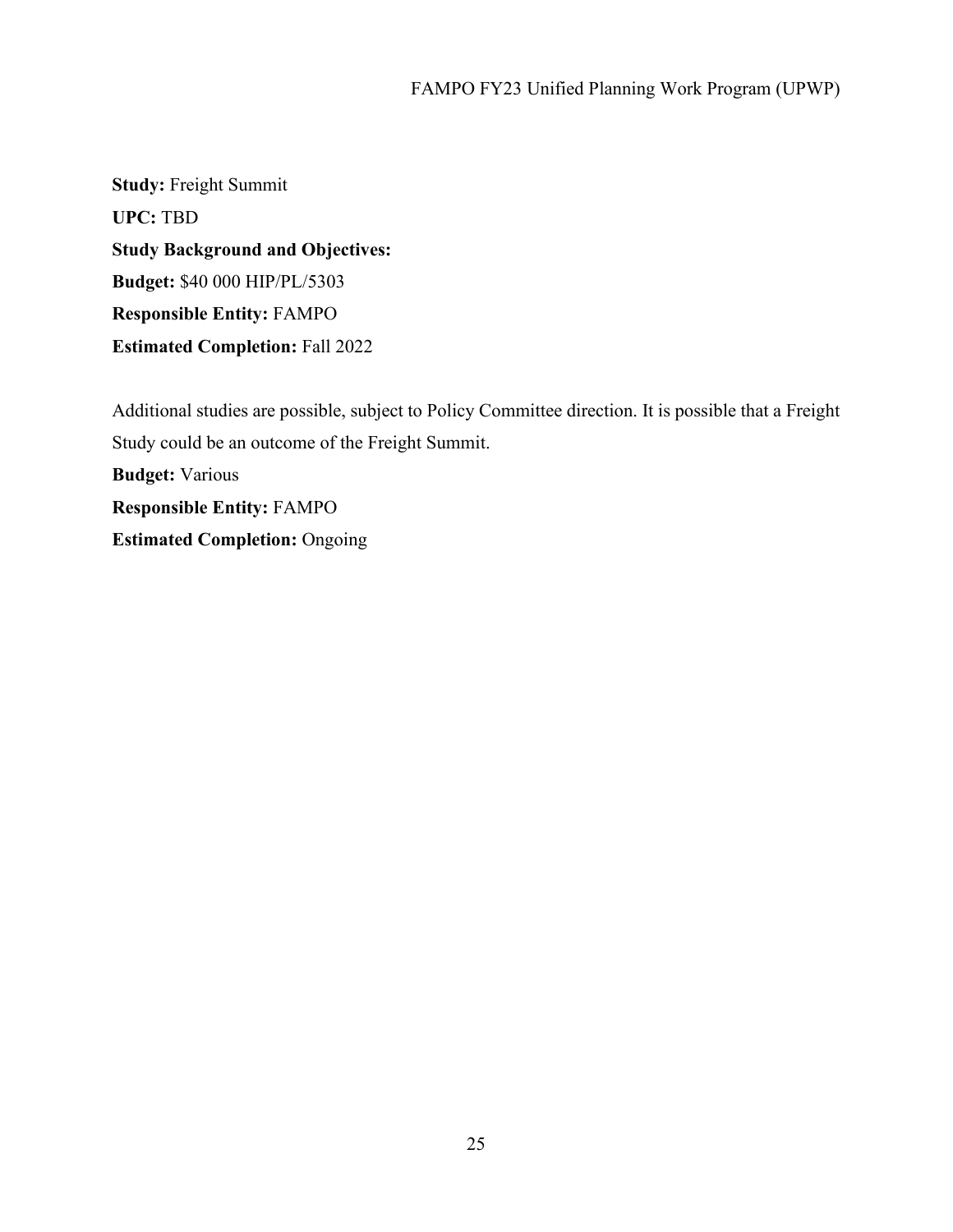# <span id="page-25-0"></span>4.0 FY23 FAMPO Unified Planning Work Program Activities by Task

This section details the transportation planning activities that will be carried out by FAMPO staff and its committees in FY23, and the funding that will be applied to each. FAMPO's planning activities are grouped under the following eight task categories:

- 1. Long-Range System Level Planning;
- 2. Short-Range Project Level Planning;
- 3. Congestion Management;
- 4. Public Participation;
- 5. Transportation Demand Management;
- 6. Transit Planning;
- 7. Special Project Planning;
- 8. FAMPO Administration; and
- 9. Contingency.

Each task is described below. Unless otherwise indicated, each task will be led by FAMPO staff. End Products (deliverables) are listed first for each planning task and activities are listed within each End Product. Funding is listed in brackets next to each End Product or in the summary table for each planning activity.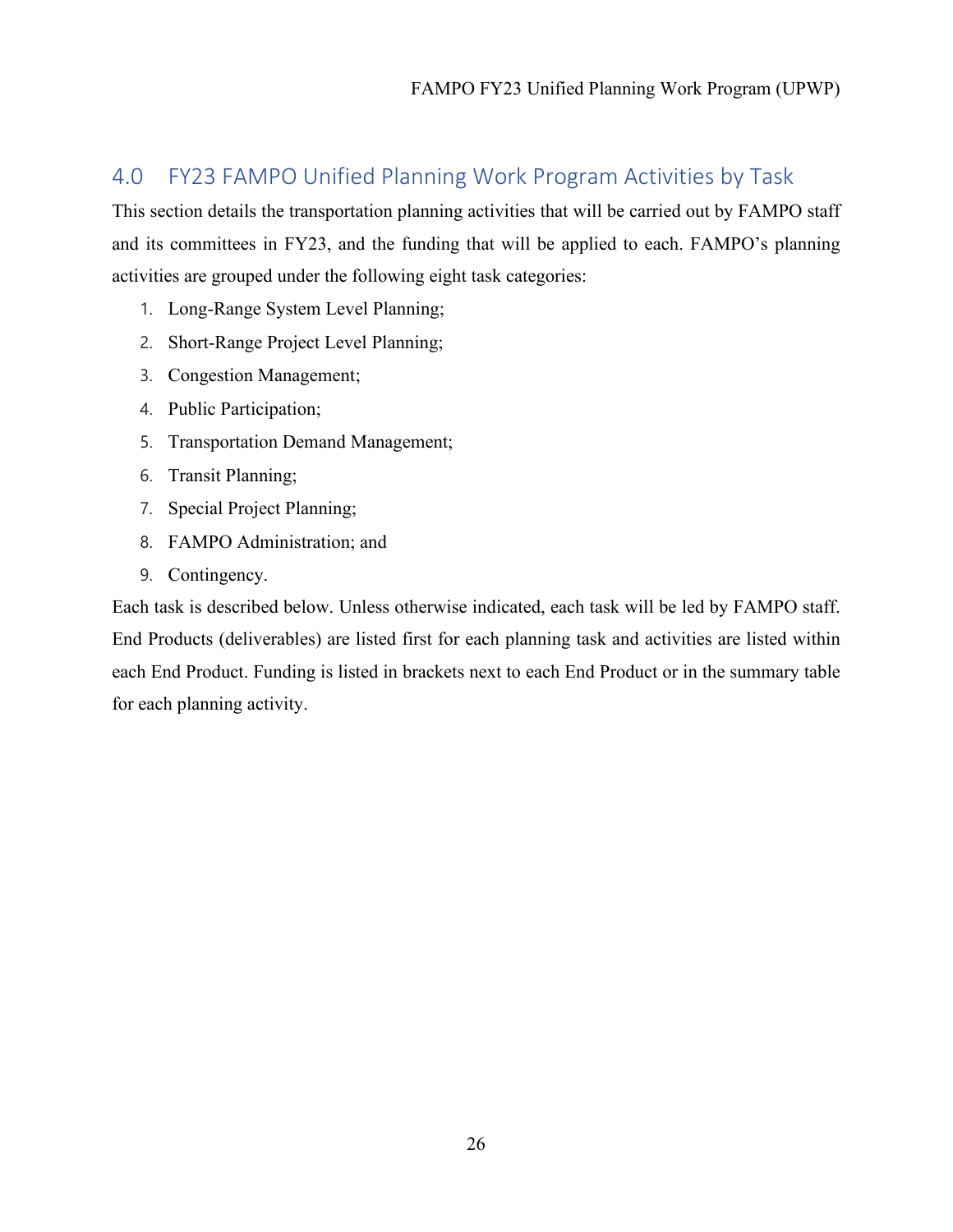#### <span id="page-26-0"></span>4.1 Long-Range System Level Planning

**Description:** This planning task includes activities that will result in a coordinated, performancedriven, outcome-based planning process that addresses national and regional issues such as a growing population, mobility choices, and livable communities to develop an optimized multimodal transportation system for the FAMPO region. The activities will also result in a financially constrained LRTP that reflects the region's vision and goals and is supported with best practices and the latest available data.

#### **End Products:**

- 1. Maintenance of the 2050 LRTP. [PL, 5303]
- 2. Meet Air Quality Conformity Requirements for the 2050 LRTP. [PL]
- 3. Process an annual amendment to the CLRP if requested.
- 4. Participate in the State's VTRANS 2045 process and other long-range studies impacting the FAMPO region in FY23. [PL, 5303]
- 5. Staff attendance and participation at committee meetings. [PL, 5303]
	- a. Develop informational materials, presentations, and GIS products to support ongoing planning efforts.
- 6. Participation in webinars, training activities, and other professional development opportunities hosted by VDOT, DRPT, Office of Intermodal Planning and Investment (OIPI), and other sources of transportation planning best practices. [PL, 5303]
- 7. Collect, organize, and report various system performance data (vehicular and nonvehicular measures), as well as transit data (FRED and other local and regional transit statistics), as required by Virginia Code and defined by VDOT. [PL, 5303]
- 8. As appropriate, work with VDOT and local governments to expand the MPO planning boundary and MPO membership. [PL]
- 9. Freight Summit outcomes: Potential new VTrans projects, Study Needs, Safety and Congestion Relief Strategies. [PL, 5303, HIP]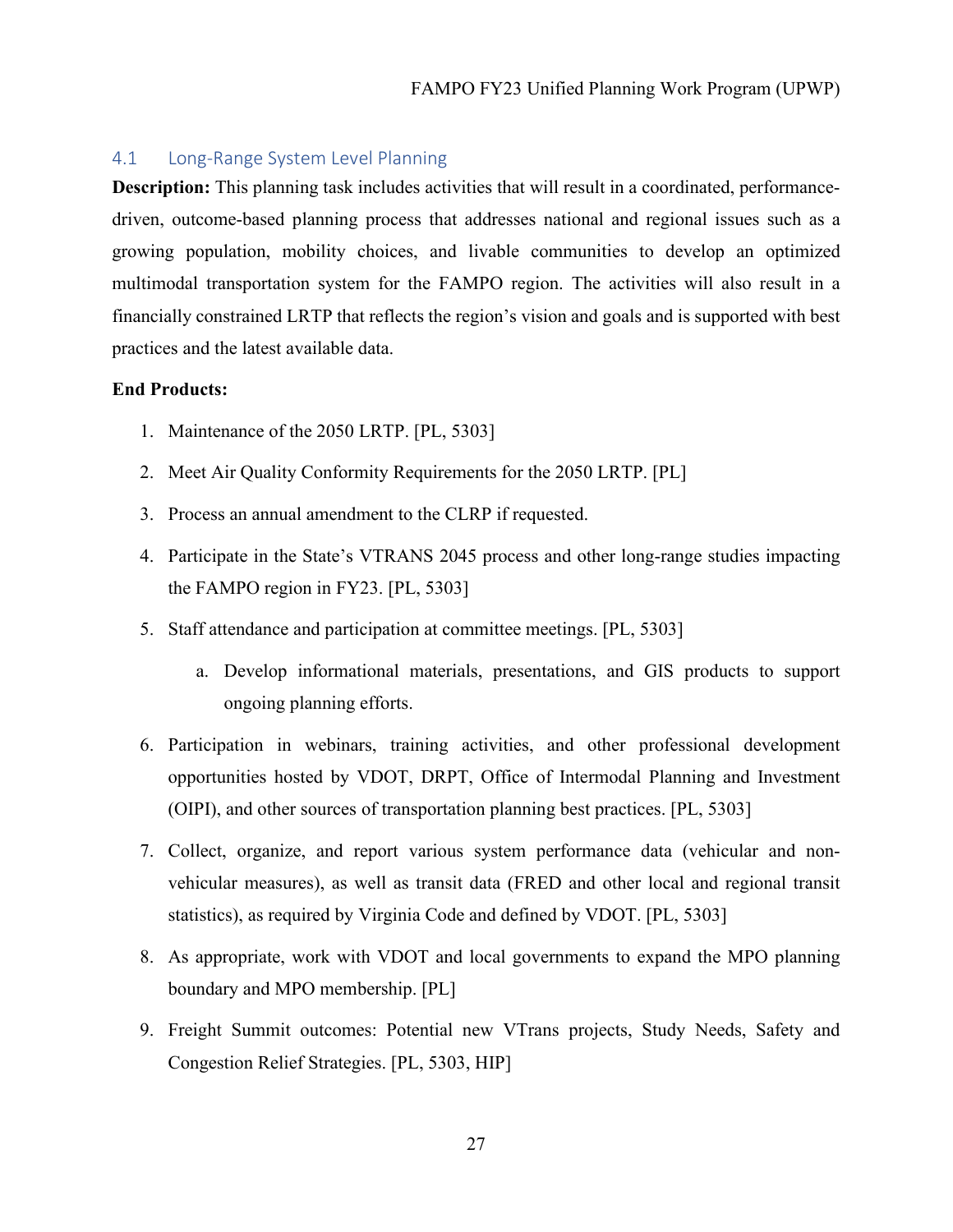- 10. Serve as a regional leader in providing opportunities for both formal and informal informational exchanges. [PL, 5303]
	- a. Continue to host meetings and informational exchange discussions regarding procedures to improve transportation planning.
	- b. Continue to exchange information regarding innovative practices and procedures to improve multimodal transportation planning in the Region.
	- c. Continue to integrate freight planning into the regional planning process. Review data and information related to Virginia freight initiatives in conjunction with VDOT and localities (through FAMPO Technical Advisory Committee) , including identifying the location and classification of freight activity zones and responding to freight surveys prepared by VDOT. Consider a regional freight study in coordination with FAMPO committees and VDOT.
- 11. In conjunction with VDOT, DRPT, and local governments, conduct travel demand/land use modeling and traffic modeling as required. [PL, 5303]
	- a. Continue to work with VDOT to update the regional travel demand model which will include a mode split model to enhance its multimodal forecasting abilities.
	- b. Continue to enhance current FAMPO land use modeling and integrate it with the FAMPO travel demand model.
- 12. Meet all federal requirements related to transportation performance measures. [PL, 5303]
	- a. In conjunction with VDOT, continue to apply the new requirements of IJAA into the planning process, including addressing intercity transportation, resiliency, travel and tourism, and emergency planning as part of the 2050 LRTP effort.
	- b. Work with U.S. DOT, VDOT, and OIPI to develop and implement various MAP-21/FAST Act Performance Based Planning Initiatives.
	- c. Update the system performance report for the 2050 LRTP to reflect the most recent performance targets and data for the federal performance measures and comparison with baseline performance.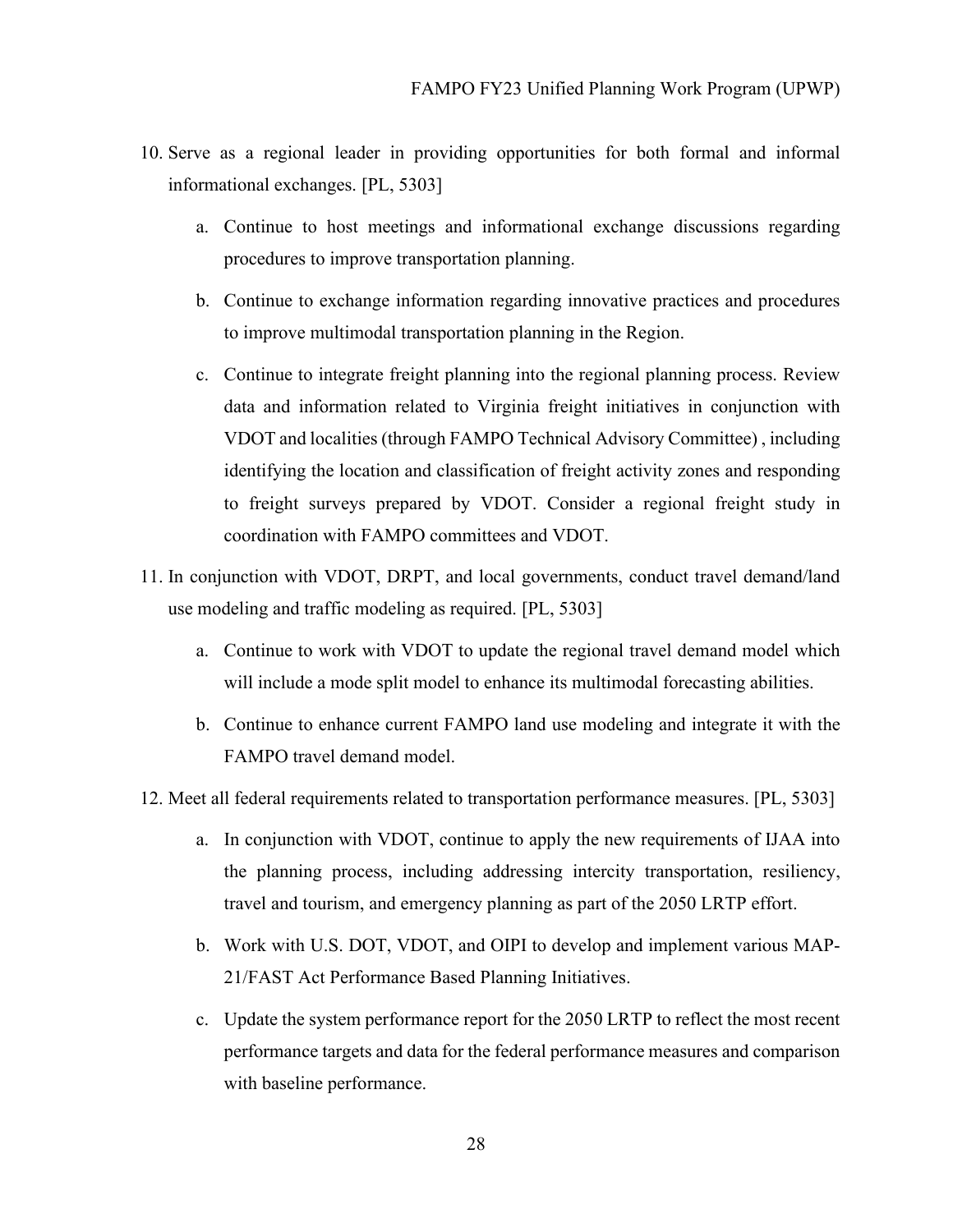- 13. FAMPO staff, in conjunction with State partners, will amend the Metropolitan Planning Area after the Census Bureau releases urbanized area maps, and adjust regional funding prioritization methods accordingly.
- 14. In conjunction with localities, FAMPO will work to identify locations for transit-oriented development.

| Funding             | PL, 5303                                                                  |
|---------------------|---------------------------------------------------------------------------|
| <b>Planning</b>     | This task is focused on the MPO planning process and long-range planning, |
| <b>Factors</b>      | and supports all planning factors $(\#1 - \#10)$ .                        |
| <b>Participants</b> | FAMPO staff, FAMPO Committees, local governments, VDOT, DRPT,             |
|                     | PRTC, NCRTPB, FHWA, FTA, FRED, VRE, consultants, and the public.          |
| <b>Schedule</b>     | Ongoing throughout the fiscal year.                                       |
|                     |                                                                           |

#### Task 4.1 Budget & Breakdown by Funding Source:

| PL                      |                |                | 5303                    |                |                | <b>CMAQ</b>             |                |                    |
|-------------------------|----------------|----------------|-------------------------|----------------|----------------|-------------------------|----------------|--------------------|
| Federal<br><b>Funds</b> | State<br>Match | Local<br>Match | Federal<br><b>Funds</b> | State<br>Match | Local<br>Match | Federal<br><b>Funds</b> | State<br>Match | <b>Grand Total</b> |
| \$127,000               | \$15,875       | \$15,875       | \$75,000                | \$9,375        | \$9,375        | \$0                     | \$0            | \$252,500          |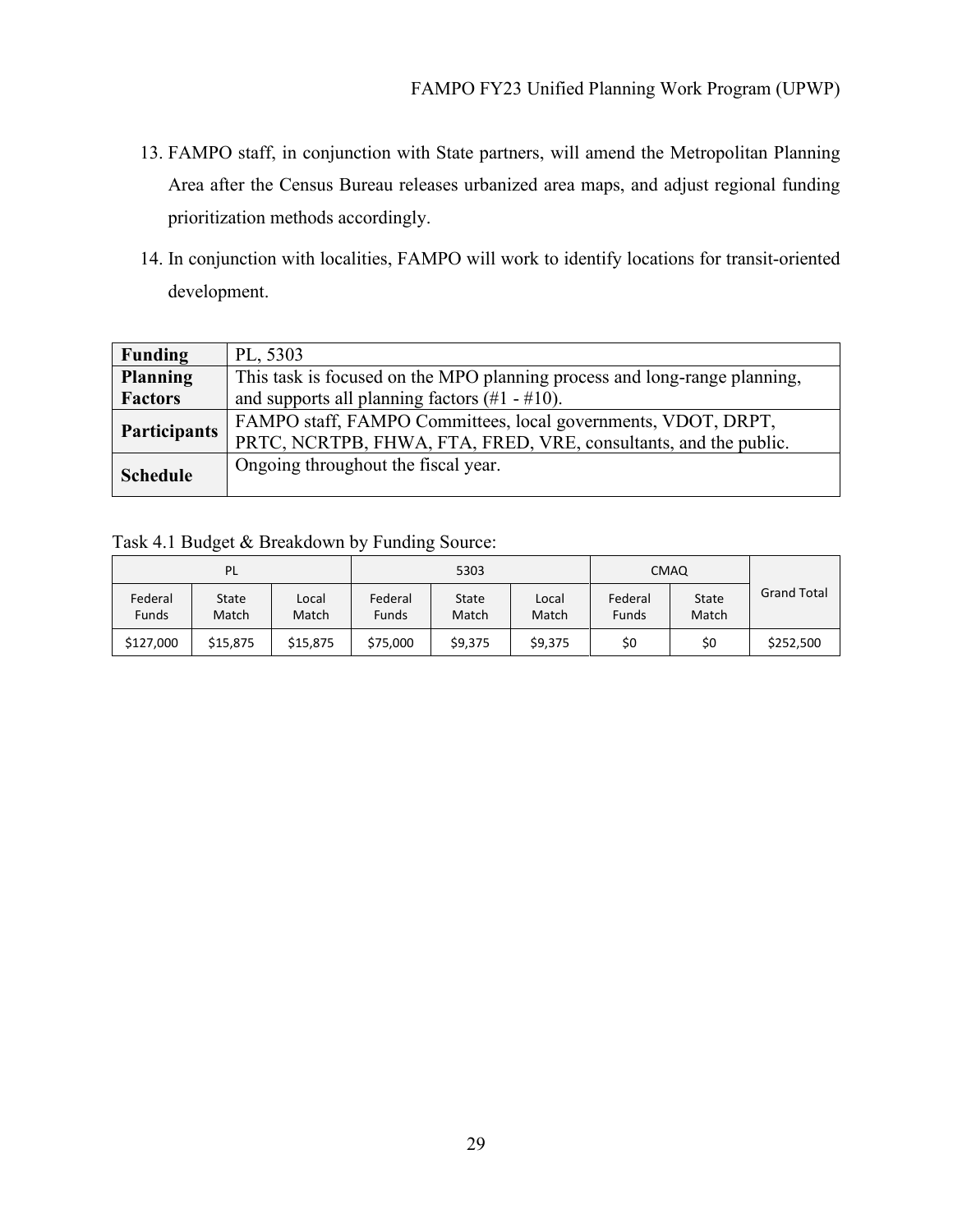#### <span id="page-29-0"></span>4.2 Short-Range Project Level Planning

**Description:** These tasks will ensure that transportation programs and projects result in an integrated, multimodal transportation system that facilitates the movement of people and goods in the FAMPO region. These activities will help identify opportunities for increased mobility options for projects and will allow the region to conduct a planning process that prioritizes and schedules transportation projects consistent with adopted goals in the long-range plans of the region and the state.

#### **End Products:**

- 1. Work with VDOT to begin update of the VDOT / FAMPO Travel Demand Model
- 2. Include the regional impacts of the widening of the U.S. Route 301 Bridge over the Potomac River (Harry W. Nice Memorial Bridge)
- 3. Develop a FAMPO Vision document
- 4. Maintenance of the Regional Bicycle/Pedestrian Count Program. [PL]
- 5. Continue to track, monitor, and analyze data which will be shared bimonthly with the Bicycle and Pedestrian Advisory Committee.
- 6. Utilize StreetLight data as appropriate to supplement data collection with the bike/ped counter.
- 7. Stafford County to complete Rte. 610 Operational Study in North Stafford. FAMPO staff will participate in the study effort as a stakeholder.
- 8. Completed Intraregional Multimodal East-West Mobility Study Phase I. [DRPT TA, 5303]
- 9. Commencement of Intraregional Multimodal East-West Mobility Study Phase II, to be completed in FY23. [5307, HIP]
- 10. Commencement of the Virginia Central Railway (VCR) Trail Crossing Study, to be completed in FY23. [STBG, HIP]
- 11. Analysis regarding the effect of the provision of transportation services to low income and minority residents. [PL, 5303]
- 12. Provide technical and GIS assistance to FRED, Healthy Generations Area Agency on Aging (HGAAA), localities, and other regional stakeholders.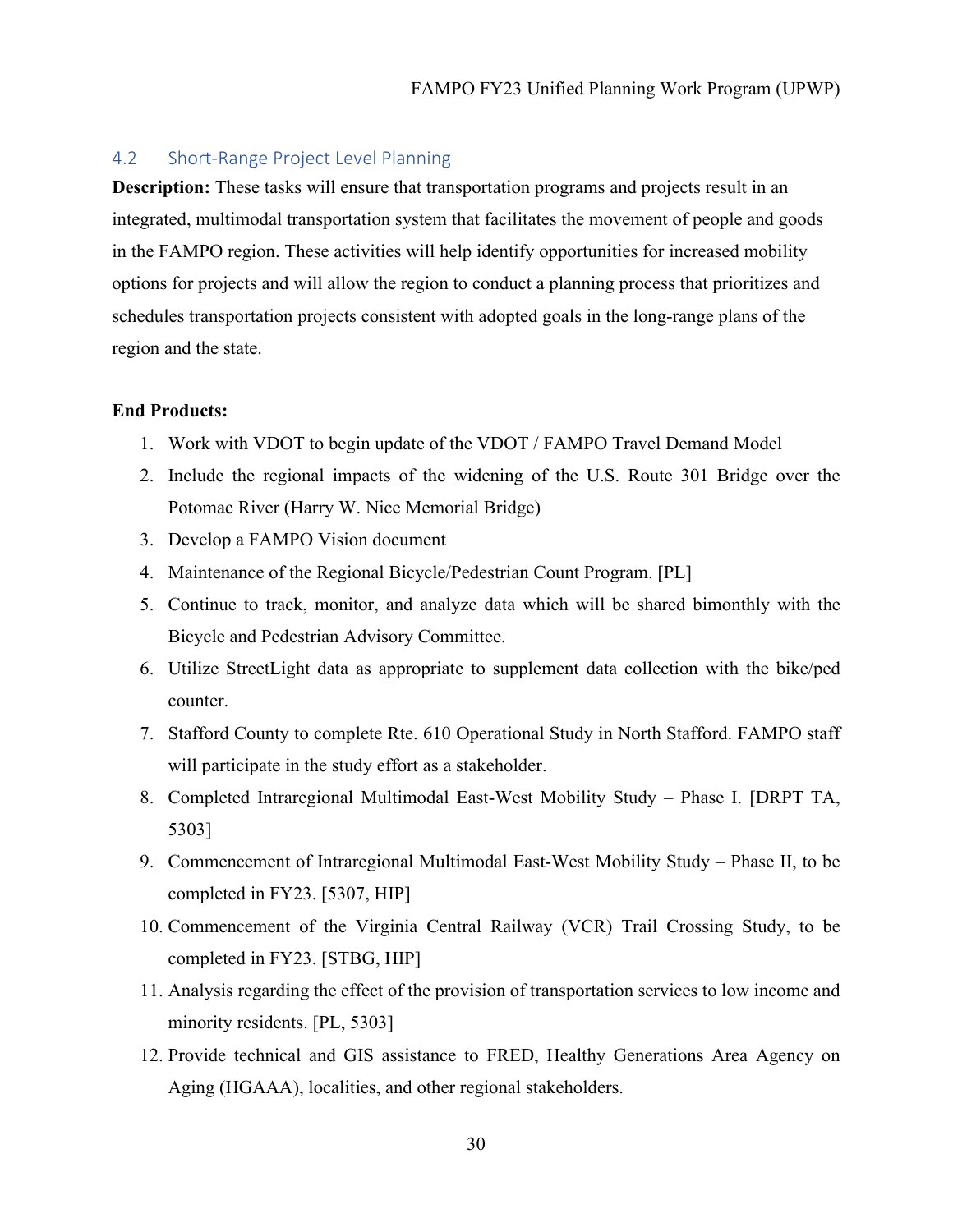- 13. Continue to monitor the potential impacts of the existing and planned transportation services and projects on minority and low-income residents within the Region.
- 14. GIS and other products, as required, in support of transportation projects in the Region. [PL, 5303]
- 15. Analysis in response to studies affecting the Region. [PL, 5303]
- 16. Mapping and briefings on available multimodal (vehicular, transit, bicycle, and pedestrian) transportation facilities and services. [PL, 5303]
- 17. Round 5 SMART SCALE applications. [PL, 5303]
- 18. Maintenance of the FY21-24 TIP. [PL, 5303]
- 19. Continue to review and potentially revise the FAMPO TIP format to make it more userfriendly and interactive.
- 20. Meet Air Quality Conformity requirements for the TIP. [PL, 5303]
- 21. Staff attendance and participation at committee meetings. [PL, 5303]
- 22. Develop informational materials, presentations, and GIS products to support ongoing planning efforts.
- 23. Participation in webinars, training activities, and other professional development opportunities hosted by VDOT, DRPT, OIPI, and other sources of transportation planning best practices. [PL, 5303]
- 24. Updated regional multimodal database of available and planned transportation facilities and services. [PL, 5303]
- 25. Assist VDOT with updating roadway functional classifications by conducting local review (through the FAMPO Technical Advisory Committee) of data and information related to technical roadway data as it pertains to federal/state functional highway classification guidelines. [PL, 5303]

| <b>Funding</b>      | PL, 5303, STBG, DRPT Technical Assistance                                 |
|---------------------|---------------------------------------------------------------------------|
| <b>Planning</b>     | This task is focused on the short-range project level programming and TIP |
| Factors             | development processes, and supports all planning factors $(\#1 - \#10)$ . |
| <b>Participants</b> | FAMPO staff, FAMPO Committees, local governments, VDOT, DRPT,             |
|                     | PRTC, NCRTPB, FHWA, FTA, VRE, consultants, and the public.                |
| <b>Schedule</b>     | Ongoing throughout the fiscal year.                                       |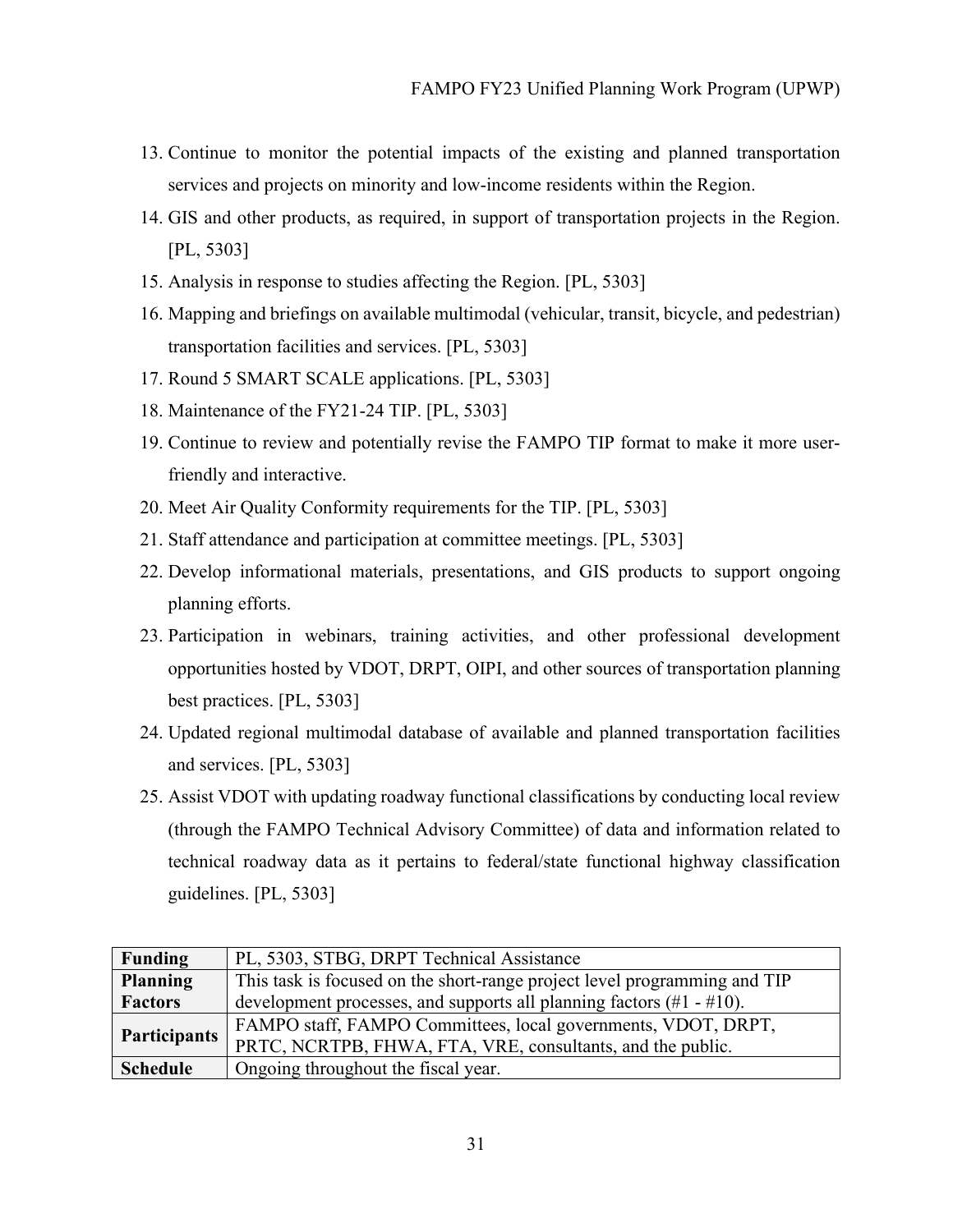|                  | PL             |                |                  | 5303           |                |                         | <b>STBG</b>    |          |            |                |
|------------------|----------------|----------------|------------------|----------------|----------------|-------------------------|----------------|----------|------------|----------------|
| Federal<br>Funds | State<br>Match | Local<br>Match | Federal<br>Funds | State<br>Match | Local<br>Match | Federal<br><b>Funds</b> | State<br>Match | 5307     | <b>HIP</b> | Grand<br>Total |
| \$122,000        | \$15,250       | \$15.250       | \$47,656         | \$5,957        | \$5,957        | \$60,000                | \$15,000       | \$40,000 | \$294,100  | \$621.170      |

Task 4.2 Budget & Breakdown by Funding Source: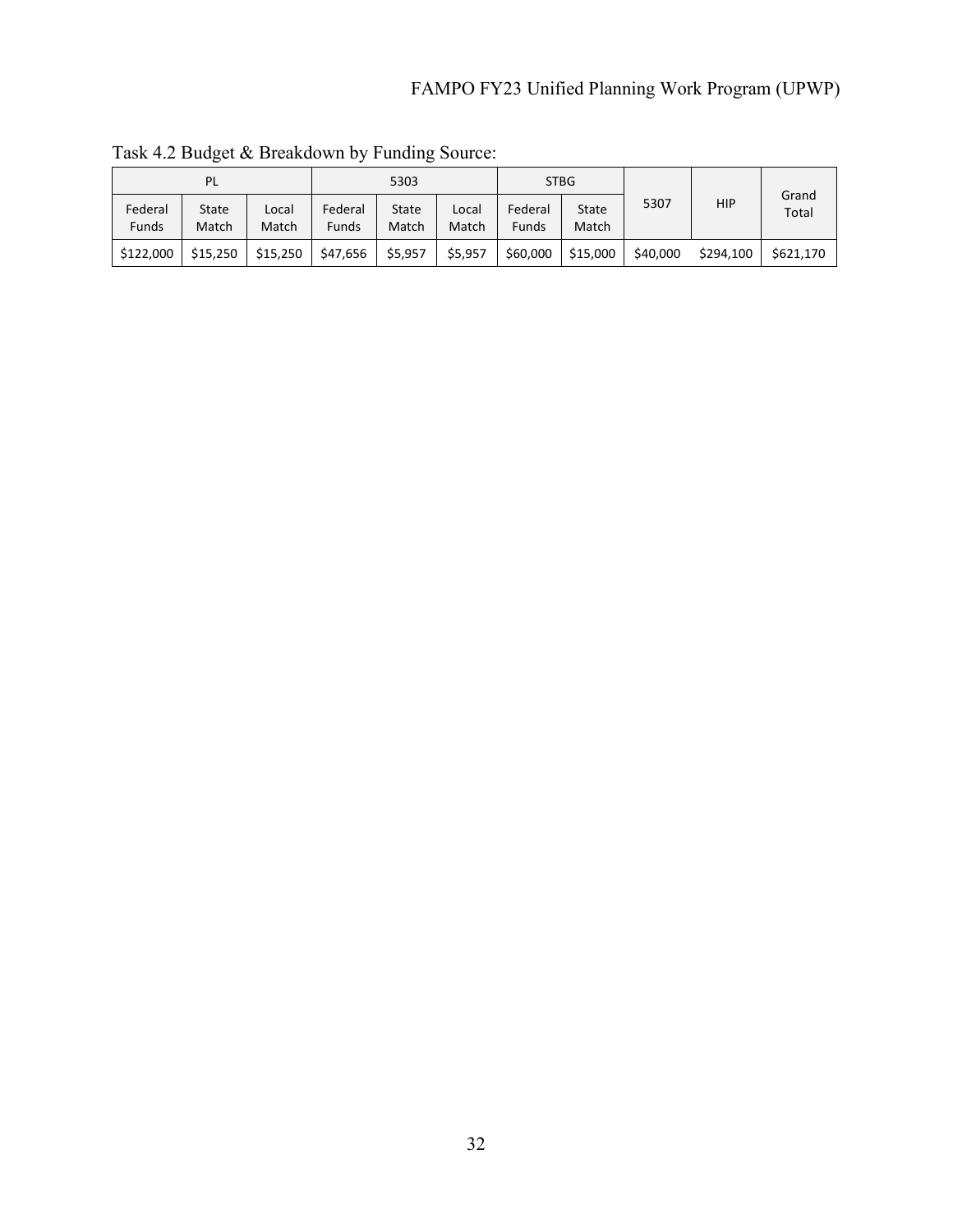#### <span id="page-32-0"></span>4.3 Congestion Management

**Description:** FAMPO updated its CMP for the FAMPO region and integrated it into the 2050 LRTP effort using MAP-21/FAST Act Performance Based Planning and Programming requirements to the extent possible. INRIX and other available sources for traffic congestion data were used to enhance the CMP. Information and data is provided to interested parties online via the FAMPO website. FAMPO coordinated this effort with the ITS and operations agencies and staff within its planning area.

#### **End Products:**

- 1. Maintenance of the updated CMP's safety, ITS, and congestion mitigation strategies, the FAMPO CMP Performance Monitoring Program Tool which includes updated travel time indices, safety, and congestion hotspots, and development of recommendations for specific multimodal corridor improvements.
- 2. Continue to review transportation impacts as a result of the COVID-19 pandemic. Staff will monitor traffic and congestion data and report their analyses to committees on an ongoing basis.

| Funding                           | Initiative will be funded with PL funding                                                                                                                                                              |
|-----------------------------------|--------------------------------------------------------------------------------------------------------------------------------------------------------------------------------------------------------|
| <b>Planning</b><br><b>Factors</b> | This task supports planning factors #1 Economic Vitality, #4 Accessibility and<br>Mobility, #5 Quality of Life, #7 Efficient System Management, #9 Reliability,<br>and #10 Enhance Travel and Tourism. |
| <b>Participants</b>               | FAMPO staff, FAMPO Committees, local governments, VDOT, DRPT,<br>PRTC, FHWA, FTA, local jurisdictions, and consultants                                                                                 |
| <b>Schedule</b>                   | Ongoing throughout the fiscal year.                                                                                                                                                                    |

Task 4.3 Budget & Breakdown by Funding Source:

|               | <b>PL</b>                         | <b>Grand Total</b> |          |
|---------------|-----------------------------------|--------------------|----------|
| Federal Funds | <b>State Match</b><br>Local Match |                    |          |
| \$17,000      | \$2,125                           | \$2,125            | \$21,250 |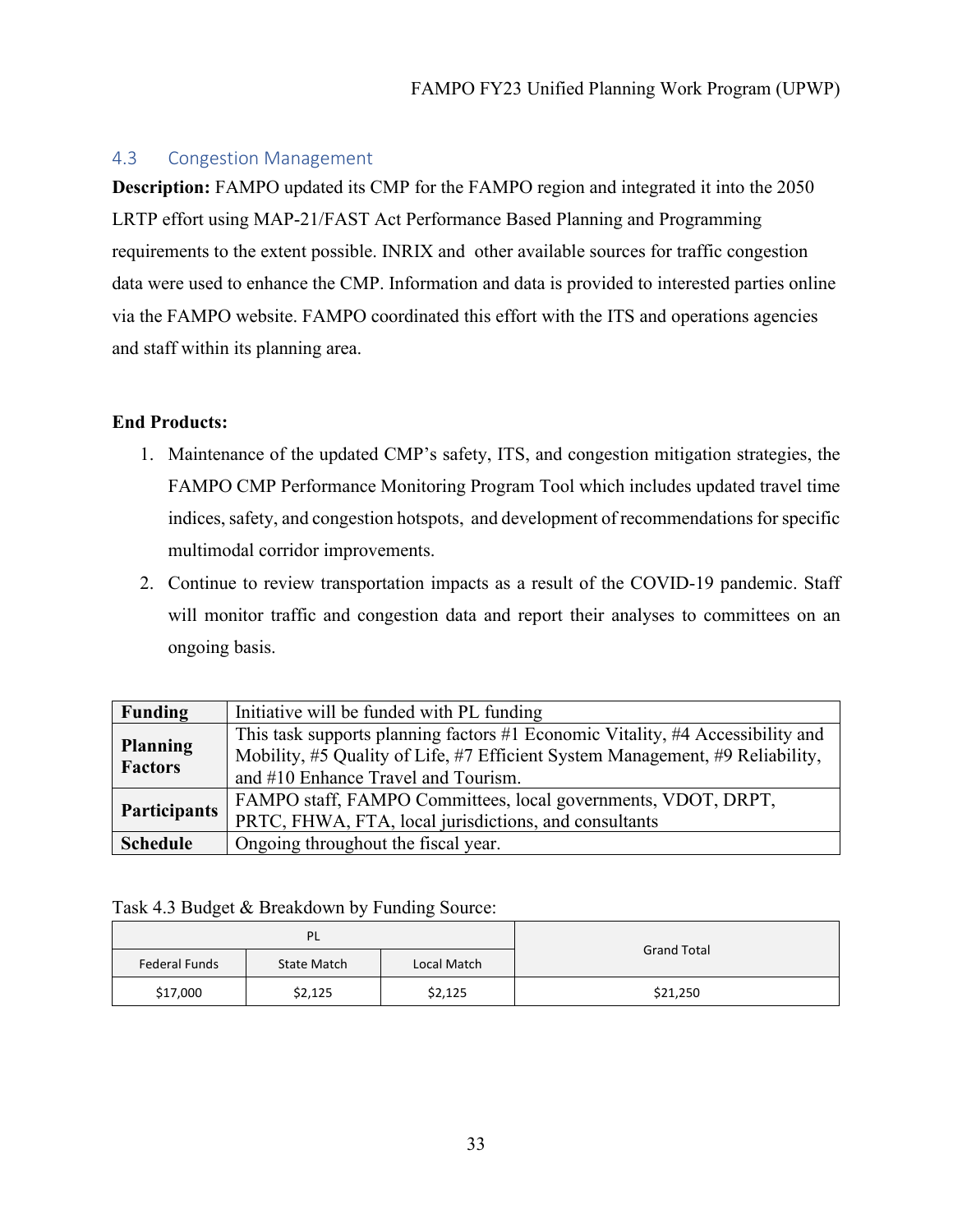#### <span id="page-33-0"></span>4.4 Public Participation

**Description:** Federal law and regulations require MPOs to provide equitable opportunities for the public to participate in the transportation planning process. These activities will keep FAMPO members and planning partners informed about key regional issues and trends, engage the public and stakeholders in development of plans and programs, and provide opportunities for meaningful input to the planning process.

#### **End Products:**

- 1. Substantially increased and maintained distribution database.
- 2. Distribution of information to the public and stakeholders including notification of public participation opportunities and outreach findings.
- 3. Improved or new FAMPO website to facilitate public participation and information sharing.
- 4. Increased social media and virtual outreach activities.
- 5. Creation of informational materials to enhance public understanding and promote public involvement.
- 6. Development and implementation of new methods and tools to increase public participation.
- 7. Analysis and reporting of public feedback to staff, committee members, and other stakeholders.
- 8. Virtual or in-person public outreach events at accessible locations.
- 9. Fulfilled requests and needs for translation services.
- 10. Fulfilled FOIA requests.
- 11. Support for BPAC, CTAC operations and recruitment for open positions.
- 12. Log of public involvement activities, efforts and participation by month.
- 13. Documentation, evaluation and reporting on Title VI and other civil rights related statistics, efforts, and outcomes.
- 14. Completion of Title VI training and continuing staff and committee educational offerings on equity and related topics.
- 15. Participation and support to the Public Transit Advisory Board (PTAB) and Regional Human Services Transportation Coordinating Committee (RHSTCC) committees.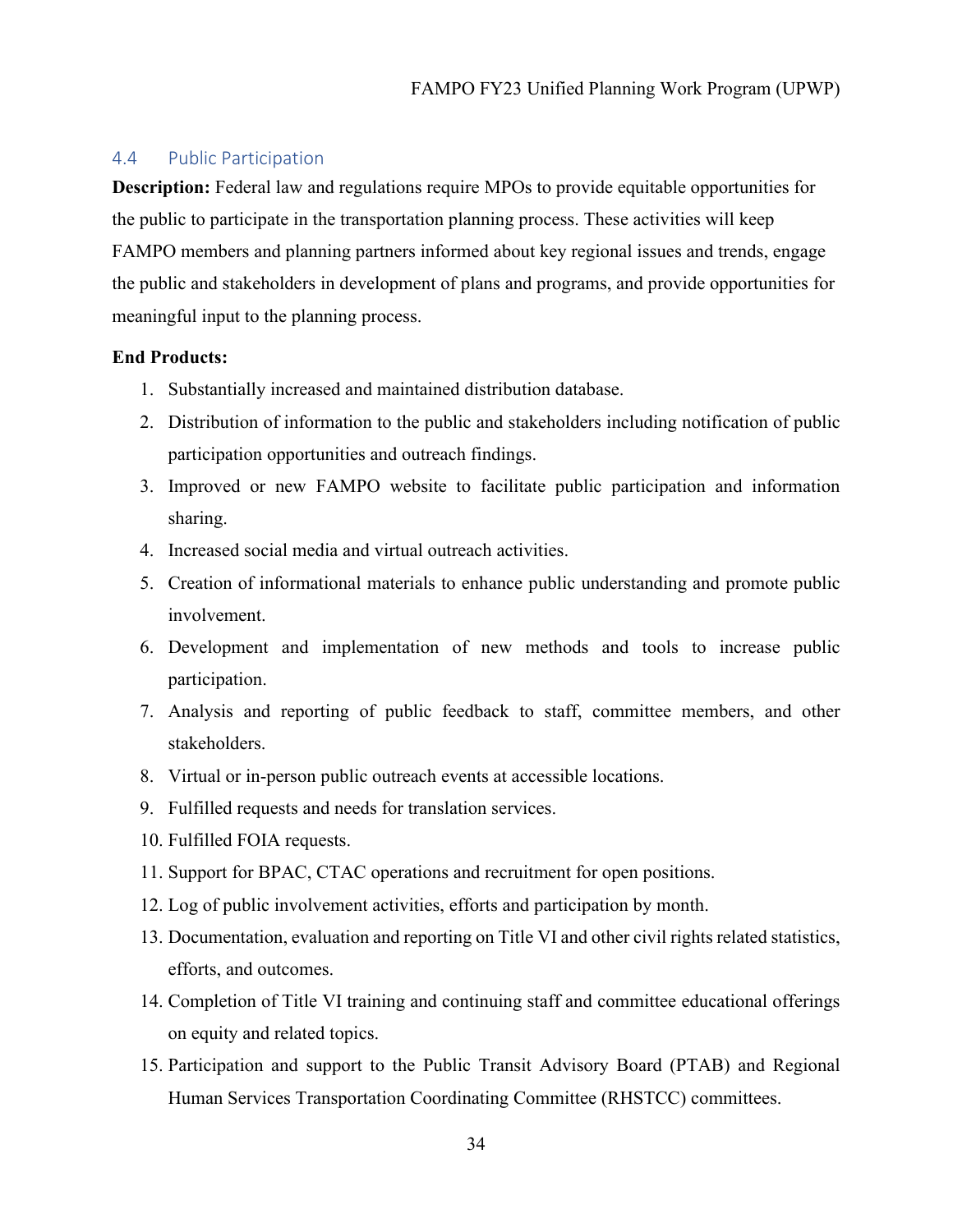16. Maintenance of the Community Engagement and Equity Plan including routine updates and administrative modifications.

| <b>Funding</b>  | Initiative funded using PL funds                                                 |
|-----------------|----------------------------------------------------------------------------------|
|                 | This task supports planning factors #4 Accessibility and #5 Quality of Life, and |
| <b>Planning</b> | indirectly supports the other planning factors by enhancing public involvement   |
| <b>Factors</b>  | in the planning process.                                                         |
|                 | FAMPO staff (lead), FAMPO Committees, VDOT, local governments,                   |
| Participants    | stakeholders, consultants, and the public                                        |
| <b>Schedule</b> | Ongoing throughout the fiscal year.                                              |

Task 4.4 Budget & Breakdown by Funding Source:

|               | <b>PL</b>   | <b>Grand Total</b> |           |
|---------------|-------------|--------------------|-----------|
| Federal Funds | State Match | Local Match        |           |
| \$100.000     | \$12,500    | \$12,500           | \$125,000 |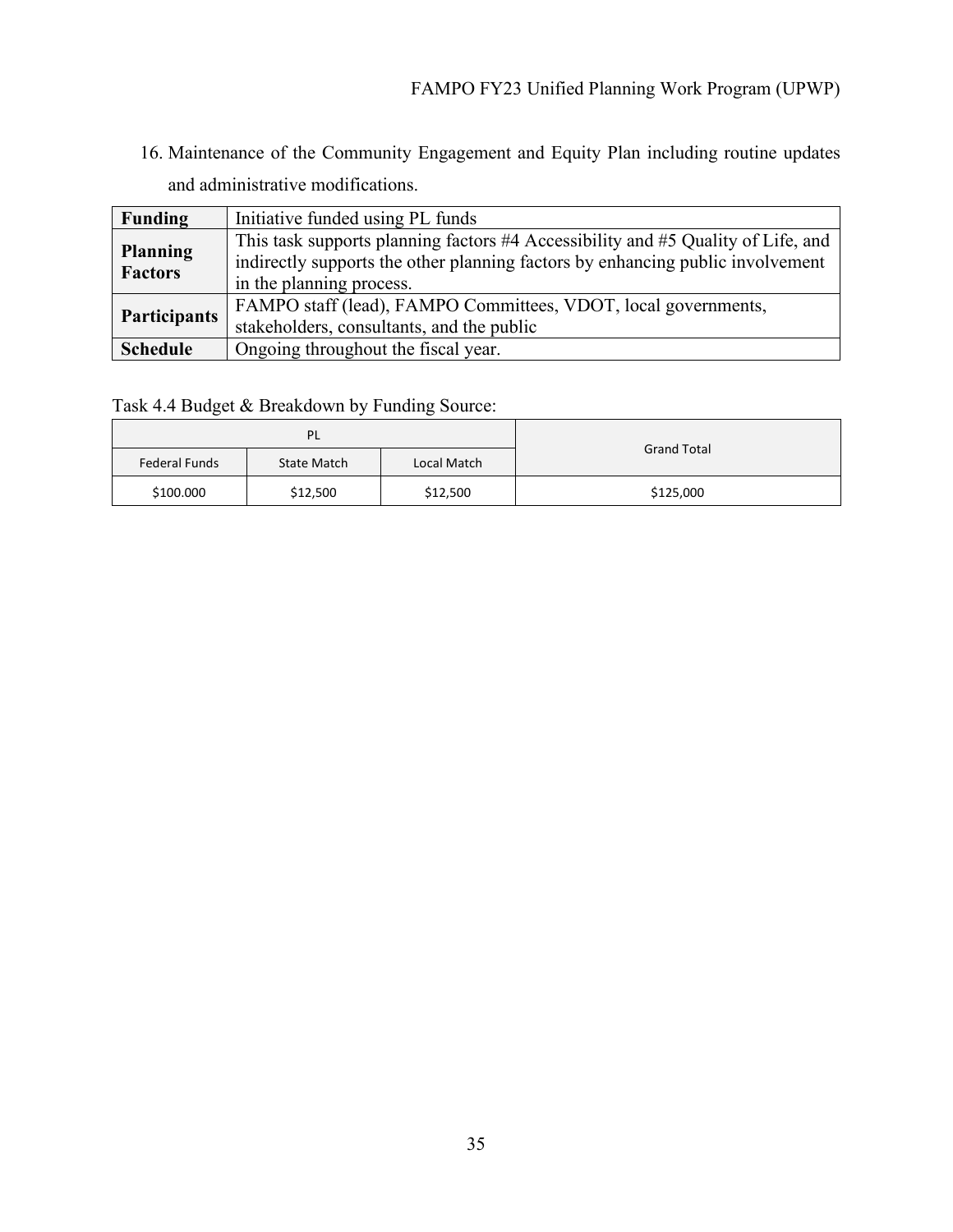#### <span id="page-35-0"></span>4.5 Transportation Demand Management

**Description:** These activities address TDM planning by FAMPO staff for I-395 Commuter Choice Program and Healthy Generations Area Agency on Aging. This section includes other multimodal planning efforts not covered by the Long-Range System Level Planning or Short-Range Project Level Planning efforts, including FAMPO staff oversight of GWRideConnect CMAQ allocations and work plan progress.

#### **End Products:**

- 1. Participation in I-395 Commuter Choice and HGAAA meetings and activities.
	- a. Work with DRPT and Human Services Agencies to coordinate human services transportation and improve services. FAMPO staff will continue to assist the HGAAA with vehicle programming and planning for mobility-impaired persons.
- 2. FAMPO assistance with I-395 Commuter Choice program applications to eligible FAMPO region applicants.
- 3. Data collection, analysis, and GIS support for the GWRideConnect Strategic Plan.
- 4. Work with DRPT, VDOT, OmniRide, VRE, AMTRAK, HGAAA, and GWRideConnect on regional TDM/Transit planning efforts and studies as necessary subject to available FAMPO staff resources.
- 5. Other potential tasks identified by FAMPO staff or the Policy Committee.
- 6. Participation in Regional Commuter and VRE lot utilization surveys.

| <b>Funding</b>      | Initiative will be funded with 5303 funding                        |
|---------------------|--------------------------------------------------------------------|
| <b>Planning</b>     | This task supports all planning factors $(\#1 - \#10)$ .           |
| <b>Factors</b>      |                                                                    |
| <b>Participants</b> | FAMPO staff (lead), FAMPO Committees, GWRideConnect staff, and the |
|                     | public.                                                            |
| <b>Schedule</b>     | Ongoing throughout the fiscal year.                                |

#### Task 4.5 Budget & Breakdown by Funding Source:

|               | 5303        | <b>Grand Total</b> |          |  |
|---------------|-------------|--------------------|----------|--|
| Federal Funds | State Match |                    |          |  |
| \$24,000      | \$3,000     | \$3,000            | \$30,000 |  |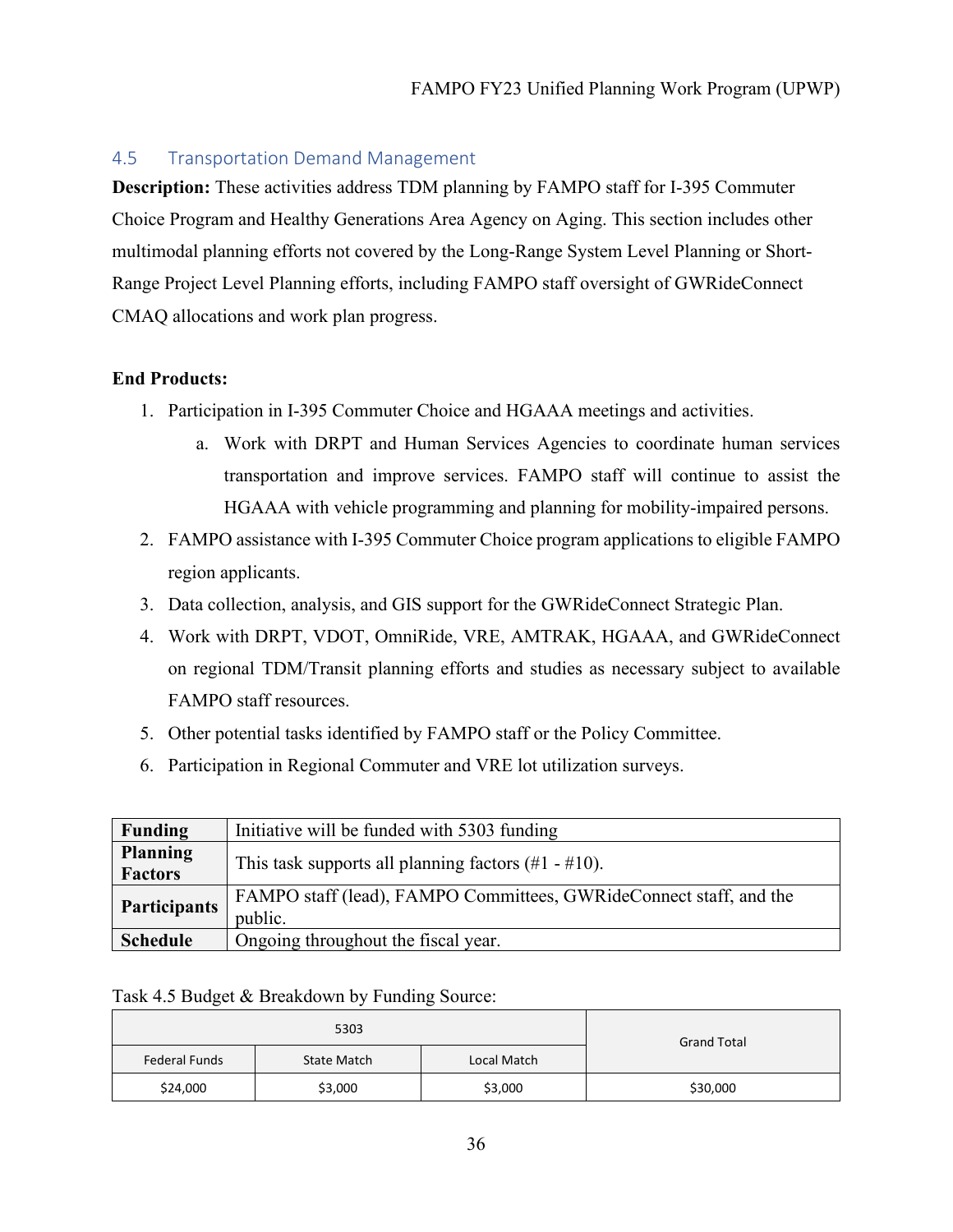#### <span id="page-36-0"></span>4.6 Transit Planning

**Description:** These activities address the transit planning process and support of projects identified and prioritized by Fredericksburg Regional Transit (FRED) and all transit systems that connect in the region. This section also included multimodal planning efforts not covered by the Long-Range System Level Planning or Short-Range Project Level Planning efforts.

#### **End Products:**

- 1. Participation of FAMPO in FRED Public Transit Advisory Board meetings and activities.
	- a. Work cooperatively with FRED Transit on regional transit initiatives and projects.
- 2. Planning, research, analysis, or GIS support to FRED Transit Strategic Plan (TSP).
- 3. Complete the East West Mobility Study and incorporate transit recommendations into CLRP, TIP, and air conformity analysis with future updates.
- 4. FAMPO will work with DRPT, VDOT, PRTC, and FRED Transit on regional transit planning efforts and studies as necessary, subject to available FAMPO staff resources.
- 5. Other potential tasks identified by FAMPO staff or the Policy Committee.

| Funding                           | Initiative will be funded with 5303 funding                 |
|-----------------------------------|-------------------------------------------------------------|
| <b>Planning</b><br><b>Factors</b> | This task supports all planning factors $(\#1 - \#10)$ .    |
| <b>Participants</b>               | FAMPO staff (lead), FAMPO Committees, FRED, and the public. |
| <b>Schedule</b>                   | Ongoing throughout the fiscal year.                         |

Task 4.6 Budget & Breakdown by Funding Source:

|               | 5303        |             |                    |  |  |
|---------------|-------------|-------------|--------------------|--|--|
| Federal Funds | State Match | Local Match | <b>Grand Total</b> |  |  |
| \$25,000      | \$3,125     | \$3,125     | \$31,250           |  |  |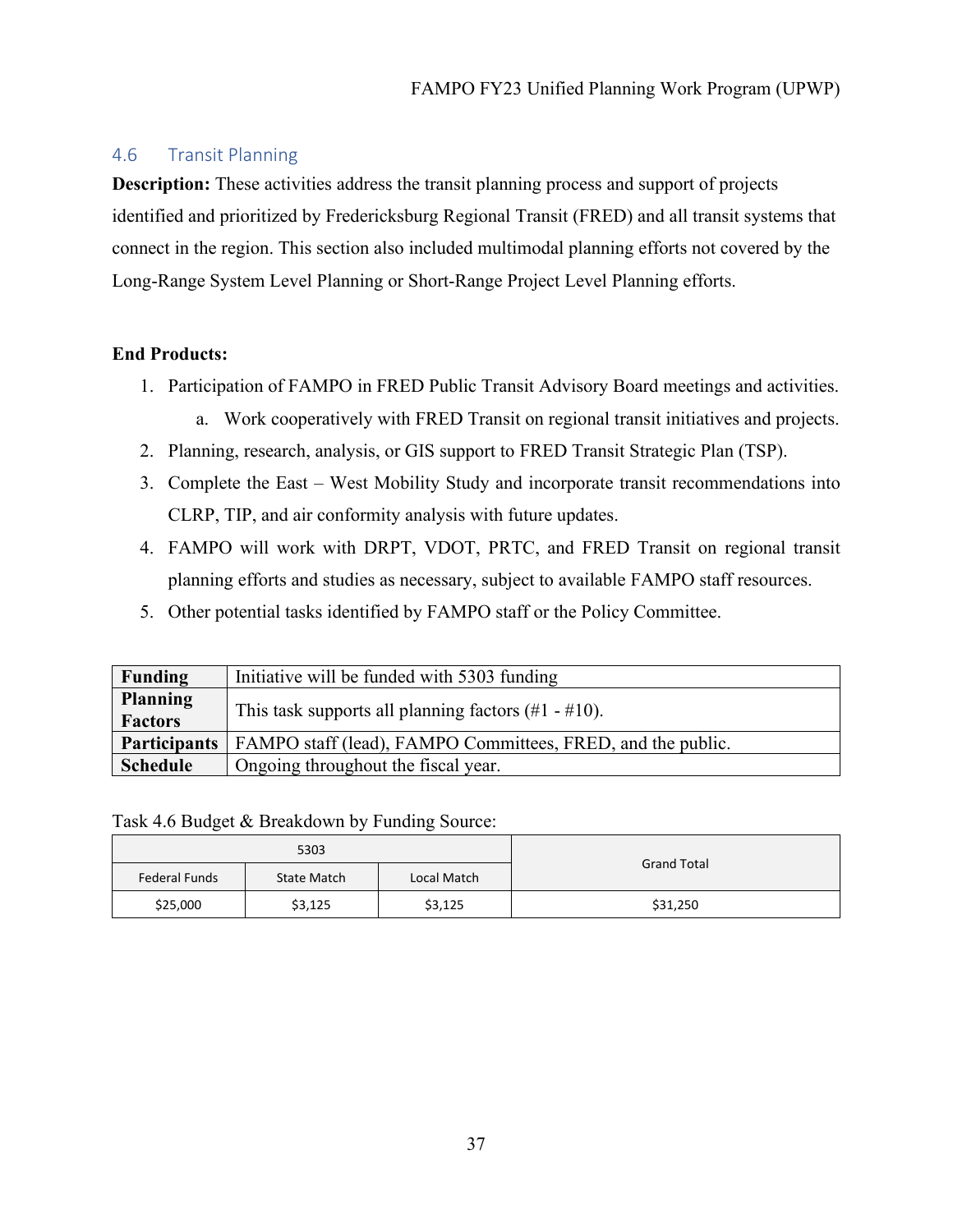### <span id="page-37-0"></span>4.7 Special Project Planning

**Description**: Includes allowance for special work activities related to non-recurring planning projects or those that do not fit easily into primary categories. The Fall of 2022 Freight Summit and studies that are recommended from that event are programmed Special Projects for FY 23. FAMPO staff will also be work on other smaller projects.

#### **End Products:**

1. Freight Summit Report on Findings.

| Funding         | Initiative will be funded with PL/5303/HIP funding                       |
|-----------------|--------------------------------------------------------------------------|
| <b>Planning</b> | Tasks will support one or more of the planning factors, depending on the |
| <b>Factors</b>  | activity or activities funded.                                           |
| Participants    | FAMPO staff, FAMPO Committees, local governments, VDOT, DRPT,            |
|                 | PRTC, NCRTPB, FHWA, FTA, FRED, VRE, consultants, and the public.         |
| <b>Schedule</b> | As necessary throughout the fiscal year.                                 |

Task 4.7 Budget & Breakdown by Funding Source:

|               | <b>HIP</b>  |                      | <b>Grand Total</b> |             |          |  |
|---------------|-------------|----------------------|--------------------|-------------|----------|--|
| Federal Funds | State Match | <b>Federal Funds</b> | State Match        | Local Match |          |  |
| \$22,000      | \$8,000     | \$13,815             | \$1,727            | \$1,727     | \$47,269 |  |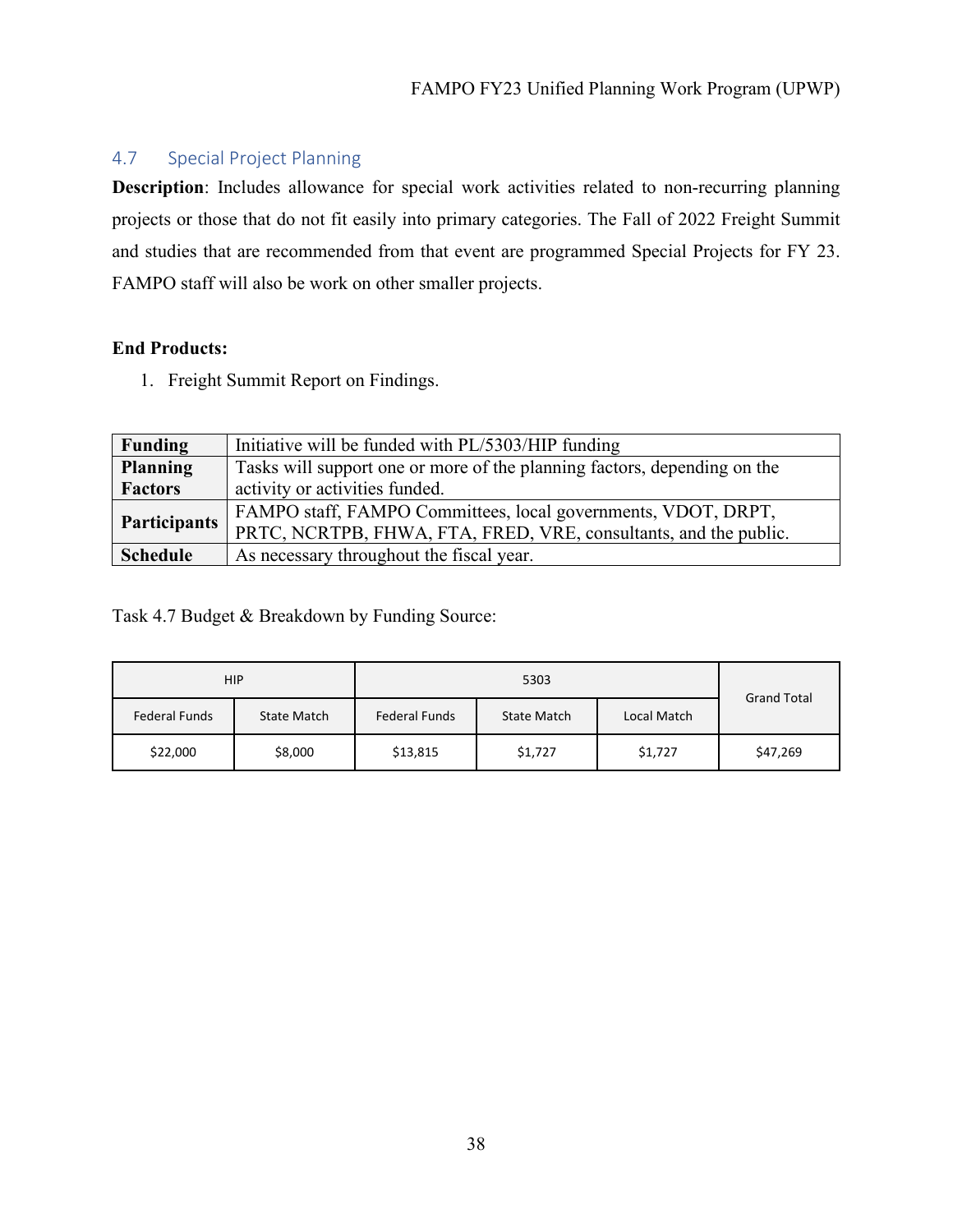#### <span id="page-38-0"></span>4.8 FAMPO Administration

**Description:** This task supports the overall administration and management of FAMPO's continuous, cooperative, and comprehensive (3-C) metropolitan planning process to ensure that state and local planning partners maintain eligibility for the use of federal transportation funds for multimodal system improvements. Activities will provide for fiscally sound, organized, and efficient administration of the work program and budget in accordance with agreements with partner agencies and support FAMPO through preparation of agendas, presentations, minutes and mailings for committee meetings.

#### **End Products:**

- 1. Production, correspondence, and documentation related to all FAMPO committee meetings and activities.
	- a. Develop and distribute agendas, supporting materials, and minutes to FAMPO committees (Technical Advisory Committee, Citizen Transportation Advisory Committee, Bicycle and Pedestrian Committee, and Policy Committee).
	- b. Host and prepare agendas for special committee meetings such as subcommittees or theFAMPO Executive Committee.
	- c. Prepare and transmit, to VDOT and other appropriate parties, copies of FAMPO Resolutions and associated correspondence produced as part of the transportation planning process.
- 2. Documentation of public meetings and hearings conducted during FY23.
- 3. Documentation of activities in support of transportation planning and informational requests.
- 4. An annual listing of projects obligated with federal funding consistent with MAP-21 and FAST Actrequirements.
- 5. Development and implementation of a staff training program including exposure to state andnational best practices
	- a. Attend transportation conferences and planning/training courses as needed.
- 6. Implement state-of-the-art hardware and software to meet work requirements and client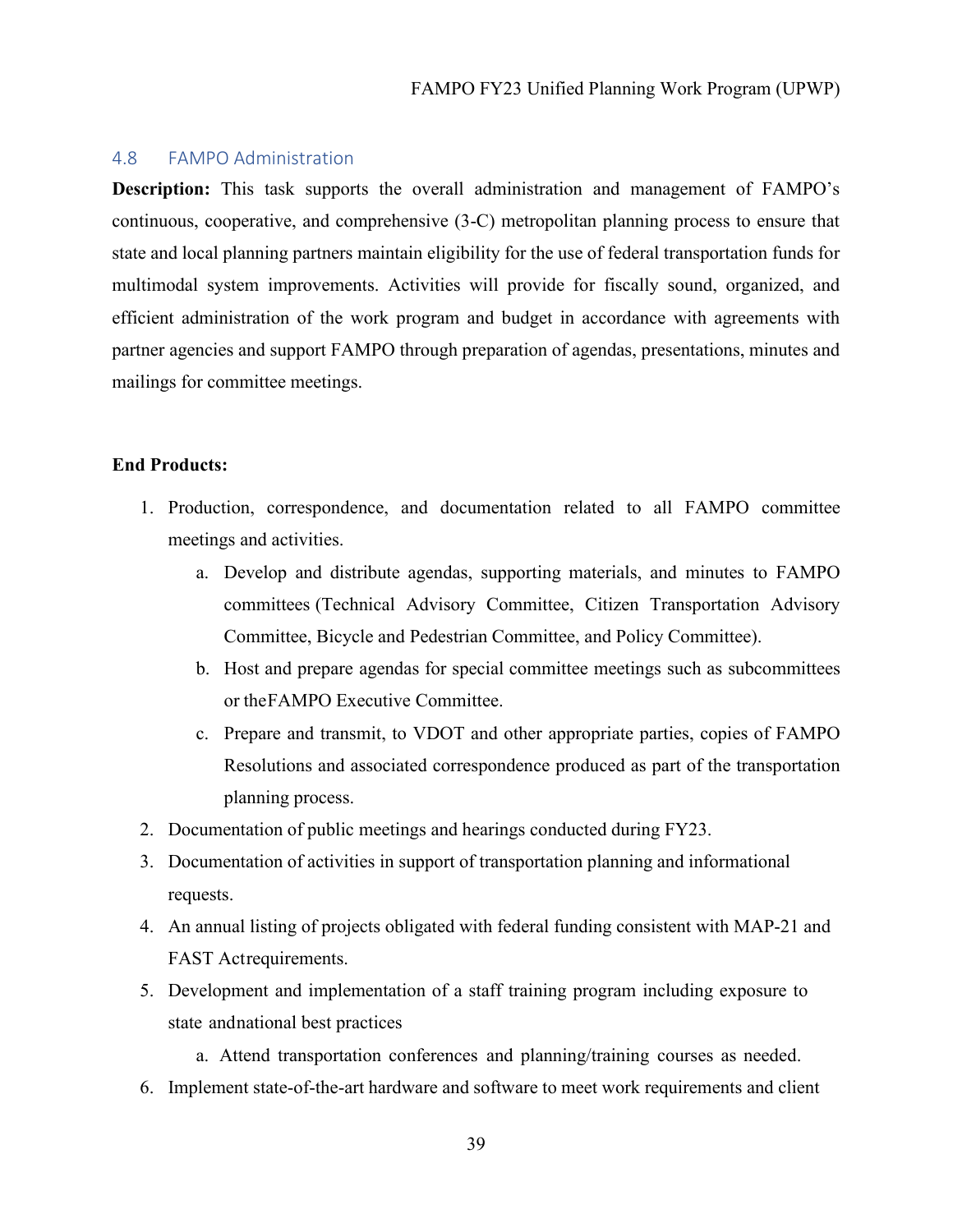needs.

- a. Upgrade existing computer equipment, communications equipment, and software as required.
- 7. In coordination with FAMPO committees, issue task orders to on-call consultants as required. Work with GWRC as fiscal agent to issue notice to proceed letters.
- 8. Maintenance of the FY23 UPWP including quarterly reports.
	- a. Process any amendments to the FY23 UPWP and follow FAMPO's CEEP, as well as federal and state regulations.
	- b. Maintain correspondence and documentation of UPWP amendments.
- 9. Development of the FY2024 UPWP.
- 10. Development of Planning (PL) and Section 5303 funding agreements and contracts.
	- a. Prepare progress, financial, and associated supportive reports.
	- b. Documentation of correspondence related to the administration of Planning (PL), Section5303, and STBG funds.
- 11. Staff support to all FAMPO committees.
- 12. Coordination of activities with adjacent metropolitan planning organizations, planning districts, and other transportation planning organizations when necessary.
- 13. Updated FAMPO MOUs and agreements as needed to satisfy federal and state requirements andFAMPO needs.
- 14. Formal transmission of products and documents as specified in the NCRTPB Agreement.
- 15. Updated project information regarding capacity changes for all new highways, high occupancy vehicle (HOV) lanes, and transit projects affecting travel modeling and air quality conformity for the Washington DC-VA-MD TMAin coordination with VDOT staff.
- 16. Provision of population, household and employment forecast data as it is updated to Metropolitan Washington Council of Governments (MWCOG) Department of Community Planning as part of the Cooperative Forecasting Process.
- 17. Continue support for VAMPO through committee participation and attendance at quarterly meetings.
- 18. Compliance with state and federal auditing requirements.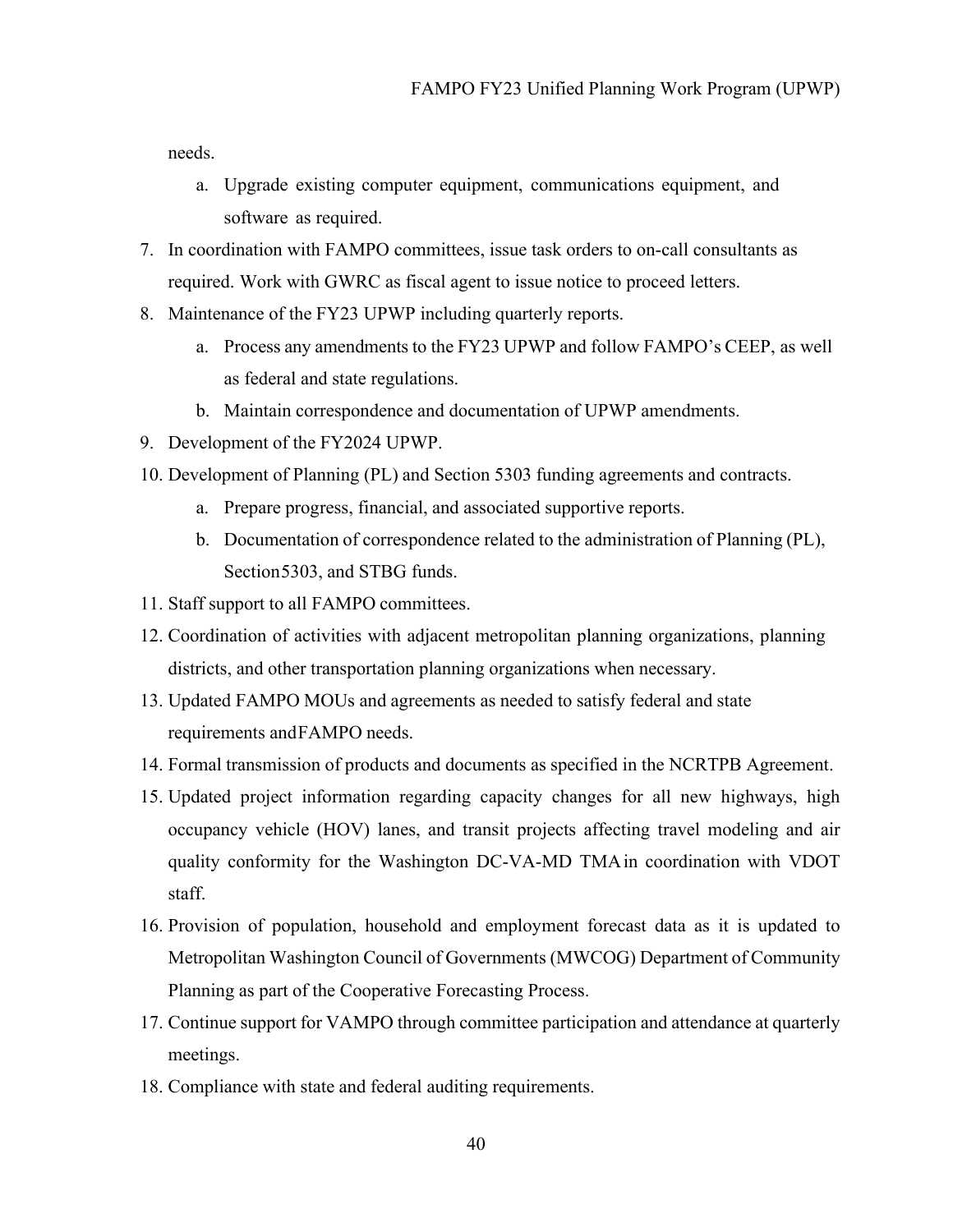- 19. Process and manage all support activities associated with hiring non-citizen staff members including but not limited to immigration and visa requirements.
- 20. Maintain and update FAMPO committee bylaws as appropriate and with adequate public notice per bylaws requirements.

| <b>Funding</b>                    | Each End Product funded with a combination of PL and 5303 funds               |
|-----------------------------------|-------------------------------------------------------------------------------|
|                                   | This task indirectly supports all planning factors by providing the           |
| <b>Planning</b><br><b>Factors</b> | administration and support necessary to effectively manage the transportation |
|                                   | planning process.                                                             |
| <b>Participants</b>               | FAMPO staff, other MPOs/PDCs, Federal, State, and local agencies, and the     |
|                                   | public.                                                                       |
| <b>Schedule</b>                   | Ongoing throughout the fiscal year.                                           |

Task 4.8 Budget & Breakdown by Funding Source:

| PL                      |                                   |  |                         | 5303        |         |                    |  |
|-------------------------|-----------------------------------|--|-------------------------|-------------|---------|--------------------|--|
| Federal<br><b>Funds</b> | <b>State Match</b><br>Local Match |  | Federal<br><b>Funds</b> | State Match |         | <b>Grand Total</b> |  |
| \$90,098                | \$11,262<br>\$11,262              |  | \$45,000                | \$5,625     | \$5,625 | \$168,872          |  |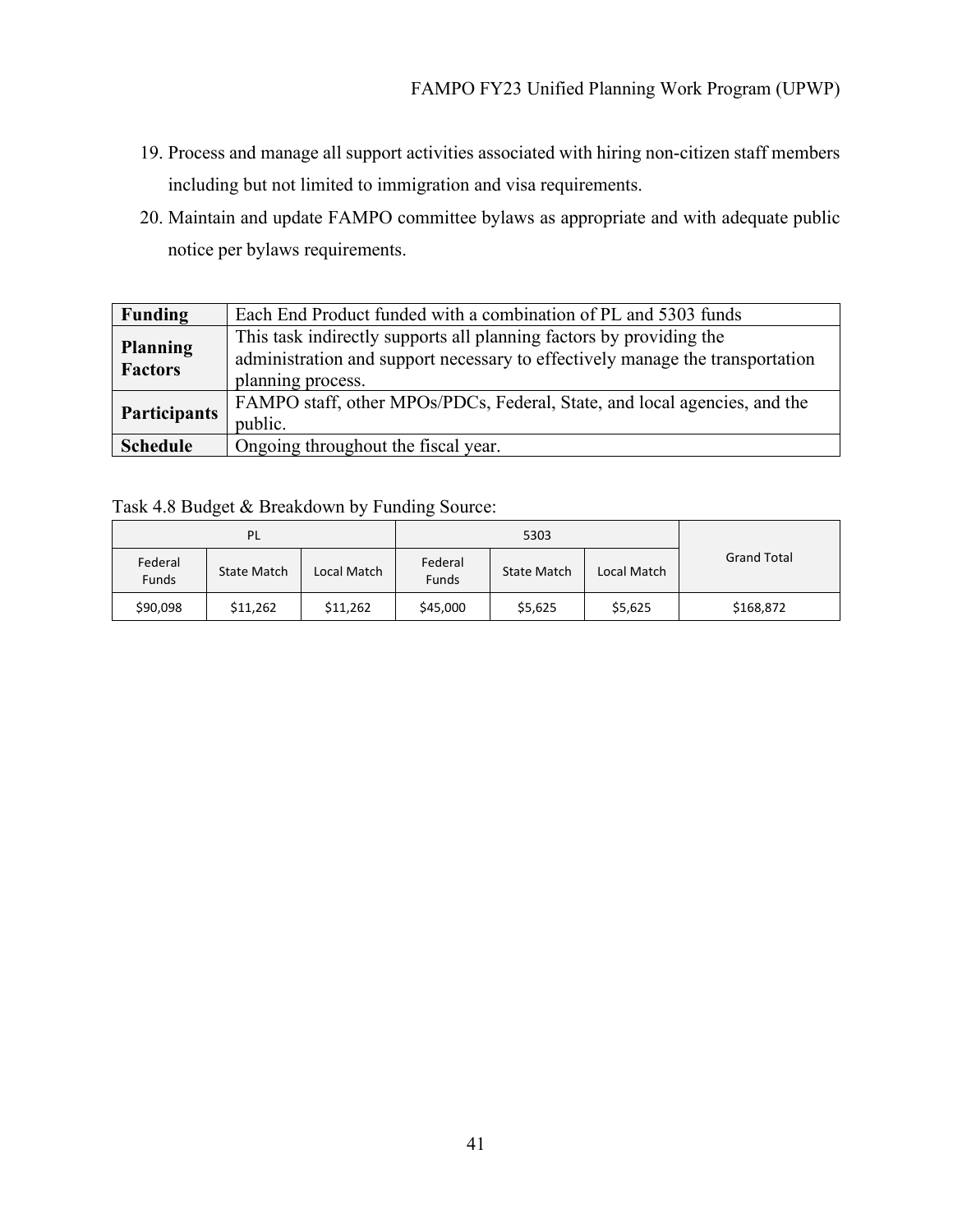#### <span id="page-41-0"></span>4.9 Contingency

**Description:** This task sets aside funds that are available to support any new projects or additional task activities in FY23 that are not already programmed in the UPWP. Use of Contingency funds will first require an amendment to the UPWP, which requires a recommendation by the FAMPO Technical Advisory Committee and approval of the FAMPO Policy Committee. End Products for this planning task will be defined as activities are defined and funded.

| Funding         | To be determined based on need                                   |
|-----------------|------------------------------------------------------------------|
| <b>Planning</b> | To be determined based on need                                   |
| <b>Factors</b>  |                                                                  |
| Participants    | FAMPO staff, FAMPO Committees, local governments, VDOT, DRPT,    |
|                 | PRTC, NCRTPB, FHWA, FTA, FRED, VRE, consultants, and the public. |
| <b>Schedule</b> | To be determined based on need                                   |

Task 4.9 Budget & Breakdown by Funding Source:

| PL               |                    |             |     | 5303               |             |                    |  |
|------------------|--------------------|-------------|-----|--------------------|-------------|--------------------|--|
| Federal<br>Funds | <b>State Match</b> | Local Match |     | <b>State Match</b> | Local Match | <b>Grand Total</b> |  |
| \$0              | \$0                | \$0         | \$0 | \$0                | \$0         | \$0                |  |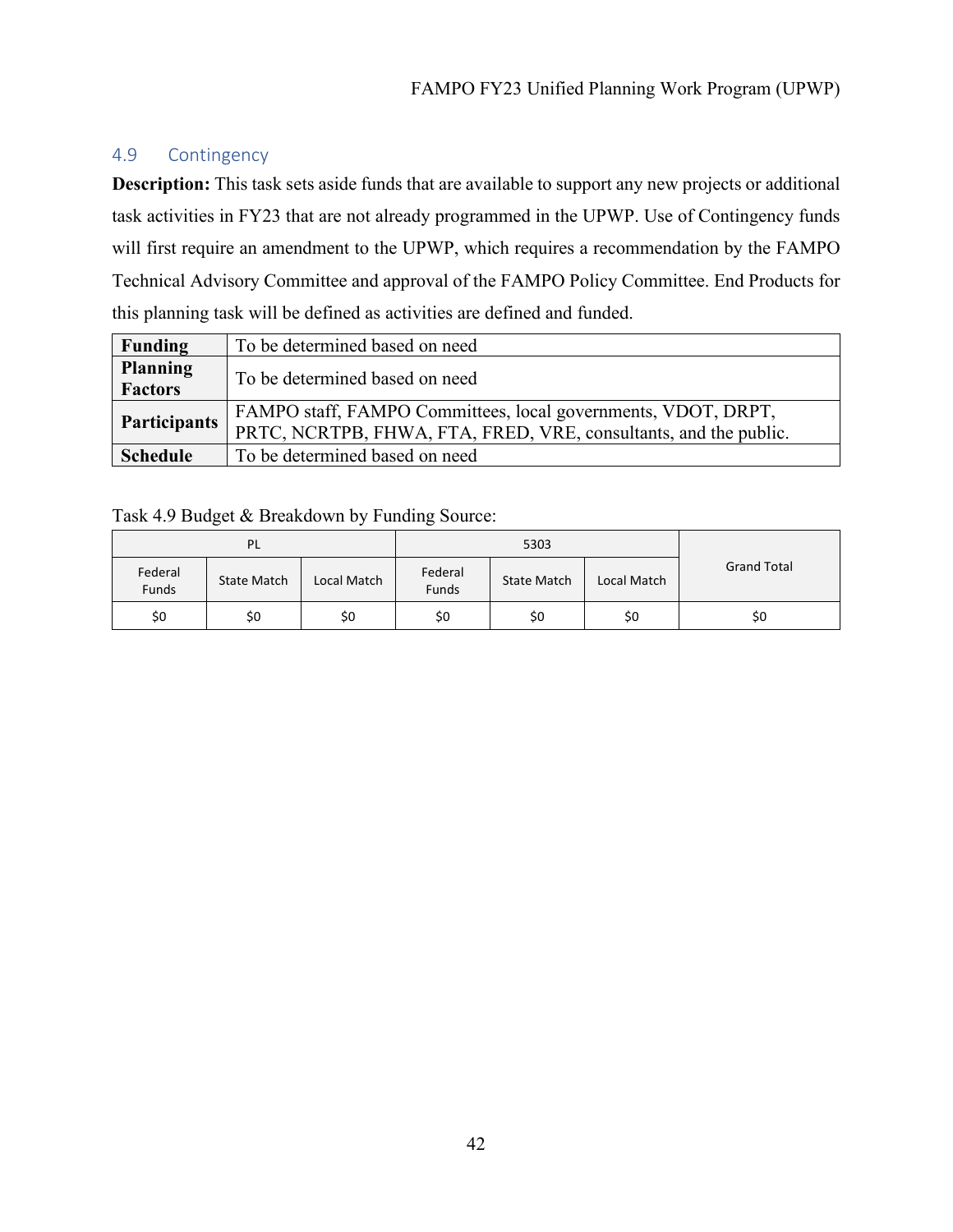|                                    | PL*                     |                       | 5303 ***              |                         | STBG**                       |                       | <b>CMAQ</b>             |                              | 5307                    | <b>HIP</b>                   |          |           |                       |
|------------------------------------|-------------------------|-----------------------|-----------------------|-------------------------|------------------------------|-----------------------|-------------------------|------------------------------|-------------------------|------------------------------|----------|-----------|-----------------------|
| <b>FY23 Funding</b>                | Federal<br><b>Funds</b> | <b>State</b><br>Match | Local<br><b>Match</b> | Federal<br><b>Funds</b> | <b>State</b><br><b>Match</b> | Local<br><b>Match</b> | Federal<br><b>Funds</b> | <b>State</b><br><b>Match</b> | Federal<br><b>Funds</b> | <b>State</b><br><b>Match</b> | Federal  | Federal   | Grand<br><b>Total</b> |
| FY23 New<br>Allocation             | \$377,686               | \$47,211              | \$47,211              | \$178,471               | \$22,309                     | \$22,309              | \$0                     | \$0                          | \$0                     | \$0                          | \$40,000 | \$324,100 | \$1,059,297           |
| Direct<br>Carryover<br>(5303)      | \$0                     | \$0                   | \$0                   | \$52,000                | \$6,500                      | \$6,500               |                         |                              |                         |                              |          |           | \$65,000              |
| Deprogrammed                       | \$56,000                | \$7,000               | \$7,000               |                         |                              |                       |                         |                              |                         |                              |          |           | \$70,000              |
| FY21 to FY23<br>Carryover<br>Funds | \$22,412                | \$2,801               | \$2,801               | \$0                     | \$0                          | \$0                   |                         |                              |                         |                              |          |           | \$28,014              |
| Previous                           |                         |                       |                       |                         |                              |                       | \$60,000                | \$15,000                     | \$0                     | \$0                          |          |           | \$75,000              |
| Total                              |                         | \$570,122             |                       |                         | \$288,089                    |                       |                         | \$75,000                     | \$0                     |                              | \$40,000 | \$324,100 | \$1,297,311           |

### 5.0 Summary of Financials

<span id="page-42-0"></span>\***PL Funds Available:** The amount of PL funds available each fiscal year to the Recipient has three components: (1) **New Allocation**, (2) **Deprogrammed** funds from previous fiscal year and (3) **Carryover** funds.

1) The **New Allocation** is money that is new to the area for that fiscal year. The State's authorized PL funds are allocated to the urbanized area by the state's formula that considers air quality and population.

2) **Deprogrammed** funds are those in the current year that the Recipient requests to have released directly to the next year. (i.e. FY22 PL funds may be deprogrammed for use in FY23) This process is not automatic and is initiated by the Recipient with MPO approval.

3) **Carryover** funds is the amount of unexpended funds from two years prior to the program year. (i.e. - unexpended funds from FY21 will be carried over to FY23). This is an automatic process. Once PL funds are allocated to an area, they stay with the area and continue to be carried over; the MPO will not lose funds because they are unspent.

\*\*STBG studies have been prioritized in the FAMPO CMAQ/STBG process. Breakdown by STBG line item is shown below in Section 5.2.

\*\*\* 5303 Funds: **Direct Carryover** funds is the amount of unexpended funds from one year prior to the program year. (i.e. - unexpended funds from FY22 will be carried over to FY23). This is an automatic process.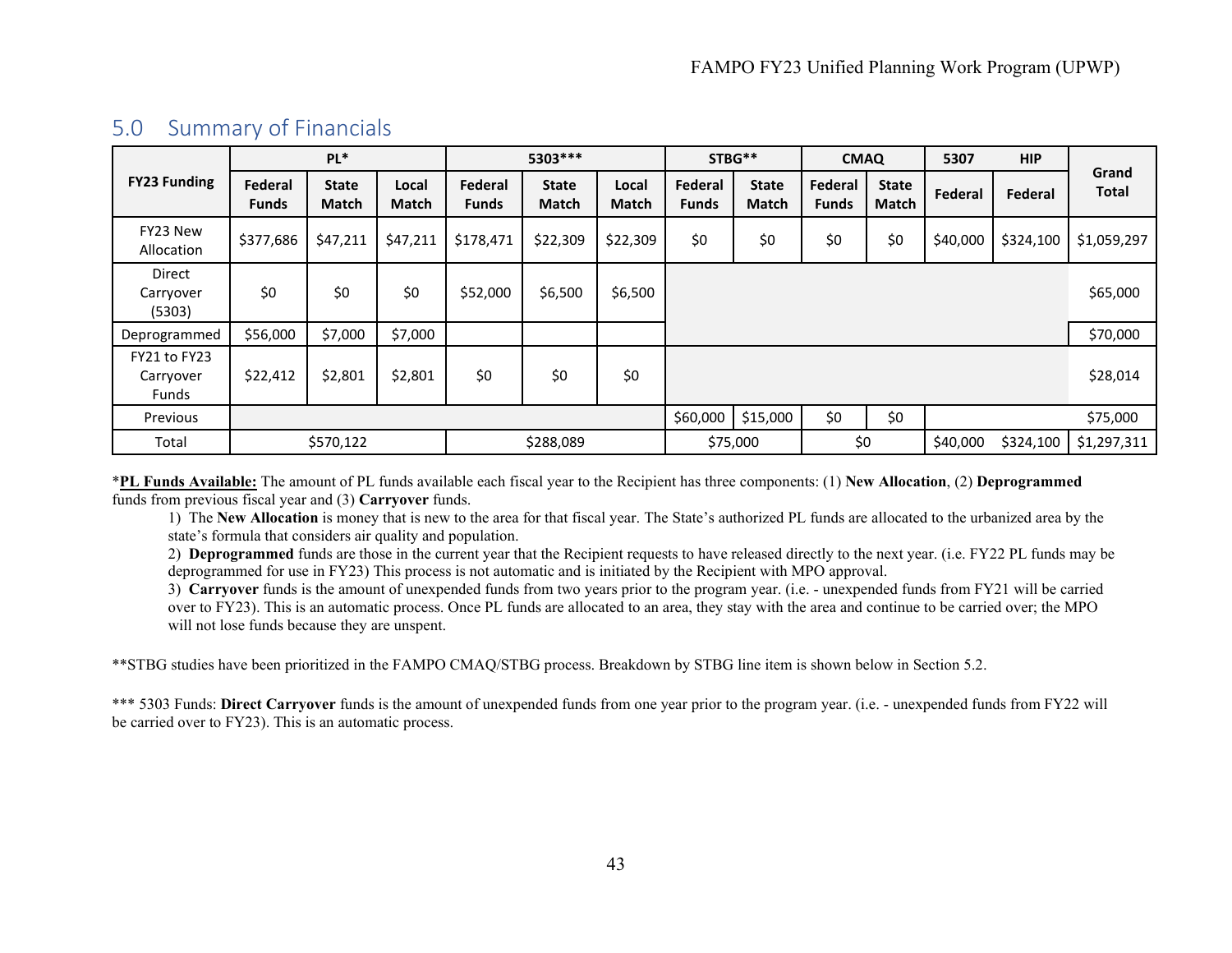<span id="page-43-0"></span>

| <b>FY23</b>    | <b>PL</b>               |                              |                | 5303                    |                              |                       | <b>STBG</b>                     | <b>CMAQ</b>             | 5307                    | <b>HIP</b>              |                    |
|----------------|-------------------------|------------------------------|----------------|-------------------------|------------------------------|-----------------------|---------------------------------|-------------------------|-------------------------|-------------------------|--------------------|
| <b>Funding</b> | Federal<br><b>Funds</b> | <b>State</b><br><b>Match</b> | Local<br>Match | Federal<br><b>Funds</b> | <b>State</b><br><b>Match</b> | Local<br><b>Match</b> | Federal &<br><b>State Funds</b> | Federal<br><b>Funds</b> | Federal<br><b>Funds</b> | Federal<br><b>Funds</b> | <b>Grand Total</b> |
| 4.1            | \$127,000               | \$15,875                     | \$15,875       | \$75,000                | \$9,375                      | \$9,375               | \$0                             | \$0                     | \$0                     | \$0                     | \$252,500          |
| 4.2            | \$122,000               | \$15,250                     | \$15,250       | \$47,656                | \$5,957                      | \$5,957               | \$75,000                        | \$0                     | \$40,000                | \$294,100               | \$621,170          |
| 4.3            | \$17,000                | \$2,125                      | \$2,125        | \$0                     | \$0                          | \$0                   | \$0                             | \$0                     | \$0                     | \$0                     | \$21,250           |
| 4.4            | \$100,000               | \$12,500                     | \$12,500       | \$0                     | \$0                          | \$0                   | \$0                             | \$0                     | \$0                     | \$0                     | \$125,000          |
| 4.5            | \$0                     | \$0                          | \$0            | \$24,000                | \$3,000                      | \$3,000               | \$0                             | \$0                     | \$0                     | \$0                     | \$30,000           |
| 4.6            | \$0                     | \$0                          | \$0            | \$25,000                | \$3,125                      | \$3,125               | \$0                             | \$0                     | \$0                     | \$0                     | \$31,250           |
| 4.7            | \$0                     | \$0                          | \$0            | \$13,815                | \$1,727                      | \$1,727               | \$0                             | \$0                     | \$0                     | \$30,000                | \$47,269           |
| 4.8            | \$90,098                | \$11,262                     | \$11,262       | \$45,000                | \$5,625                      | \$5,625               | \$0                             | \$0                     | \$0                     | \$0                     | \$168,872          |
| 4.9            | \$0                     | \$0                          | \$0            | \$0                     | \$0                          | \$0                   | \$0                             | \$0                     | \$0                     | \$0                     | \$0                |
| Total          | \$456,098               | \$57,012                     | \$57,012       | \$230,471               | \$28,809                     | \$28,809              | \$75,000                        | \$0                     | \$40,000                | \$324,100               | \$1,297,311        |

# 5.1 FAMPO Budget by Program Activity